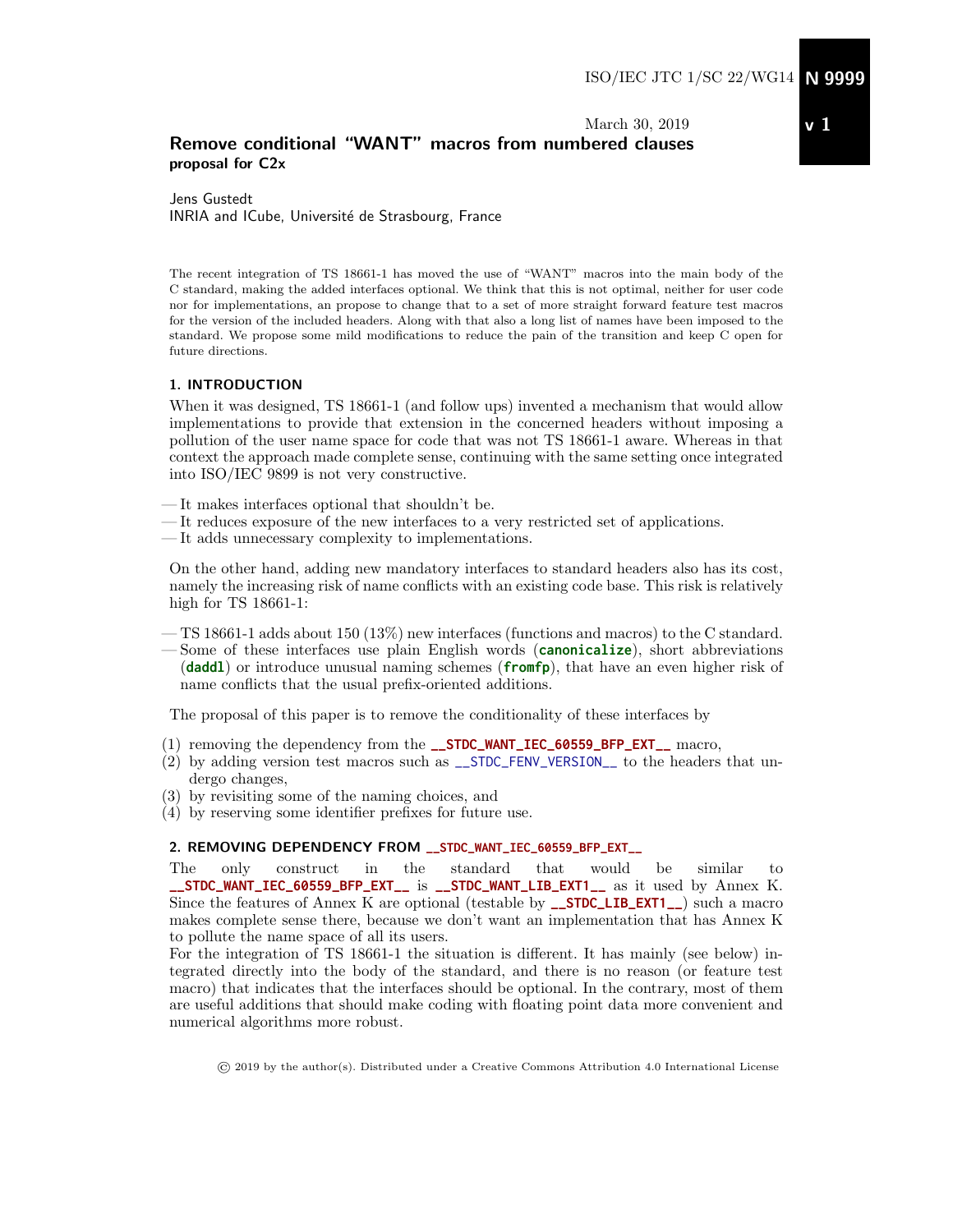There are only a few new interfaces that are not integrated into the body of the standard but into Annex F, where a dependency from **\_\_STDC\_WANT\_IEC\_60559\_BFP\_EXT\_\_** makes perfect sense, namely for the same reasons as mentioned above for Annex K. Therefore we simply propose

— to move the boilerplate for WANT macros from 7.1.2 (Standard headers) to Annex F.

— to remove the use of **\_\_STDC\_WANT\_IEC\_60559\_BFP\_EXT\_\_** from all numbered clauses, but to keep it in Annex F.

Editorially these two steps are quite easy, and we show their application in the attached diffmarks.

#### 3. ADDING VERSION TEST MACROS

The addition of about 150 new interfaces for a new C version can be quite a burden for large code bases that wish to migrate to C2x. Conflicts will not occur often, but they are likely to occur *somewhere* and should be easy to track and to manage.

Therefore we should provide an easy-to-use tool that allows for user code to control the possible damage, but on the other hand will not impose much of a maintenance burden for implementations either.

Another difficulty that appears when the community moves to a new C standard is the fact that nowadays compilers and C libraries often come from different hands, and thus their synchronization concerning a new standard is not trivial. History has shown that this has been mayor hurdle for early acceptance of new C standards, and that dependency of one single "language" version macro **\_\_STDC\_VERSION\_\_** is not enough to clarify the situation. Therefore we propose to use a set of new macros of the form **\_\_STDC\_** XXXX \_VERSION\_\_.

For example  $\epsilon$  math.h> sets a new macro \_\_STDC\_MATH\_VERSION\_\_ to a value greater than 202000L, and users can then test this as follows.

```
#include <math.h>
# if __STDC_MATH_VERSION__ > 202000 L
# error " this ␣ code ␣ likes ␣to␣daddl ,␣fix ␣ before ␣ going ␣ further "
# endif
```
There is already large experience with the use of such version macros for library headers in ISO/IEC 9945, POSIX. There, such macros are defined for major branches of the standard and applications have learned to deal with them to adapt their code to the actual environment.

#### 4. REVISITING SOME OF THE NAMING CHOICES

Many of the new interfaces would better have been introduced with a name prefix, much as other headers did when they were added to the C standard. It seems that this opportunity has been missed, though I think that we still could take a turn and use names such as fp\_canonicalize instead of **canonicalize**, fp\_add instead of **fadd**, etc.

Where these additions are particularly bad is where they introduce a new naming scheme (without admitting it) that is even contraproductive to a future encapsulation of these interfaces in a type generic function. These are the functions

| fromfpf  | fromfpxl | strfromd | ufromfpf  | ufromfpxl |
|----------|----------|----------|-----------|-----------|
| fromfpl  | fromfpx  | strfromf | ufromfpl  | ufromfpx  |
| fromfpxf | fromfp   | strfroml | ufromfpxf | ufromfp   |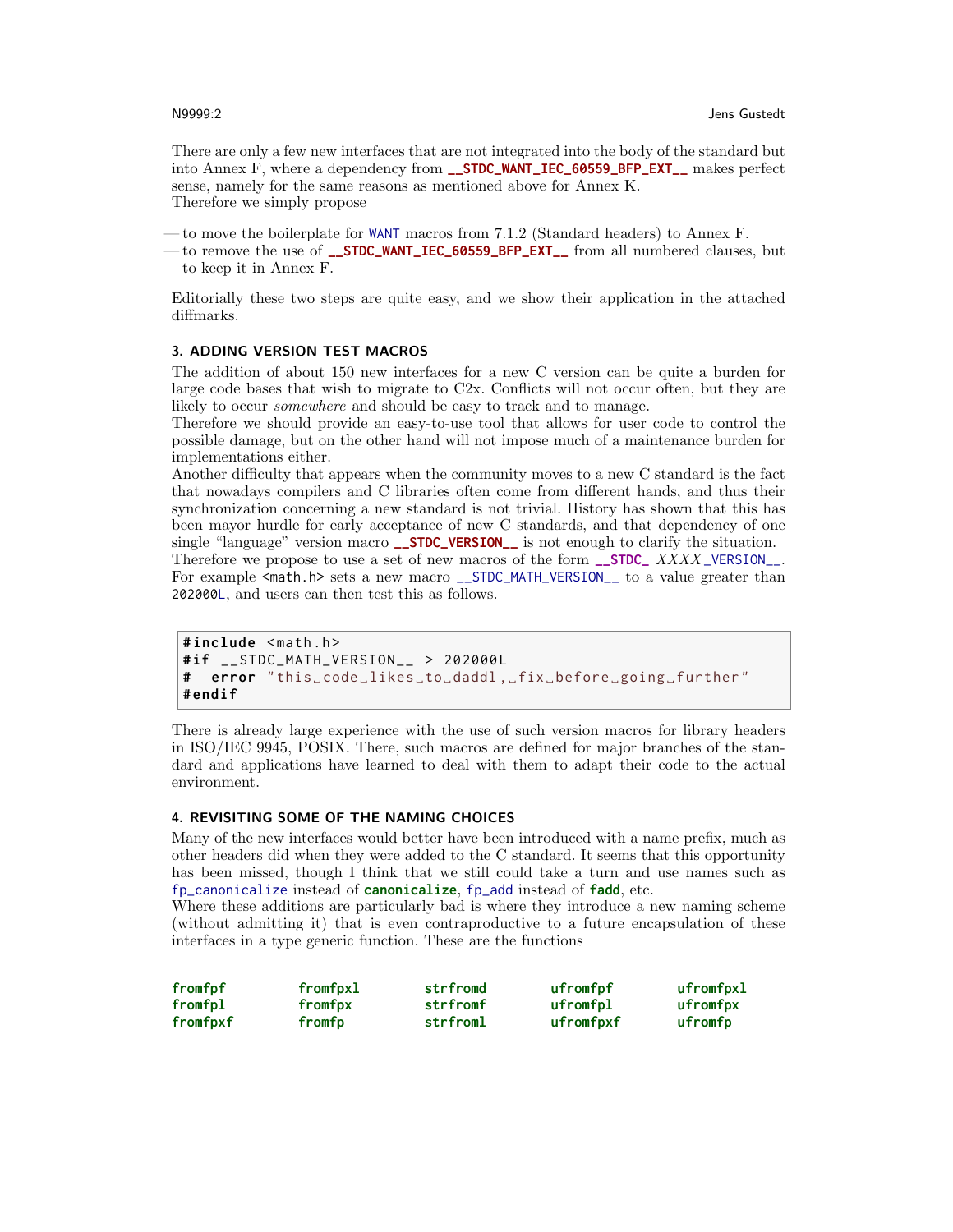Remove conditional "WANT" macros from numbered clauses Network 2009-13 N9999:3

Here the usage of the particle from has no precedent in the standard. It is not a good choice because in C conversions do usually not specify the source type of a conversion (it can be deduced from the context) but, if so, the target type. By the naming choice, these interfaces cannot be easily extended to type generic interfaces, since by their nature these should have the source type implicit and the target type of feature explicit.

Therefore we propose to rename these interfaces to names starting with the reserved prefix **to**, namely

| tointf  | tointxl | tostrd | touintf  | touintxl |
|---------|---------|--------|----------|----------|
| tointl  | tointx  | tostrf | touint]  | touintx  |
| tointxf | toint   | tostrl | touintxf | touint   |

This clears up the type generic interfaces in <tgmath.h> (to toint and touint) and will permit to propose another type generic interface in the sequel, in particular a macro tostr for a type generic and safe conversion interface conversion from any base type to a string.

#### 5. RESERVE ACTIVE PREFIXES FOR FUTURE USE

The integration of TS 18661-1 has also shown that four prefixes are actively used for new macro interfaces (namely DBL\_, FLT\_, LDBL\_ and **FP\_**) and should thus not be used by user code. Therefore we propose to reserve these for future use. In addition, we propose also to extend the future use clauses of some other prefixes to the header files were they are actually used.

# Appendix: pages with diffmarks of the proposed changes against the March 2019 working draft.

The following page numbers are from the particular snapshot and may vary once the changes are integrated.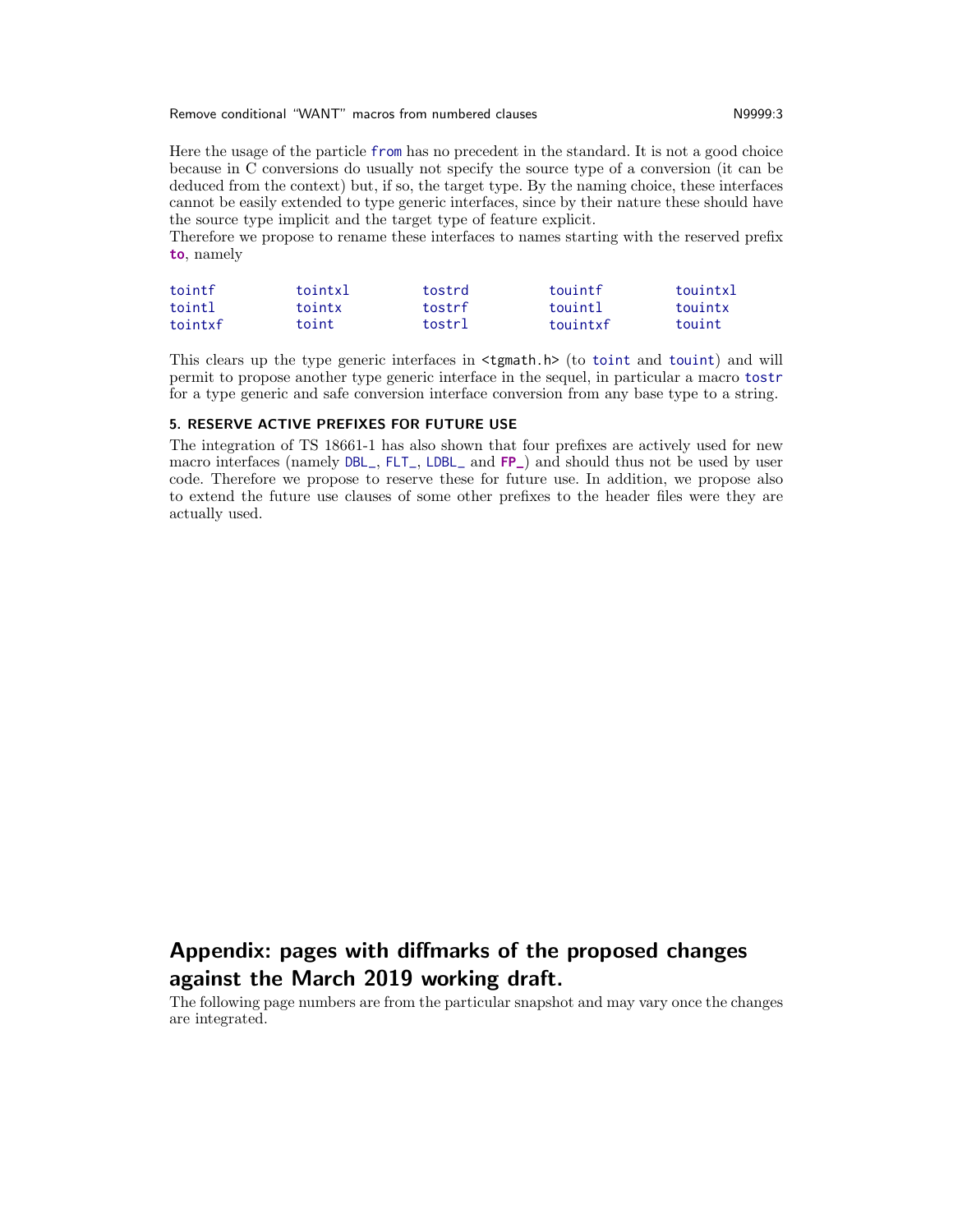- 63 nesting levels of parenthesized declarators within a full declarator
- 63 nesting levels of parenthesized expressions within a full expression
- 63 significant initial characters in an internal identifier or a macro name(each universal character name or extended source character is considered a single character)
- 31 significant initial characters in an external identifier (each universal character name specifying a short identifier of 0000FFFF or less is considered 6 characters, each universal character name specifying a short identifier of 00010000 or more is considered 10 characters, and each extended source character is considered the same number of characters as the corresponding universal character name, if any $)^{19)}$
- 4095 external identifiers in one translation unit
- 511 identifiers with block scope declared in one block
- 4095 macro identifiers simultaneously defined in one preprocessing translation unit
- 127 parameters in one function definition
- 127 arguments in one function call
- 127 parameters in one macro definition
- 127 arguments in one macro invocation
- 4095 characters in a logical source line
- 4095 characters in a string literal (after concatenation)
- 65535 bytes in an object (in a hosted environment only)
- 15 nesting levels for **#include**d files
- 1023 **case** labels for a **switch** statement (excluding those for any nested **switch** statements)
- 1023 members in a single structure or union
- 1023 enumeration constants in a single enumeration
- 63 levels of nested structure or union definitions in a single member declaration list

#### **5.2.4.2 Numerical limits**

1 An implementation is required to document all the limits specified in this subclause, which are specified in the headers <limits.h> and <float.h>. Additional limits are specified in <stdint.h>.

Forward references: integer types <stdint.h>  $(7.20)$ .

#### **5.2.4.2.1 Sizes of integer types <limits.h>**

<sup>1</sup> The following identifiers are defined only if **\_\_STDC\_WANT\_IEC\_60559\_BFP\_EXT\_\_** is defined as a macro at the point in the source file where is first included:

**CHAR\_WIDTH SCHAR\_WIDTH UCHAR\_WIDTH SHRT\_WIDTH USHRT\_WIDTH INT\_WIDTH UINT\_WIDTH LONG\_WIDTH ULONG\_WIDTH**

<sup>19)</sup>See "future language directions" (6.11.3).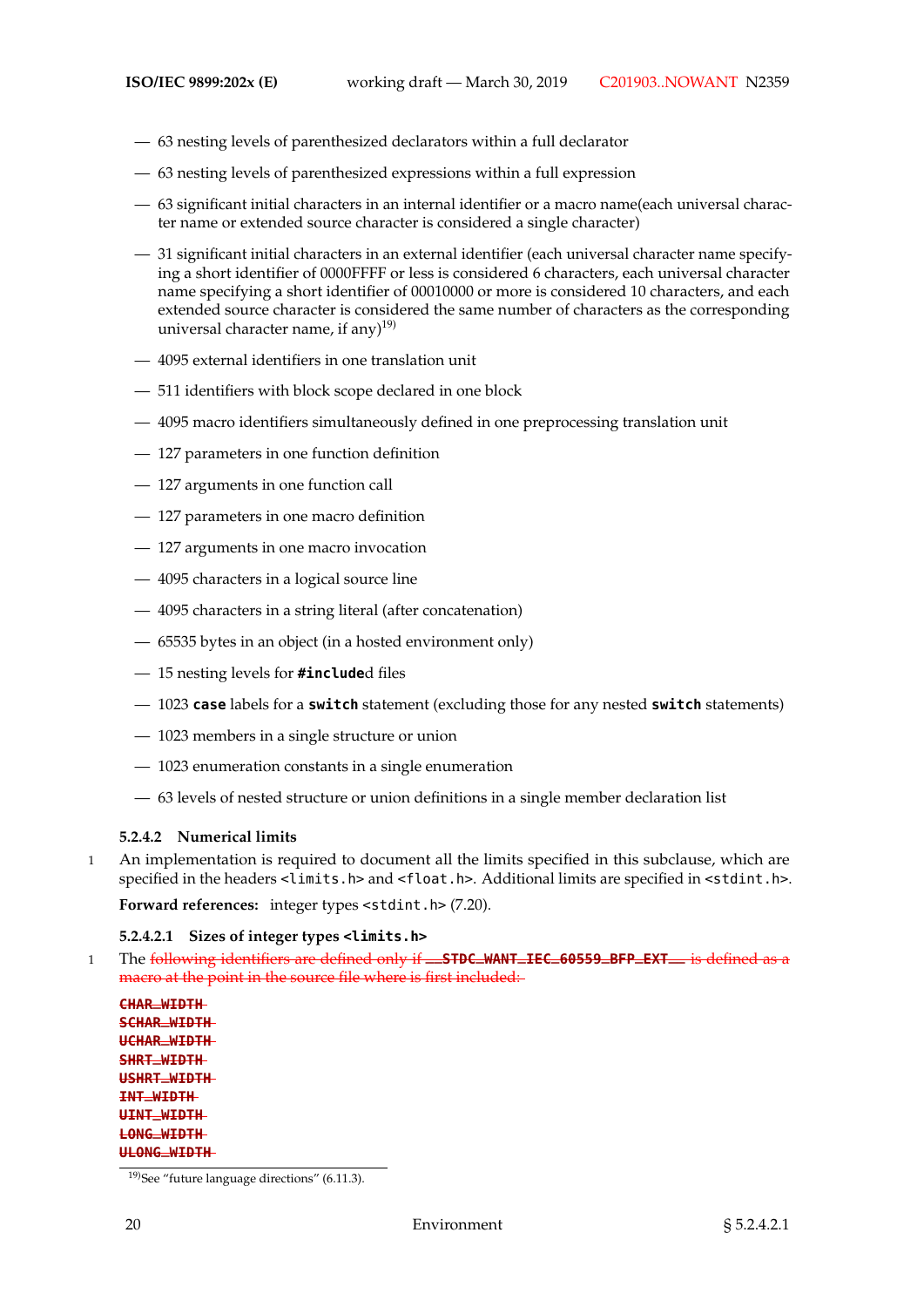#### **LLONG\_WIDTH ULLONG\_WIDTH**

The values given below shall be replaced by constant expressions suitable for use in **#if** preprocessing directives. Moreover, except for **CHAR\_BIT** and **MB\_LEN\_MAX**, and the width-of-type macros, the following shall be replaced by expressions that have the same type as would an expression that is an object of the corresponding type converted according to the integer promotions. Their implementation-defined values shall be equal or greater in magnitude (absolute value) to those shown, with the same sign.

— number of bits for smallest object that is not a bit-field (byte)

— minimum value for an object of type **signed char**

| $-127$ // $-(2^7-1)$<br><b>SCHAR_MIN</b> |
|------------------------------------------|
|------------------------------------------|

— maximum value for an object of type **signed char**

— width of type **signed char**

|  | SCHAR_WIDTH |  |  |  |
|--|-------------|--|--|--|
|--|-------------|--|--|--|

— maximum value for an object of type **unsigned char**

| 255 // $2^8$<br>UCHAR_MAX<br>$\overline{\phantom{a}}$ |
|-------------------------------------------------------|
|-------------------------------------------------------|

— width of type **unsigned char**

| UCHAR_WIDTH |
|-------------|
|-------------|

— minimum value for an object of type **char**

**CHAR\_MIN** see below

— maximum value for an object of type **char**

**CHAR\_MAX** see below

— width of type **char**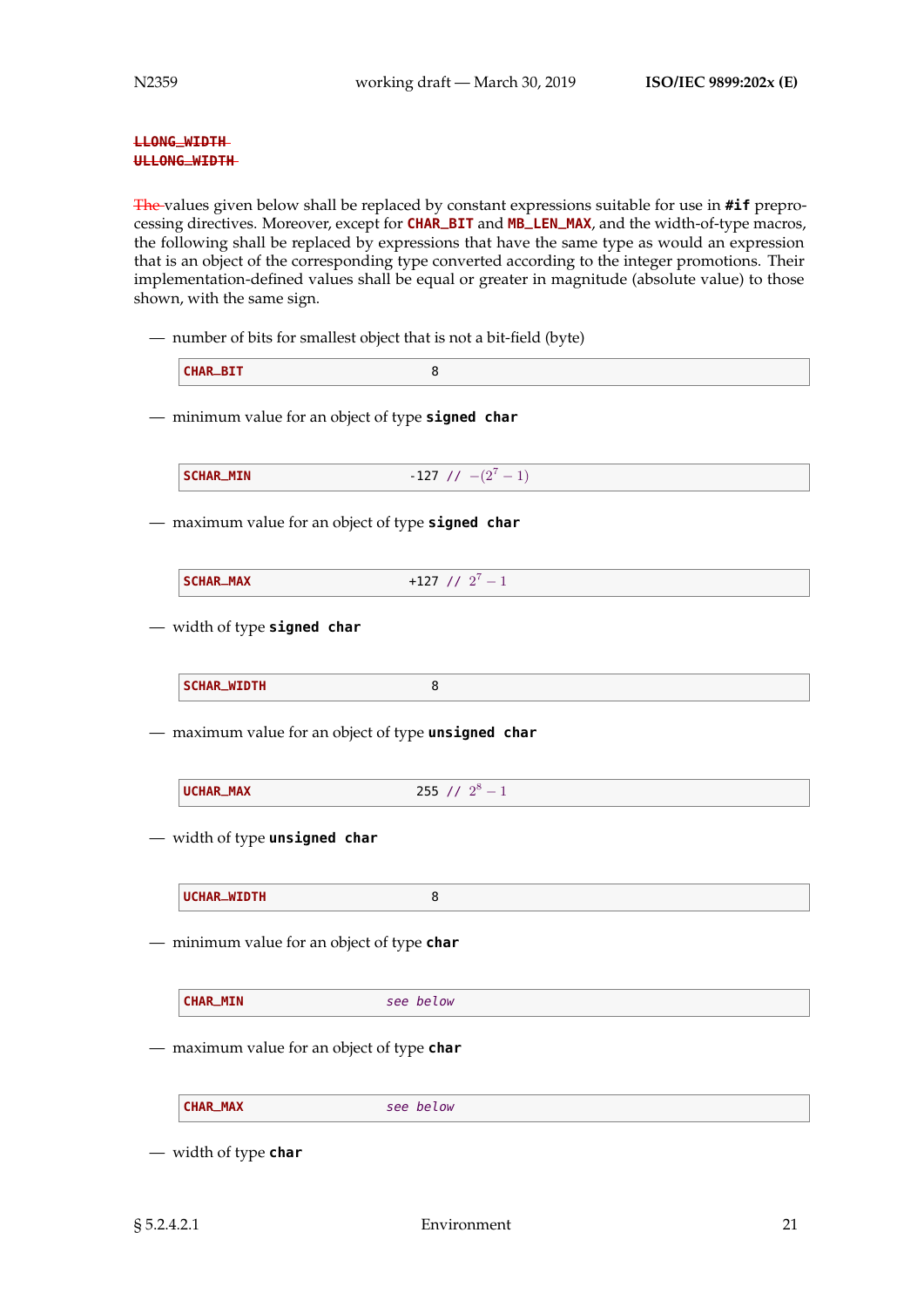| <stdnoreturn.h></stdnoreturn.h> | <threads.h></threads.h> | /wchar.h>             |
|---------------------------------|-------------------------|-----------------------|
| $<$ string.h $>$                | <time.h></time.h>       | <wctype.h></wctype.h> |
| <tqmath.h></tqmath.h>           | <uchar.h></uchar.h>     |                       |

- 3 If a file with the same name as one of the above< and > delimited sequences, not provided as part of the implementation, is placed in any of the standard places that are searched for included source files, the behavior is undefined.
- 4 Standard headers may be included in any order; each may be included more than once in a given scope, with no effect different from being included only once, except that the effect of including <assert.h> depends on the definition of **NDEBUG** (see 7.2). If used, a header shall be included outside of any external declaration or definition, and it shall first be included before the first reference to any of the functions or objects it declares, or to any of the types or macros it defines. However, if an identifier is declared or defined in more than one header, the second and subsequent associated headers may be included after the initial reference to the identifier. The program shall not have any macros with names lexically identical to keywords currently defined prior to the inclusion of the header or when any macro defined in the header is expanded.
- 5 Some standard headers define or declare identifiers contingent on whether certain macros whose names begin with **\_\_STDC\_WANT\_IEC\_60559\_** and end with **\_EXT\_\_** are defined (by the user) at the point in the code where the header is first included. Within a preprocessing translation unit, that had not been present in previous versions of this document. To allow implementations and users to adapt to that situation, they also define a version macro for feature test of the form **\_STDC\_XXXX\_VERSION\_\_** which expands to yyyymmL, where XXXX is the all-caps spelling of the same set of such macros shall be defined for the first inclusion of all such headers.  $\rm{corresponding}$ header <xxxx.h>.
- 6 Any definition of an object-like macro described in this clause or Annex K shall expand to code that is fully protected by parentheses where necessary, so that it groups in an arbitrary expression as if it were a single identifier.
- 7 Any declaration of a library function shall have external linkage.
- 8 A summary of the contents of the standard headers is given in Annex B.

**Forward references:** diagnostics (7.2).

## **7.1.3 Reserved identifiers**

- 1 Each header declares or defines all identifiers listed in its associated subclause, and optionally declares or defines identifiers listed in its associated future library directions subclause and identifiers which are always reserved either for any use or for use as file scope identifiers.
	- All identifiers that begin with an underscore and either an uppercase letter or another underscore are always reserved for any use, except those identifiers which are lexically identical to keywords.190)
	- All identifiers that begin with an underscore are always reserved for use as identifiers with file scope in both the ordinary and tag name spaces.
	- Each macro name in any of the following subclauses (including the future library directions) is reserved for use as specified if any of its associated headers is included; unless explicitly stated otherwise (see 7.1.4).
	- All identifiers with external linkage in any of the following subclauses (including the future library directions) and **errno** are always reserved for use as identifiers with external linkage.191)
	- Each identifier with file scope listed in any of the following subclauses (including the future library directions) is reserved for use as a macro name and as an identifier with file scope in the same name space if any of its associated headers is included.

 $\frac{190}{190}$ Allows identifiers spelled with a leading underscore followed by an uppercase letter that match the spelling of a keyword to be used as macro names by the program.

<sup>191)</sup>The list of reserved identifiers with external linkage includes **math\_errhandling**, **setjmp**, **va\_copy**, and **va\_end**.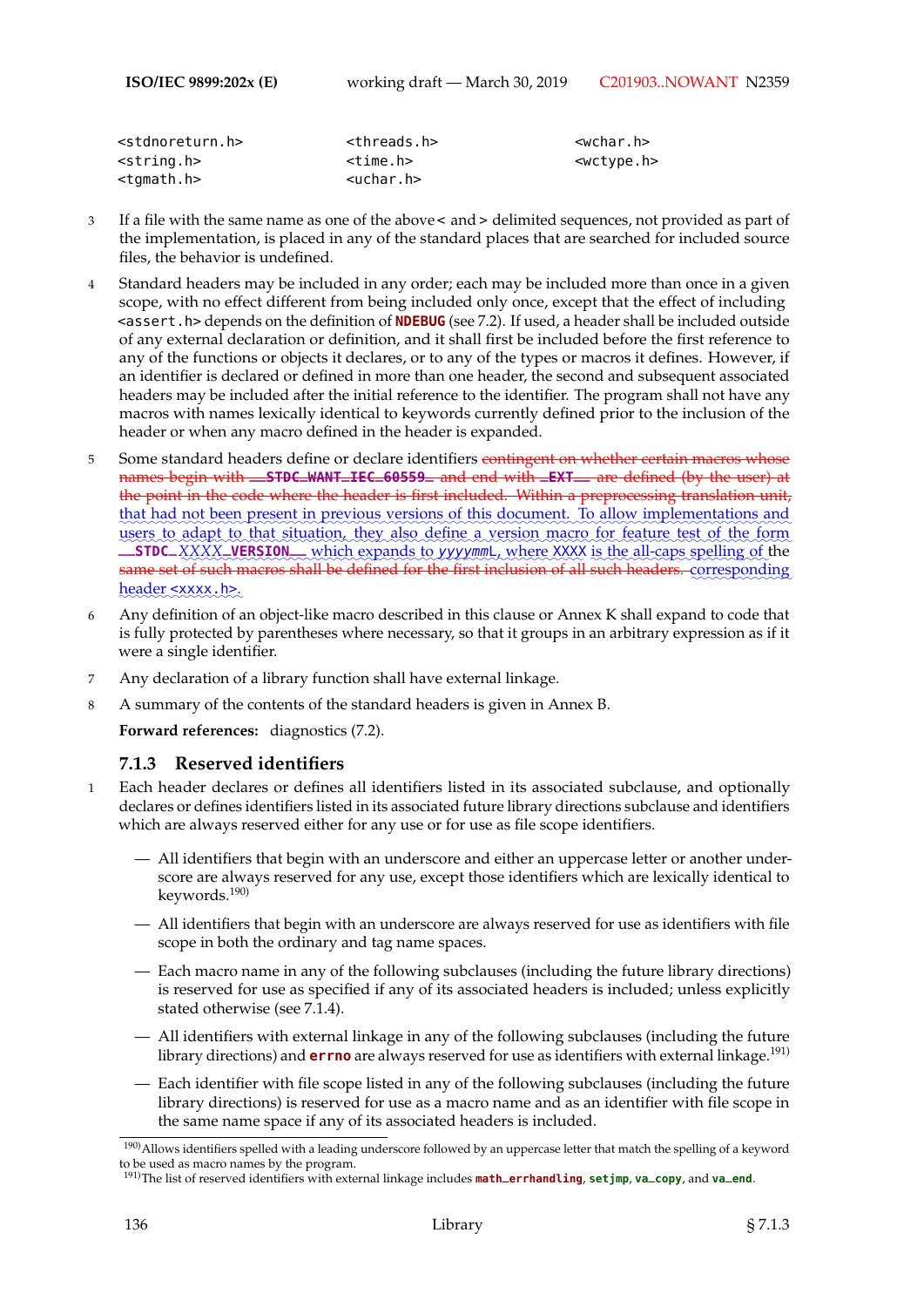## **7.6 Floating-point environment <fenv.h>**

- 1 The header <fenv.h> defines several macros, and declares types and functions that provide access to the floating-point environment. The *floating-point environment* refers collectively to any floating-point status flags and control modes supported by the implementation.211) A *floating-point status flag* is a system variable whose value is set (but never cleared) when a *floating-point exception* is raised, which occurs as a side effect of exceptional floating-point arithmetic to provide auxiliary information.212) A *floating-point control mode* is a system variable whose value may be set by the user to affect the subsequent behavior of floating-point arithmetic.
- 2 A floating-point control mode may be *constant* (7.6.2) or *dynamic*. The *dynamic floating-point environment* includes the dynamic floating-point control modes and the floating-point status flags.
- 3 The dynamic floating-point environment has thread storage duration. The initial state for a thread's dynamic floating-point environment is the current state of the dynamic floating-point environment of the thread that creates it at the time of creation.
- 4 Certain programming conventions support the intended model of use for the dynamic floating-point environment:<sup>213)</sup>
	- a function call does not alter its caller's floating-point control modes, clear its caller's floatingpoint status flags, nor depend on the state of its caller's floating-point status flags unless the function is so documented;
	- a function call is assumed to require default floating-point control modes, unless its documentation promises otherwise;
	- a function call is assumed to have the potential for raising floating-point exceptions, unless its documentation promises otherwise.
- <sup>5</sup> The following identifiers are defined or declared only if **\_\_STDC\_WANT\_IEC\_60559\_BFP\_EXT\_\_** is defined as a macro at the point in the source file where is first included: **femode\_t FE\_DFL\_MODE FE\_SNANS\_ALWAYS\_SIGNAL fesetexcept fetestexceptflag**

**fegetmode fesetmode** The feature test macro **\_\_STDC\_FENV\_VERSION** expands to the token yyyymmL.

6 The type

**fenv\_t**

represents the entire dynamic floating-point environment.

7 The type

**femode\_t**

represents the collection of dynamic floating-point control modes supported by the implementation, including the dynamic rounding direction mode.

8 The type

<sup>211)</sup>This header is designed to support the floating-point exception status flags and directed-rounding control modes required by IEC 60559, and other similar floating-point state information. It is also designed to facilitate code portability among all systems.

 $2^{212}$ A floating-point status flag is not an object and can be set more than once within an expression.

<sup>213)</sup>With these conventions, a programmer can safely assume default floating-point control modes (or be unaware of them). The responsibilities associated with accessing the floating-point environment fall on the programmer or program that does so explicitly.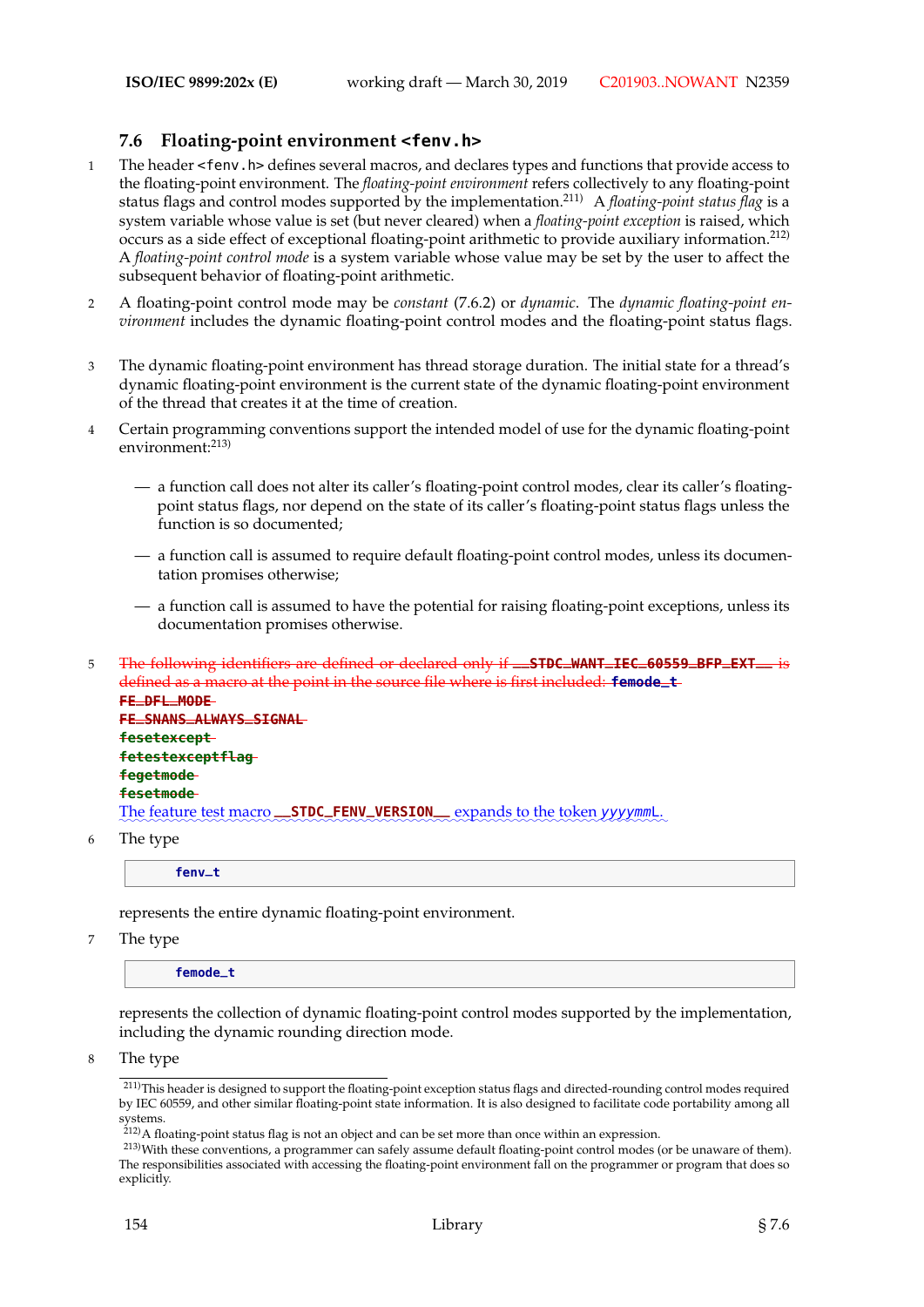|                 | <stdlib.h>   atof, <del>strfromd, strfromf, strfroml, s</del>trtod, strtof,</stdlib.h> |
|-----------------|----------------------------------------------------------------------------------------|
|                 | strtold, tostrd, tostrf, tostrl                                                        |
| $<$ wchar.h $>$ | wcstod, wcstof, wcstold                                                                |
| $<$ stdio.h>    | <b>printf</b> and <b>scanf</b> families                                                |
| $<$ wchar.h $>$ | wprintf and wscanf families                                                            |

Each <math.h> function listed in the table above indicates the family of functions of all supported types (for example, **acosf** and **acosl** as well as **acos**).

5 **NOTE** Constant rounding modes (other than **FE\_DYNAMIC**) could be implemented using dynamic rounding modes as illustrated in the following example:

```
{
      #pragma STDC FENV_ROUND direction
      // compiler inserts:
      // #pragma STDC FENV_ACCESS ON
      // int __savedrnd;
      // __savedrnd = \angleswapround(direction);
      ... operations affected by constant rounding mode ...
      // compiler inserts:
      // __savedrnd = __swapround(__savedrnd);
      ... operations not affected by constant rounding mode ...
      // compiler inserts:
      // __savedrnd = \angleswapround(\anglesavedrnd);
      ... operations affected by constant rounding mode ...
      // compiler inserts:
      // __swapround(__savedrnd);
}
```
where \_\_ swapround is defined by:

```
static inline int __swapround(const int new) {
      const int old = fegetround();
      fesetround(new);
      return old;
}
```
# **7.6.3 Floating-point exceptions**

1 The following functions provide access to the floating-point status flags.222) The **int** input argument for the functions represents a subset of floating-point exceptions, and can be zero or the bitwise OR of one or more floating-point exception macros, for example **FE\_OVERFLOW** | **FE\_INEXACT**. For other argument values, the behavior of these functions is undefined.

## **7.6.3.1 The feclearexcept function**

**Synopsis**

```
1 #include <fenv.h>
          int feclearexcept(int excepts);
```
## **Description**

2 The **feclearexcept** function attempts to clear the supported floating-point exceptions represented by its argument.

<sup>222)</sup>The functions **fetestexcept**, **feraiseexcept**, and **feclearexcept** support the basic abstraction of flags that are either set or clear. An implementation can endow floating-point status flags with more information — for example, the address of the code which first raised the floating-point exception; the functions **fegetexceptflag** and **fesetexceptflag** deal with the full content of flags.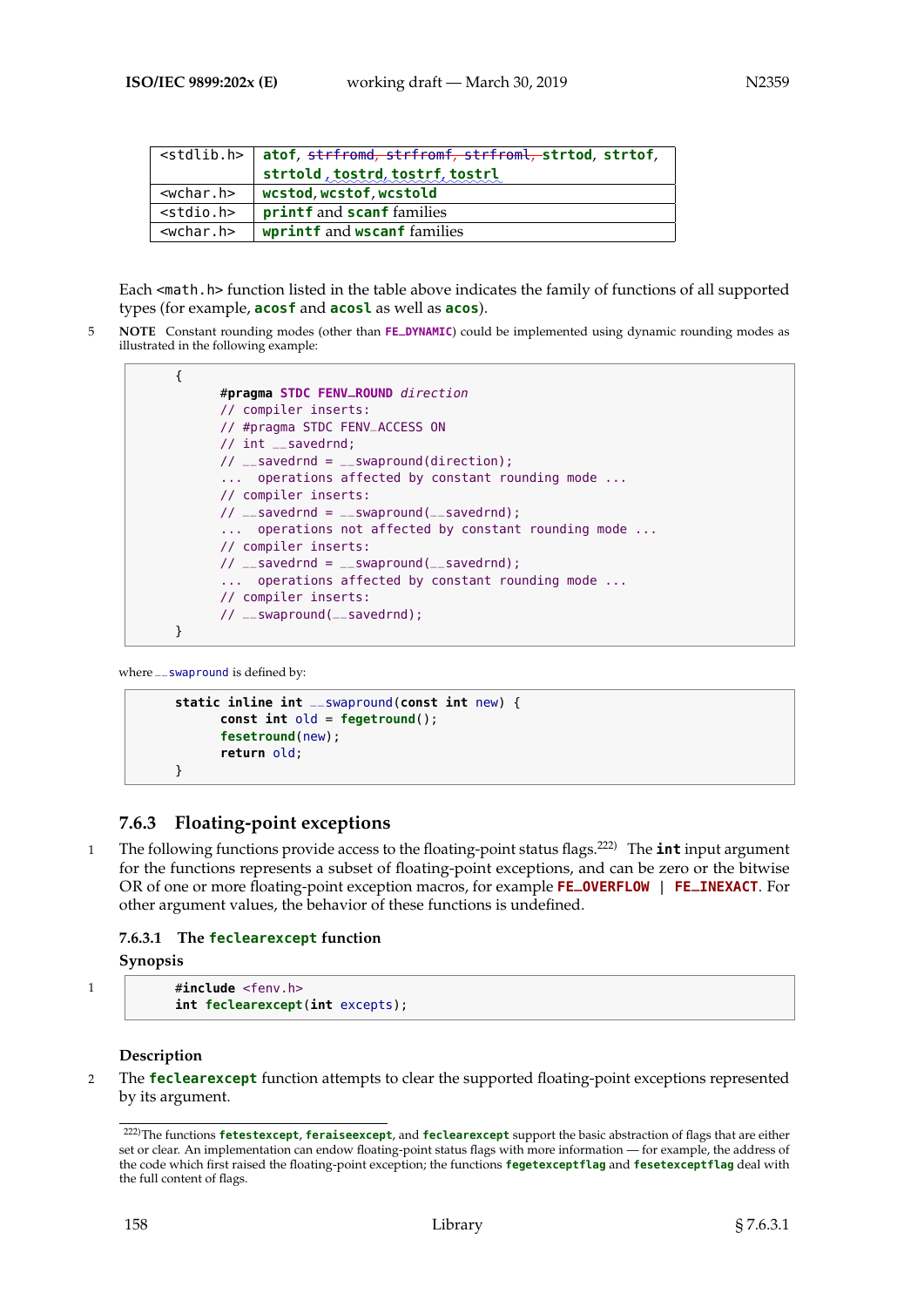#### **7.12 Mathematics <math.h>**

- 1 The header <math.h> declares two types and many mathematical functions and defines several macros. Most synopses specify a family of functions consisting of a principal function with one or more **double** parameters, a **double** return value, or both; and other functions with the same name but with **f** and **l** suffixes, which are corresponding functions with **float** and **long double** parameters, return values, or both.234) Integer arithmetic functions and conversion functions are discussed later.
- <sup>2</sup> The following identifiers are defined or declared only if **\_\_STDC\_WANT\_IEC\_60559\_BFP\_EXT\_\_** is defined as a macro at the point in the source file where is first included: **FP\_INT\_UPWARD**

**FP\_INT\_DOWNWARD FP\_INT\_TOWARDZERO FP\_INT\_TONEARESTFROMZERO FP\_INT\_TONEAREST FP\_LLOGB0 FP\_LLOGBNAN SNANF SNAN SNANL FP\_FAST\_FADD FP\_FAST\_FADDL FP\_FAST\_DADDL FP\_FAST\_FSUB FP\_FAST\_FSUBL FP\_FAST\_DSUBL FP\_FAST\_FMUL FP\_FAST\_FMULL FP\_FAST\_DMULL FP\_FAST\_FDIV FP\_FAST\_FDIVL FP\_FAST\_DDIVL FP\_FAST\_FFMA FP\_FAST\_FFMAL FP\_FAST\_DFMAL FP\_FAST\_FSQRT FP\_FAST\_FSQRTL FP\_FAST\_DSQRTL iseqsig iscanonical issignaling issubnormal iszero** fromfp fromfpf fromfpl ufromfp ufromfpf ufromfpl fromfpx fromfpxf fromfpxl ufromfpx ufromfpxf ufromfpxl

 $\sqrt{234}$ Particularly on systems with wide expression evaluation, a <math.h> function might pass arguments and return values in wider format than the synopsis prototype indicates.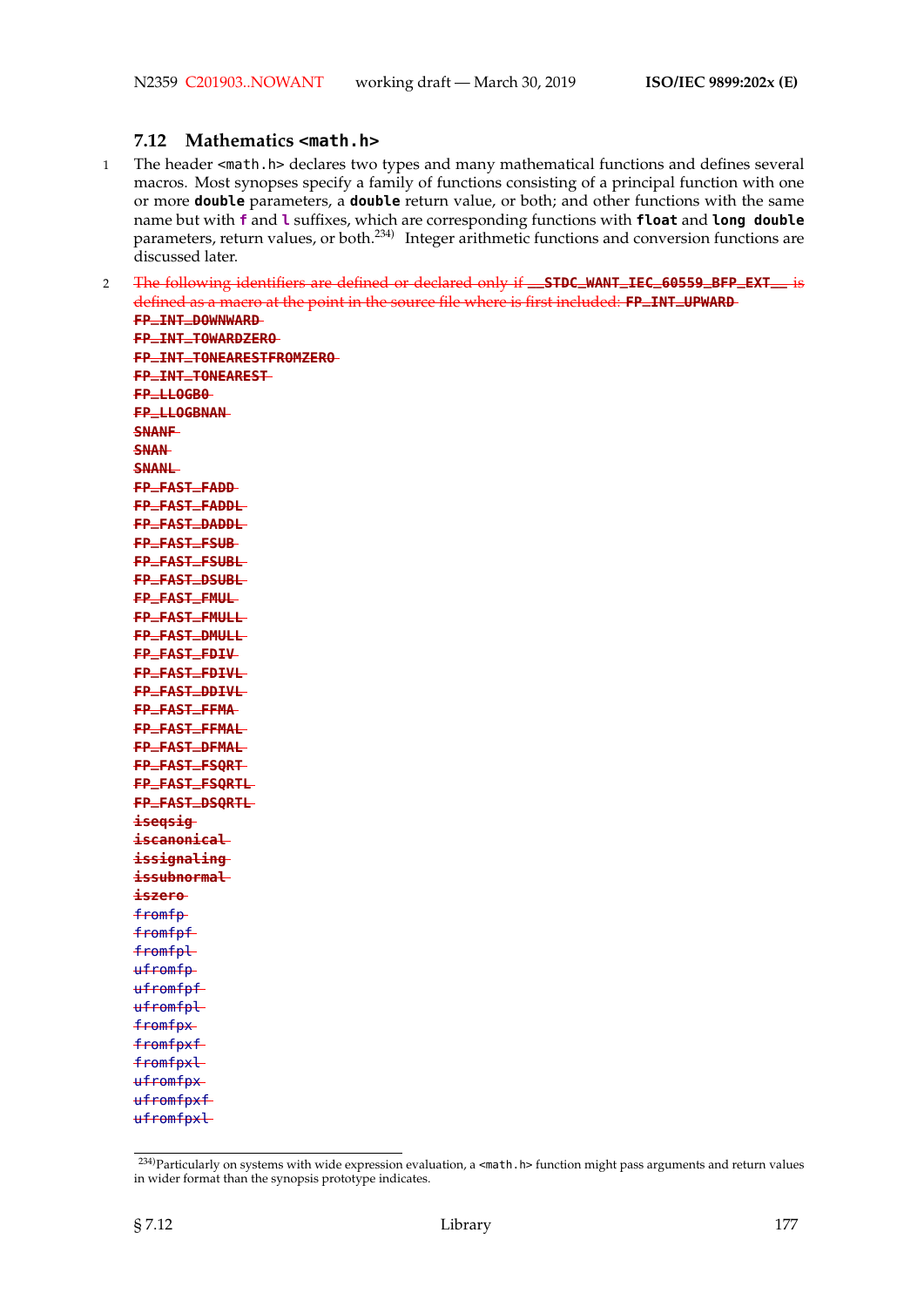| roundeven                                                                |
|--------------------------------------------------------------------------|
| roundevenf                                                               |
| roundevenl                                                               |
| Hogb-                                                                    |
| <b>Hogbf</b>                                                             |
| Hogbl                                                                    |
| fmaxmag                                                                  |
| fmaxmagf                                                                 |
| fmaxmagl                                                                 |
| fminmag                                                                  |
| fminmagf                                                                 |
| fminmagl                                                                 |
| nextup                                                                   |
| nextupf                                                                  |
| nextupl                                                                  |
| nextdown                                                                 |
| nextdownf                                                                |
| nextdownl                                                                |
| fadd-                                                                    |
| faddl-                                                                   |
| <del>daddl</del>                                                         |
| fsub-                                                                    |
| fsubl-                                                                   |
| dsubl-                                                                   |
| <b>fmul</b>                                                              |
| <b>fmull</b>                                                             |
| <del>dmull</del>                                                         |
| <b>fdiv</b>                                                              |
| fdivl                                                                    |
| ddivl                                                                    |
| ffma-                                                                    |
| <b>ffmal</b>                                                             |
| dfmaL                                                                    |
| fsqrt                                                                    |
| fsqrtl                                                                   |
| dsqrtl                                                                   |
| canonicalize                                                             |
| canonicalizef                                                            |
| canonicalizel                                                            |
| The feature test macro STDC_MATH_VERSION__ expands to the token yyyymmL. |
|                                                                          |

3 The types

| float_t<br>double_t |  |  |  |
|---------------------|--|--|--|
|                     |  |  |  |

are floating types at least as wide as **float** and **double**, respectively, and such that **double\_t** is at least as wide as **float\_t**. If **FLT\_EVAL\_METHOD** equals 0, **float\_t** and **double\_t** are **float** and **double**, respectively; if **FLT\_EVAL\_METHOD** equals 1, they are both **double**; if **FLT\_EVAL\_METHOD** equals 2, they are both **long double**; and for other values of **FLT\_EVAL\_METHOD**, they are otherwise implementation-defined.235)

4 The macro

**HUGE\_VAL**

<sup>235)</sup>The types **float\_t** and **double\_t** are intended to be the implementation's most efficient types at least as wide as **float** and **double**, respectively. For **FLT\_EVAL\_METHOD** equal 0, 1, or 2, the type **float\_t** is the narrowest type used by the implementation to evaluate floating expressions.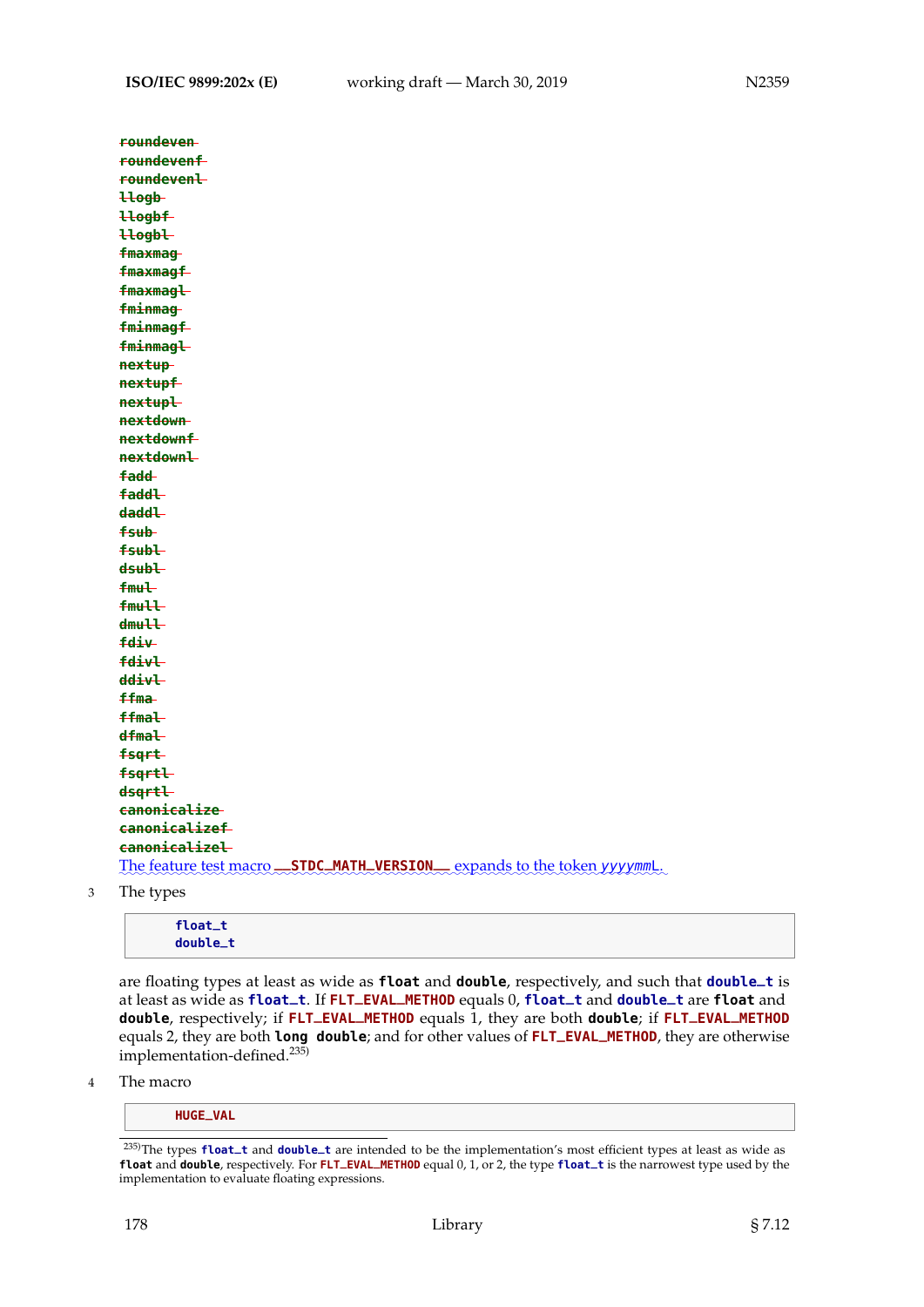expands to a positive **double** constant expression, not necessarily representable as a **float**. The macros

**HUGE\_VALF HUGE\_VALL**

are respectively **float** and **long double** analogs of **HUGE\_VAL**. 236)

5 The macro

**INFINITY**

expands to a constant expression of type **float** representing positive or unsigned infinity, if available; else to a positive constant of type **float** that overflows at translation time.237)

6 The macro

**NAN**

is defined if and only if the implementation supports quiet NaNs for the **float** type. It expands to a constant expression of type **float** representing a quiet NaN.

7 The *signaling NaN macros*

**SNANF SNAN SNANL**

each is defined if and only if the respective type contains signaling NaNs (5.2.4.2.2). They expand to a constant expression of the respective type representing a signaling NaN. If a signaling NaN macro is used for initializing an object of the same type that has static or thread-local storage duration, the object is initialized with a signaling NaN value.

8 The *number classification macros*

```
FP_INFINITE
FP_NAN
FP_NORMAL
FP_SUBNORMAL
FP_ZERO
```
represent the mutually exclusive kinds of floating-point values. They expand to integer constant expressions with distinct values. Additional implementation-defined floating-point classifications, with macro definitions beginning with **FP\_** and an uppercase letter, may also be specified by the implementation.

9 The *math rounding direction macros*

**FP\_INT\_UPWARD FP\_INT\_DOWNWARD FP\_INT\_TOWARDZERO FP\_INT\_TONEARESTFROMZERO FP\_INT\_TONEAREST**

represent the rounding directions of the functions **ceil**, **floor**, **trunc**, **round**, and **roundeven**, respectively, that convert to integral values in floating-point formats. They expand to integer constant expressions with distinct values suitable for use as the second argument to the  $f$ romfp,  $\texttt{ufromfp}, \texttt{fromfpx}, \texttt{and ufromfpx\_toint}, \texttt{toint}, \texttt{tointx}, \texttt{and touintx} \texttt{functions}.$ 

<sup>236)</sup>**HUGE\_VAL**, **HUGE\_VALF**, and **HUGE\_VALL** can be positive infinities in an implementation that supports infinities. 237)In this case, using **INFINITY** will violate the constraint in 6.4.4 and thus require a diagnostic.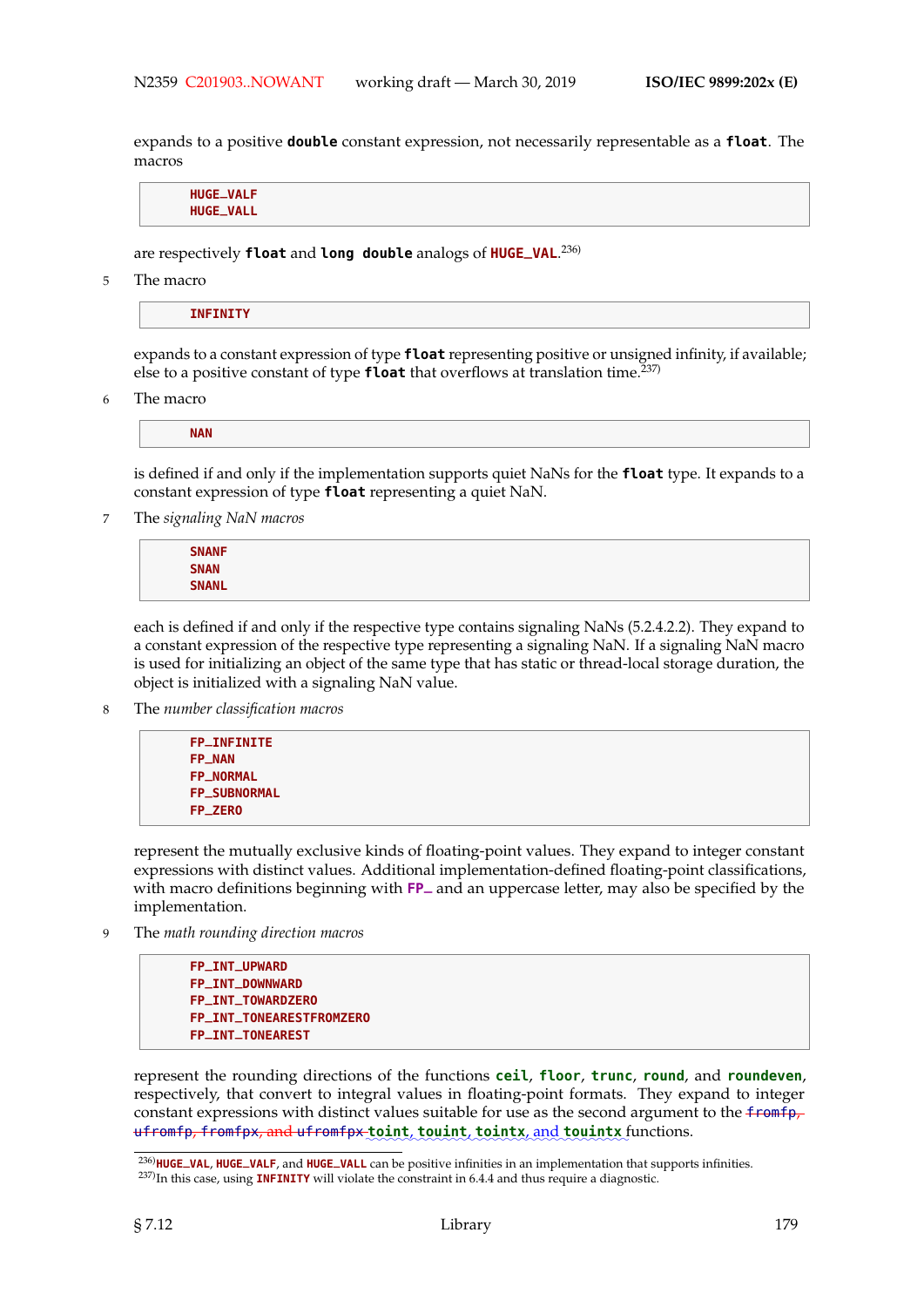| mtmax_t_toint(double x, int_round, unsigned int_width);                              |
|--------------------------------------------------------------------------------------|
| www.intmax_t_tointf(float x, int_round, unsigned int_width);                         |
| $\sim$ intmax_t tointl(long double x, int round, unsigned int width);                |
| www.uintmax_t_touint(double x, int round, unsigned int width);                       |
| uintmax <sub>_</sub> t_touintf(float x, int round, unsigned int width);              |
| $uintmax_t_{countl}(\text{long double } x, int_{round} \text{ unsigned int width});$ |
|                                                                                      |

#### **Description**

2 The <del>fromfp and ufromfp to int and touint</del> functions round x, using the math rounding direction indicated by **round**, to a signed or unsigned integer, respectively, of width bits, and return the result value in the integer type designated by **intmax\_t** or **uintmax\_t**, respectively. If the value of the round argument is not equal to the value of a math rounding direction macro, the direction of rounding is unspecified. If the value of width exceeds the width of the function type, the rounding is to the full width of the function type. The <del>fromfp and ufromfp to int and <mark>touint</mark> functions</del> do not raise the "inexact" floating-point exception. If x is infinite or NaN or rounds to an integral value that is outside the range of any supported integer type<sup>248)</sup> of the specified width, or if width is zero, the functions return an unspecified value and a domain error occurs.

#### **Returns**

- 3 The <del>fromfp and ufromfp to int and touint</del> functions return the rounded integer value.
- 4 **EXAMPLE** Upward rounding of **double** x to type **int**, without raising the "inexact" floating-point exception, is achieved by

```
(int)fromfp(x, FP_INT_UPWARD, INT_WIDTH)
\sim and \lambda(int)toint(x, FP_INT_UPWARD, INT_WIDTH)
```
#### **7.12.9.11 The tointx and touintx functions**

## **Synopsis**

| #define STDC WANT TEC 60559 REP                                        |
|------------------------------------------------------------------------|
| $\#$ include $\le$ stdint.h>                                           |
| $\#$ include $\leq$ math.h>                                            |
| <u>intmax_t fromfpx(double x, int round, unsigned int width);</u>      |
| intmax_t fromfpxf(float x, int round, unsigned int width) :            |
| intmax_t fromfpxl(long double x, int round, unsigned int width);       |
| uintmax_t ufromfpx(double x, int round, unsigned int width);           |
| uintmax_t ufromfpxf(float x, int round, unsigned int width);           |
| uintmax_t ufromfpxl(long double x, int round, unsigned int width);     |
| intmax <sub>-</sub> t tointx(double x, int round, unsigned int width); |
| intmax <sub>_</sub> t tointxf(float x, int round, unsigned int width); |
| intmax_t_tointxl(long_double_x,_int_round,_unsigned_int_width);        |
| $uintmax_t \t{t}$ touintx(double x, int round, unsigned int width);    |
| uintmax_t_touintxf(float_x,_int_round,_unsigned_int_width);            |
| uintmax_t_touintxl(long_double_x,_int_round,_unsigned_int_width);      |
|                                                                        |

#### **Description**

2 The <del>fromfpx and ufromfpx to intx and touintx</del> functions differ from the <del>fromfp and ufromf</del>p **toint** and **touint** functions, respectively, only in that the fromfpx and ufromfpx tointx and **touintx** functions raise the "inexact" floating-point exception if a rounded result not exceeding the specified width differs in value from the argument x.

## **Returns**

- 3 The <del>fromfpx and ufromfpx to intx and touintx</del> functions return the rounded integer value.
- 4 **NOTE** Conversions to integer types that are not required to raise the inexact exception can be done simply by rounding to integral value in floating type and then converting to the target integer type. For example, the conversion of **long double** x to **uint64\_t**, using upward rounding, is done by

<sup>&</sup>lt;sup>248)</sup>For signed types, 6.2.6.2 permits three representations, which differ in whether a value of  $-(2^M)$ , where M is the number of value bits, can be represented.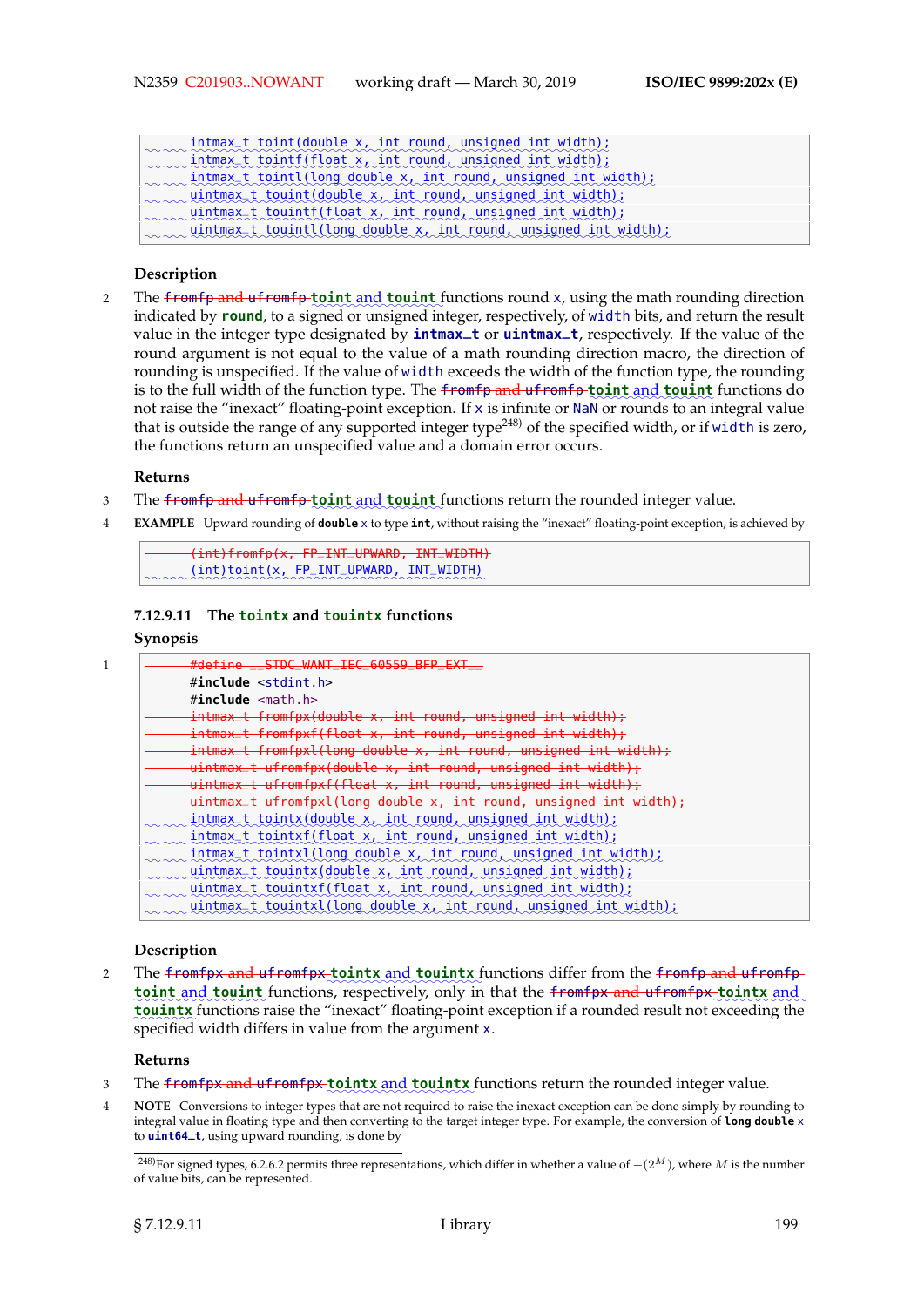#### (**uint64\_t**)**ceill**(x)

## **7.12.10 Remainder functions**

#### **7.12.10.1 The fmod functions**

#### **Synopsis**

```
1 #include <math.h>
           double fmod(double x, double y);
           float fmodf(float x, float y);
           long double fmodl(long double x, long double y);
```
#### **Description**

2 The **fmod** functions compute the floating-point remainder of x/y.

#### **Returns**

<sup>3</sup> The **fmod** functions return the value <sup>x</sup> − ny, for some integer n such that, if <sup>y</sup> is nonzero, the result has the same sign as x and magnitude less than the magnitude of y. If y is zero, whether a domain error occurs or the **fmod** functions return zero is implementation-defined.

## **7.12.10.2 The remainder functions**

#### **Synopsis**

```
1 #include <math.h>
           double remainder(double x, double y);
           float remainderf(float x, float y);
           long double remainderl(long double x, long double y);
```
#### **Description**

2 The **remainder** functions compute the remainder x REM y required by IEC 60559.249)

#### **Returns**

3 The **remainder** functions return x REM y. If y is zero, whether a domain error occurs or the functions return zero is implementation defined.

#### **7.12.10.3 The remquo functions**

#### **Synopsis**

```
1 #include <math.h>
           double remquo(double x, double y, int *quo);
           float remquof(float x, float y, int *quo);
           long double remquol(long double x, long double y, int *quo);
```
#### **Description**

2 The **remquo** functions compute the same remainder as the **remainder** functions. In the object pointed to by quo they store a value whose sign is the sign of  $x/y$  and whose magnitude is congruent modulo  $2^n$  to the magnitude of the integral quotient of  $x/y$ , where n is an implementation-defined integer greater than or equal to 3.

#### **Returns**

3 The **remquo** functions return x REM y. If y is zero, the value stored in the object pointed to by quo is unspecified and whether a domain error occurs or the functions return zero is implementation defined.

<sup>&</sup>lt;sup>249)</sup>"When  $y \neq 0$ , the remainder  $r = x$  REM y is defined regardless of the rounding mode by the mathematical relation  $r = x - ny$ , where n is the integer nearest the exact value of  $x/y$ ; whenever  $|n - x/y| = 1/2$ , then n is even. If  $r = 0$ , its sign shall be that of  $x$ ." This definition is applicable for all implementations.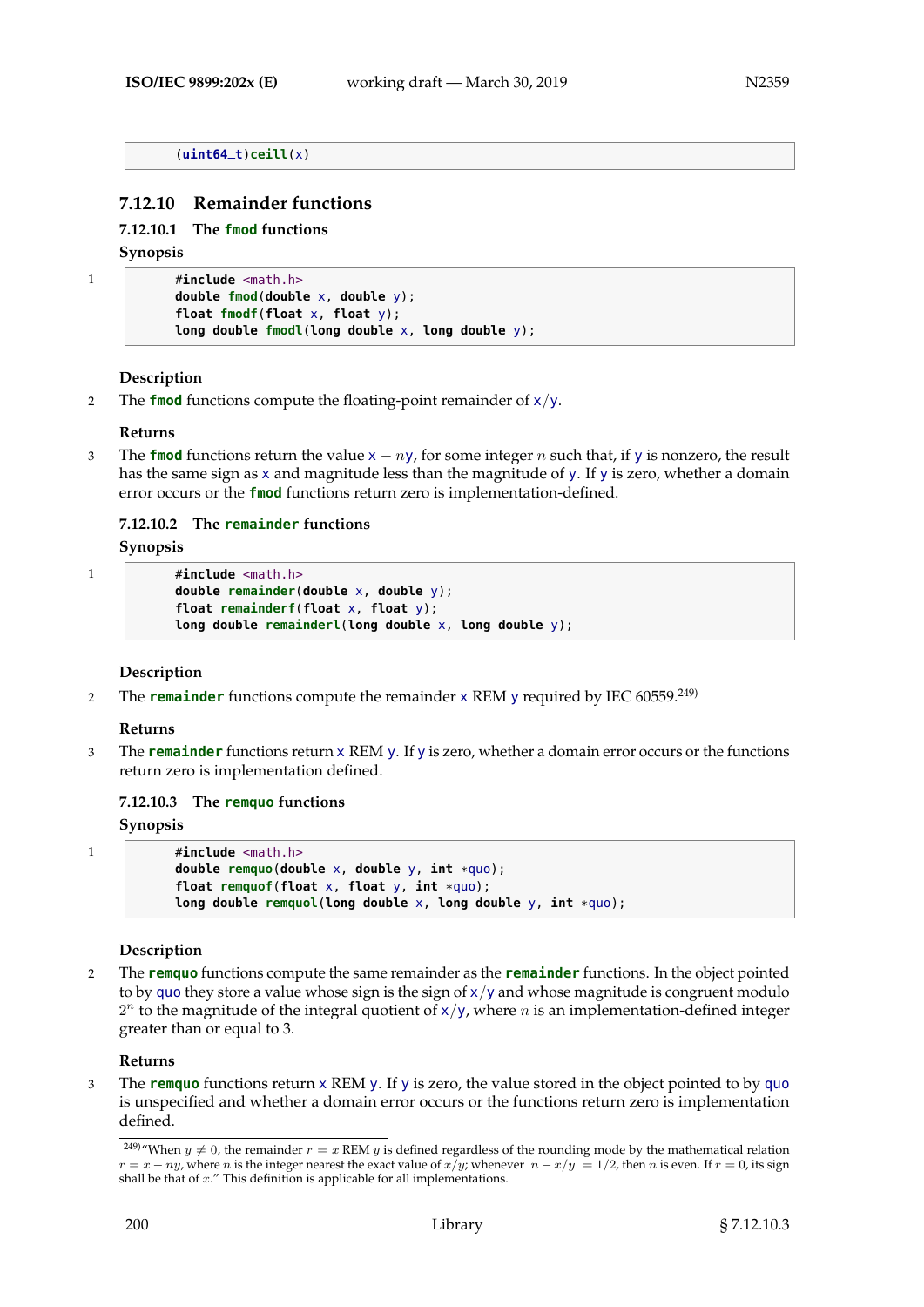## **7.20 Integer types <stdint.h>**

- 1 The header <stdint.h> declares sets of integer types having specified widths, and defines corresponding sets of macros.<sup>275)</sup> It also defines macros that specify limits of integer types corresponding to types defined in other standard headers.
- 2 Types are defined in the following categories:
	- integer types having certain exact widths;
	- integer types having at least certain specified widths;
	- fastest integer types having at least certain specified widths;
	- integer types wide enough to hold pointers to objects;
	- integer types having greatest width.

(Some of these types may denote the same type.)

- 3 Corresponding macros specify limits of the declared types and construct suitable constants.
- 4 For each type described herein that the implementation provides,  $276$  < stdint. h> shall declare that typedef name and define the associated macros. Conversely, for each type described herein that the implementation does not provide, <stdint.h> shall not declare that typedef name nor shall it define the associated macros. An implementation shall provide those types described as "required", but need not provide any of the others (described as "optional").
- <sup>5</sup> The following identifiers are defined only if **\_\_STDC\_WANT\_IEC\_60559\_BFP\_EXT\_\_** is defined as a macro at the point in the source file where is first included: **INT***N***\_WIDTH UINT***N***\_WIDTH** *N***\_WIDTH** *N***\_WIDTH** *N***\_WIDTH** *N***\_WIDTH INTPTR\_WIDTH UINTPTR\_WIDTH INTMAX\_WIDTH UINTMAX\_WIDTH PTRDIFF\_WIDTH SIG\_ATOMIC\_WIDTH SIZE\_WIDTH WCHAR\_WIDTH WINT\_WIDTH** The feature test macro **\_\_STDC\_STDINT\_VERSION** \_\_ expands to the token yyyymmL.

## **7.20.1 Integer types**

- 1 When typedef names differing only in the absence or presence of the initial u are defined, they shall denote corresponding signed and unsigned types as described in 6.2.5; an implementation providing one of these corresponding types shall also provide the other.
- 2 In the following descriptions, the symbol *N* represents an unsigned decimal integer with no leading zeros (e.g., 8 or 24, but not 04 or 048).

## **7.20.1.1 Exact-width integer types**

<sup>1</sup> The typedef name **int***N***\_t** designates a signed integer type with width *N*, no padding bits, and a two's complement representation. Thus, **int8\_t** denotes such a signed integer type with a width of exactly 8 bits.

<sup>275)</sup>See "future library directions" (7.31.12).

<sup>&</sup>lt;sup>276)</sup>Some of these types might denote implementation-defined extended integer types.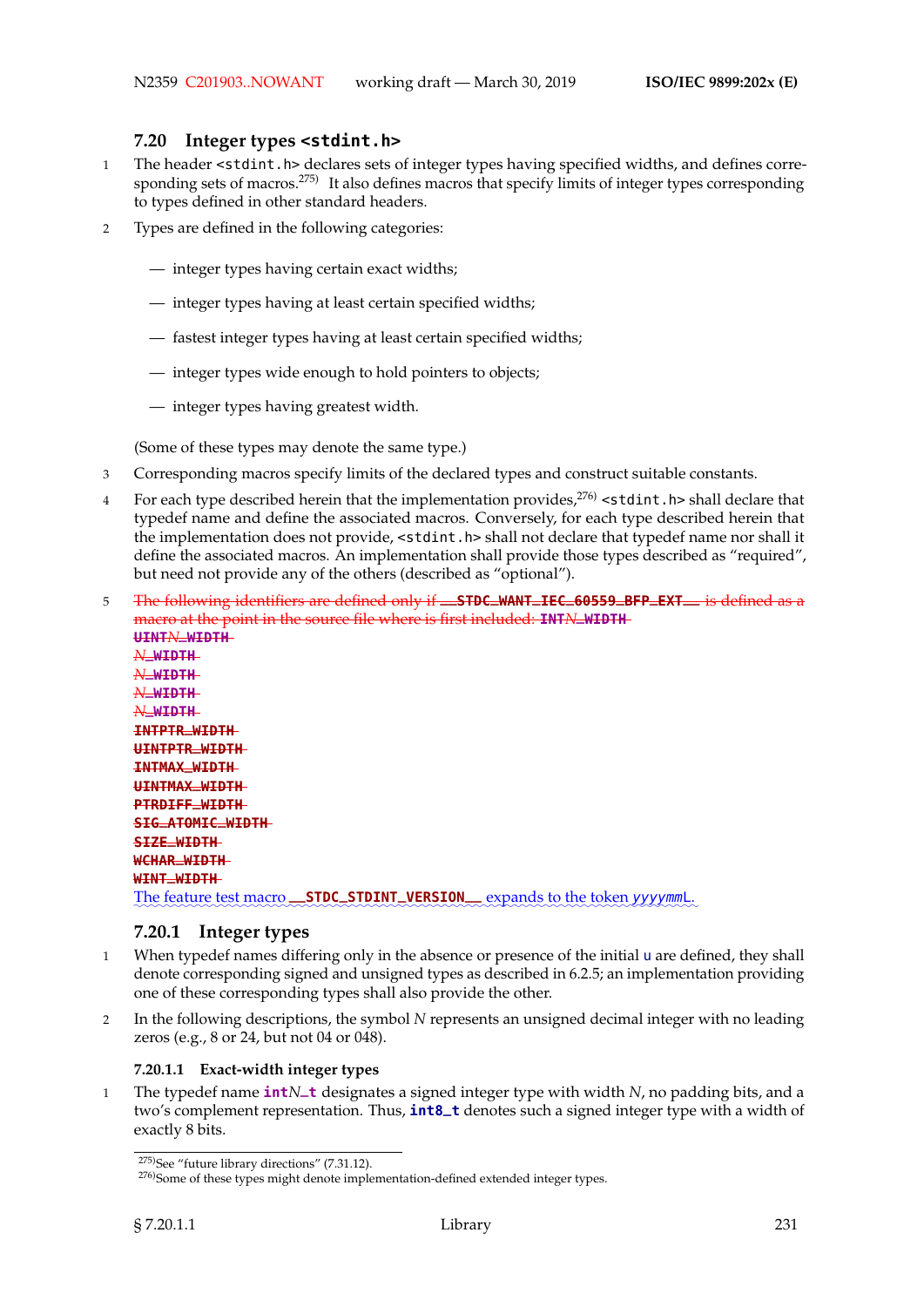# **7.22 General utilities <stdlib.h>**

- 1 The header <stdlib.h> declares five types and several functions of general utility, and defines several macros.<sup>307)</sup>
- <sup>2</sup> The following identifiers are declared only if **\_\_STDC\_WANT\_IEC\_60559\_BFP\_EXT\_\_** is defined as a macro at the point in the source file where is first included: strfromd strfromf

strfroml-The feature test macro **\_\_STDC\_STDLIB\_VERSION** expands to the token yyyymmL.

<sup>3</sup> The types declared are **size\_t** and **wchar\_t** (both described in 7.19),

**div\_t**

which is a structure type that is the type of the value returned by the **div** function,

**ldiv\_t**

which is a structure type that is the type of the value returned by the **ldiv** function, and

**lldiv\_t**

which is a structure type that is the type of the value returned by the **lldiv** function.

4 The macros defined are **NULL** (described in 7.19);

**EXIT\_FAILURE**

and

**EXIT\_SUCCESS**

which expand to integer constant expressions that can be used as the argument to the **exit** function to return unsuccessful or successful termination status, respectively, to the host environment;

**RAND\_MAX**

which expands to an integer constant expression that is the maximum value returned by the **rand** function; and

**MB\_CUR\_MAX**

which expands to a positive integer expression with type **size\_t** that is the maximum number of bytes in a multibyte character for the extended character set specified by the current locale (category **LC\_CTYPE**), which is never greater than **MB\_LEN\_MAX**.

## **7.22.1 Numeric conversion functions**

1 The functions **atof**, **atoi**, **atol**, and **atoll** need not affect the value of the integer expression **errno** on an error. If the value of the result cannot be represented, the behavior is undefined.

#### **7.22.1.1 The atof function**

**Synopsis**

1 **#include** <stdlib.h> **double atof**(**const char** \*nptr);

<sup>307)</sup>See "future library directions" (7.31.14).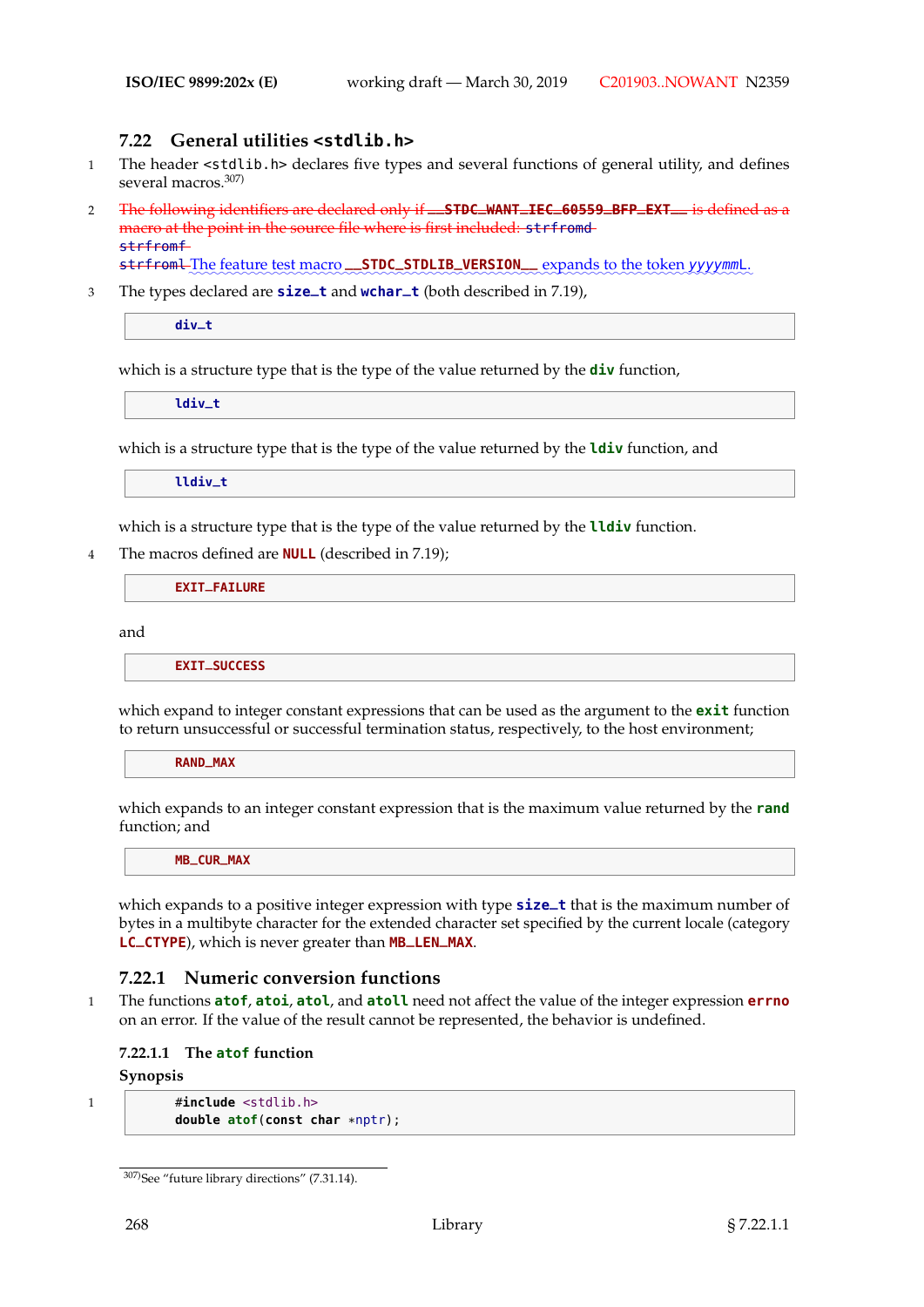#### **Description**

2 The **atof** function converts the initial portion of the string pointed to by nptr to **double** representation. Except for the behavior on error, it is equivalent to

**strtod**(nptr, (**char** \*\*)**NULL**)

#### **Returns**

3 The **atof** function returns the converted value.

**Forward references:** the **strtod**, **strtof**, and **strtold** functions (7.22.1.4).

#### **7.22.1.2 The atoi, atol, and atoll functions**

**Synopsis**

```
1 #include <stdlib.h>
          int atoi(const char *nptr);
          long int atol(const char *nptr);
          long long int atoll(const char *nptr);
```
**Description**

2 The **atoi**, **atol**, and **atoll** functions convert the initial portion of the string pointed to by nptr to **int**, **long int**, and **long long int** representation, respectively. Except for the behavior on error, they are equivalent to

```
atoi: (int)strtol(nptr, (char **)NULL, 10)
atol: strtol(nptr, (char **)NULL, 10)
atoll: strtoll(nptr, (char **)NULL, 10)
```
**Returns**

3 The **atoi**, **atol**, and **atoll** functions return the converted value.

**Forward references:** the **strtol**, **strtoll**, **strtoul**, and **strtoull** functions (7.22.1.5).

**7.22.1.3 The tostrd, tostrf, and tostrl functions**

**Synopsis**

```
1 #define __STDC_WANT_IEC_60559_BFP_EXT__
     #include <stdlib.h>
     int strfromd(char *restrict s, size_t n, const char *restrict format, double fp);
     int strfromf(char *restrict s, size_t n, const char *restrict format, float fp);
     int strfroml(char *restrict s, size_t n, const char *restrict format, long double fp);
     int_tostrd(char *restrict s, size_t n, const char *restrict format, double fp);
     int tostrf (char *restrict s, size_t n, const char *restrict format, float fp);
     int tostrl (char *restrict s, size_t n, const char *restrict format, long double fp);
```
#### **Description**

2 The <del>strfromd, strfromf, and strfroml tostrd</del>, tostrf, and tostrl functions are equivalent to **snprintf**(s, n, format, fp) (7.21.6.5), except that the format string shall only contain the character %, an optional precision that does not contain an asterisk \*, and one of the conversion specifiers a, A, e, E, f, F, g, or G, which applies to the type (**double**, **float**, or **long double**) indicated by the function suffix (rather than by a length modifier).

#### **Returns**

 $\Gamma$ he <del>strfromd, strfromf, and strfroml-tostrd</del>, tostrf, and tostrl functions return the number of characters that would have been written had n been sufficiently large, not counting the terminating null character. Thus, the null-terminated output has been completely written if and only if the returned value is less than n.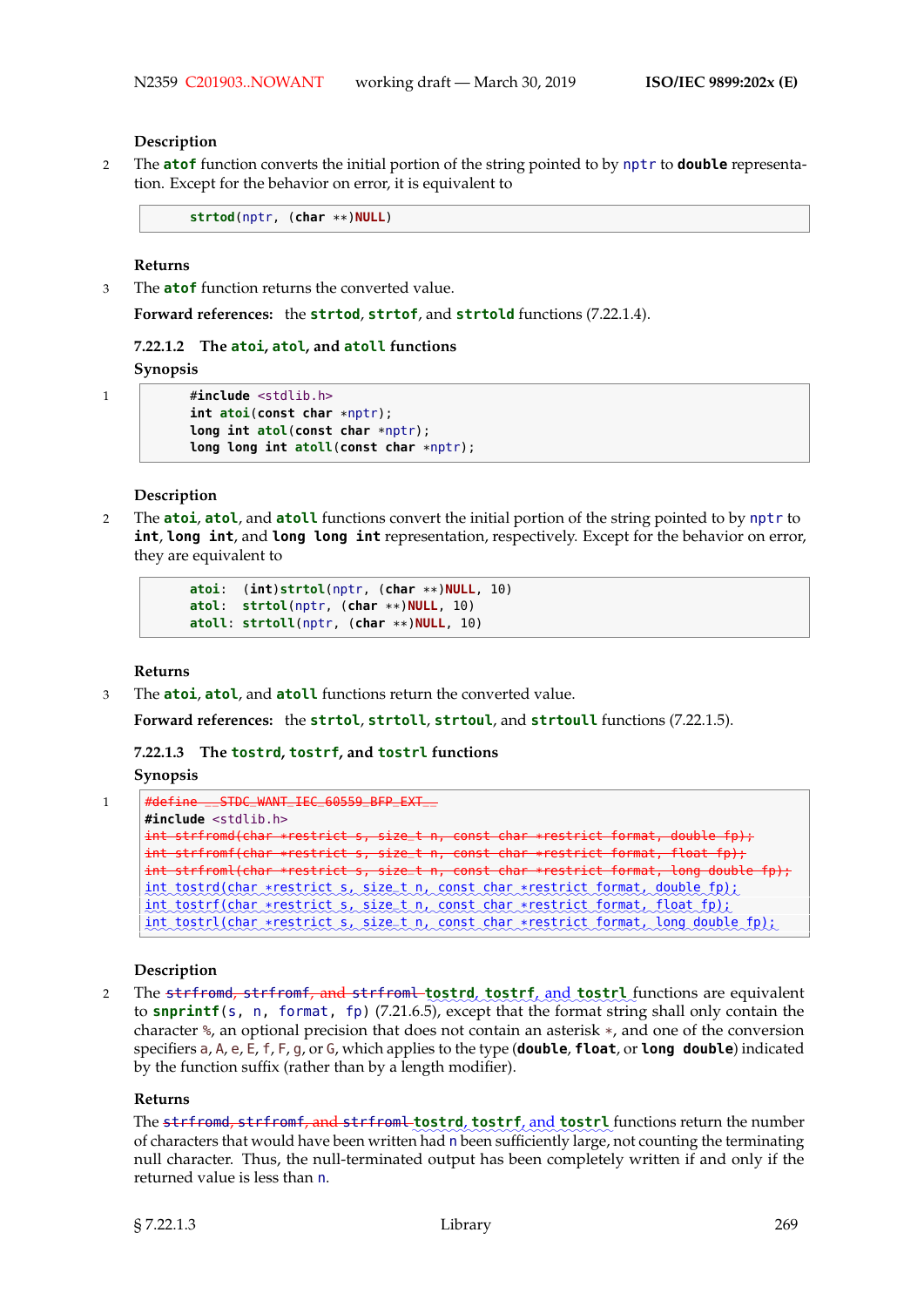## **7.25 Type-generic math <tgmath.h>**

- 1 The header <tgmath.h> includes the headers <math.h> and <complex.h> and defines several type-generic macros.
- <sup>2</sup> The following identifiers are defined as type-generic macros only if **\_\_STDC\_WANT\_IEC\_60559\_BFP\_EXT\_\_** is defined as a macro at the point in the source file where is first included: roundevenllogbfmaxmagfminmagnextupnextdownfromfpufromfpfromfpxufromfpxfadddaddfsubdsubfmuldmul feature test macro **\_\_STDC\_TGMATH\_VERSION\_\_** expands to the token yyyymmL.
- 3 Of the <math.h> and <complex.h> functions without an **f** (**float**) or **l** (**long double**) suffix, several have one or more parameters whose corresponding real type is **double**. For each such function, except the functions that round result to narrower type (7.12.14) (which are covered below) and **modf**, there is a corresponding *type-generic macro*. 328) The parameters whose corresponding real type is **double** in the function synopsis are *generic parameters*. Use of the macro invokes a function whose corresponding real type and type domain are determined by the arguments for the generic parameters.<sup>329)</sup>
- 4 Use of the macro invokes a function whose generic parameters have the corresponding real type determined as follows:
	- First, if any argument for generic parameters has type **long double**, the type determined is **long double**.
	- Otherwise, if any argument for generic parameters has type **double** or is of integer type, the type determined is **double**.
	- Otherwise, the type determined is **float**.
- 5 For each unsuffixed function in <math.h> for which there is a function in <complex.h> with the same name except for a **c** prefix, the corresponding type-generic macro (for both functions) has the same name as the function in <math.h>. The corresponding type-generic macro for **fabs** and **cabs** is **fabs**.

| <math.h></math.h> | <complex.h></complex.h> | type-generic |
|-------------------|-------------------------|--------------|
| function          | function                | macro        |
| acos              | cacos                   | acos         |
| asin              | casin                   | asin         |
| atan              | catan                   | atan         |
| acosh             | cacosh                  | acosh        |
| asinh             | casinh                  | asinh        |
| atanh             | catanh                  | atanh        |
| <b>COS</b>        | <b>CCOS</b>             | <b>COS</b>   |
| sin               | csin                    | sin          |
| tan               | ctan                    | tan          |
| cosh              | ccosh                   | cosh         |
| sinh              | csinh                   | sinh         |
| tanh              | ctanh                   | tanh         |
| exp               | cexp                    | exp          |
| log               | clog                    | log          |
| pow               | cpow                    | pow          |
| sqrt              | csgrt                   | sqrt         |
| fabs              | cabs                    | fabs         |
|                   |                         |              |

If at least one argument for a generic parameter is complex, then use of the macro invokes a complex function; otherwise, use of the macro invokes a real function.

<sup>328)</sup>Like other function-like macros in standard libraries, each type-generic macro can be suppressed to make available the corresponding ordinary function.

<sup>&</sup>lt;sup>329)</sup>If the type of the argument is not compatible with the type of the parameter for the selected function, the behavior is undefined.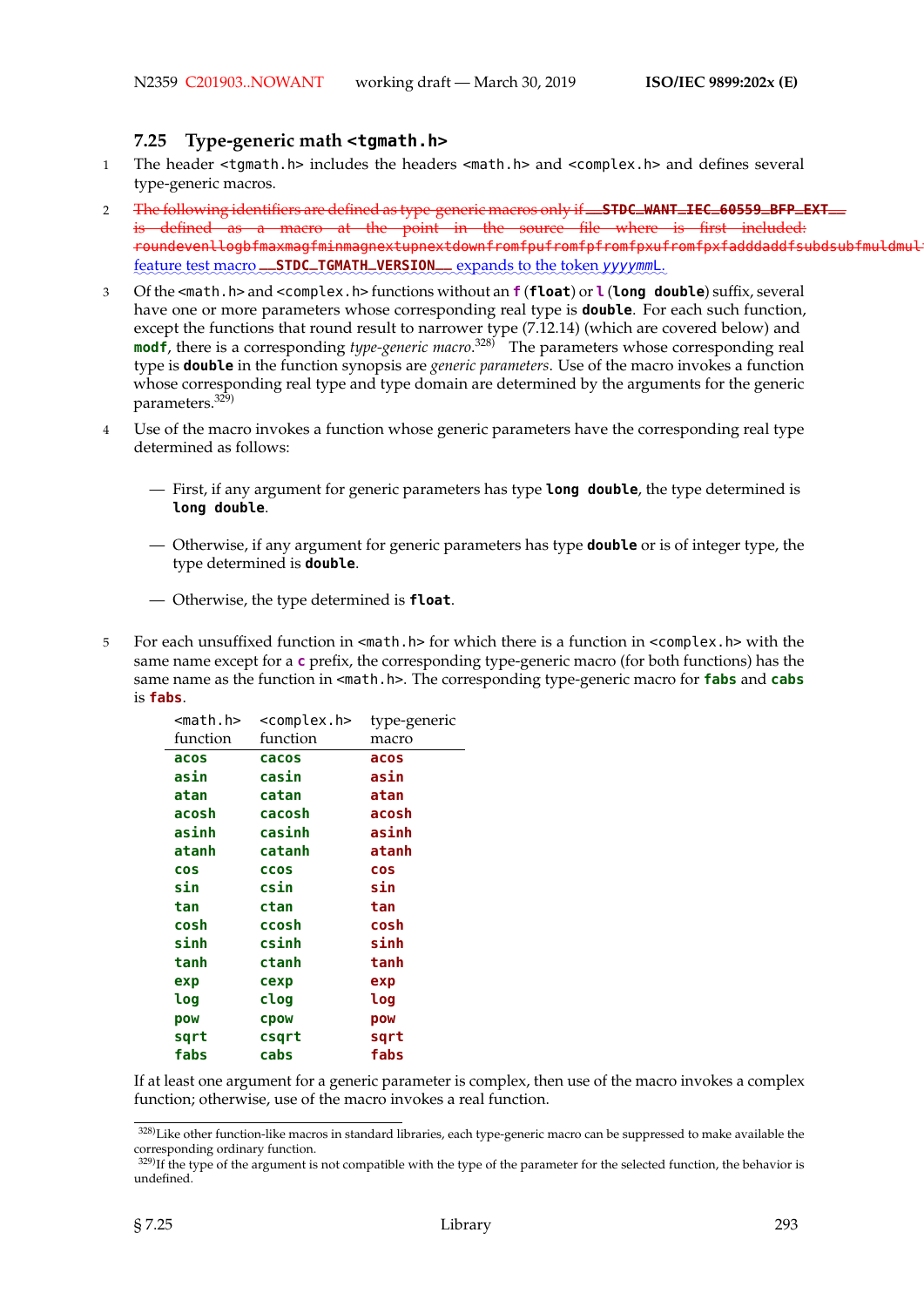6 For each unsuffixed function in <math.h> without a **c**-prefixed counterpart in <complex.h> (except functions that round result to narrower type, **modf**, and **canonicalize**), the corresponding typegeneric macro has the same name as the function. These type-generic macros are:

| atan2             | fdim    | frexp               | llrint      | nearbyint  | round           |
|-------------------|---------|---------------------|-------------|------------|-----------------|
| cbrt              | floor   | fromfptoint         | llround     | nextafter  | roundeven       |
| ceil              | fma     | fromfpxtointx log10 |             | nextdown   | scalbn          |
| copysign          | fmax    | hypot               | log1p       | nexttoward | scalbln         |
| erf               | fmaxmaq | ilogb               | <b>log2</b> | nextup     | tgamma          |
| erfc              | fmin    | ldexp               | logb        | remainder  | trunc           |
| exp2              | fminmag | lgamma              | lrint       | remquo     | ufromfptouint   |
| exp <sub>m1</sub> | fmod    | llogb               | lround      | rint       | ufromfpxtouintx |

If all arguments for generic parameters are real, then use of the macro invokes a real function; otherwise, use of the macro is undefined.

7 For each unsuffixed function in <complex.h> that is not a **c**-prefixed counterpart to a function in <math.h>, the corresponding type-generic macro has the same name as the function. These type-generic macros are:

| carg | <b>Clmag</b> | conj | cproj | creal |
|------|--------------|------|-------|-------|
|      |              |      |       |       |

Use of the macro with any real or complex argument invokes a complex function.

8 The functions that round result to a narrower type have type-generic macros whose names are obtained by omitting any **l** suffix<sup>330)</sup> from the function names. Thus, the macros are:

| fadd | fsub | fmul | fdiv | ffma | fsqrt |
|------|------|------|------|------|-------|
| dadd | dsub | dmul | ddiv | dfma | dsart |

All arguments shall be real. If any argument has type **long double**, or if the macro prefix is **d**, the function invoked has the name of the macro with an **l** suffix. Otherwise, the function invoked has the name of the macro (with no suffix).

- 9 A type-generic macro corresponding to a function indicated in the table in 7.6.2 is affected by constant rounding modes (7.6.3).
- 10 **NOTE** The type-generic macro definition in the example in 6.5.1.1 does not conform to this specification. A conforming macro could be implemented as follows:

```
#define cbrt(X) _Generic((X), \
     long double: cbrtl(X), \
     default: _Roundwise_cbrt(X), \
     float: cbrtf(X) \
     )
```
where \_Roundwise\_cbrt() is equivalent to **cbrt**() invoked without macro-replacement suppression.

<sup>330)</sup>There are no functions with these macro names and the **f** suffix.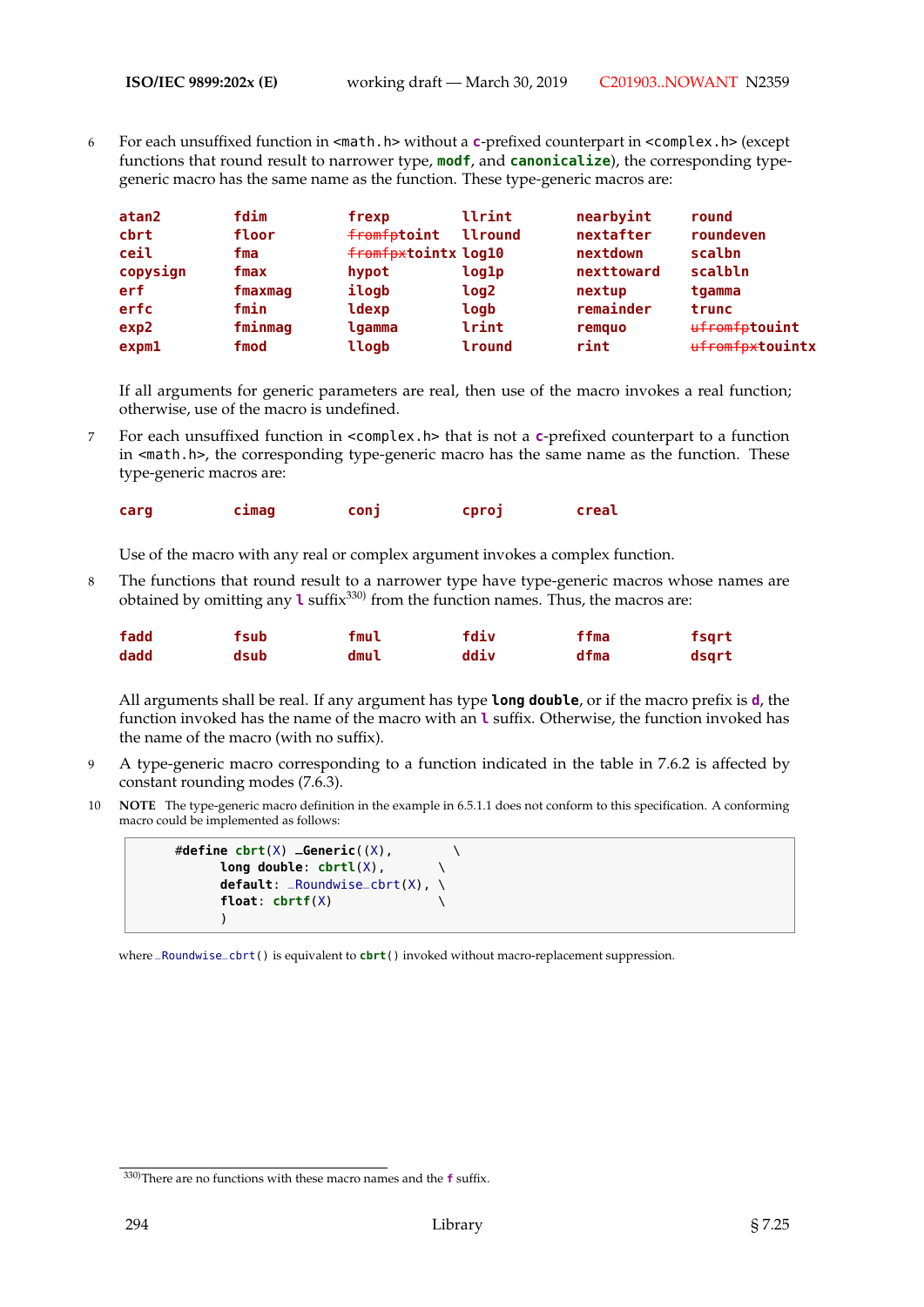# **7.31 Future library directions**

1 The following names are grouped under individual headers for convenience. All external names described below are reserved no matter what headers are included by the program.

## **7.31.1 Complex arithmetic <complex.h>**

1 The function names

| cerf  | cexpm1 | clog2   |
|-------|--------|---------|
| cerfc | clog10 | clgamma |
| cexp2 | clog1p | ctgamma |

and the same names suffixed with **f** or **l** may be added to the declarations in the <complex.h> header.

## **7.31.2 Character handling <ctype.h>**

1 Function names that begin with either **is** or **to**, and a lowercase letter may be added to the declarations in the <ctype.h> header.

## **7.31.3 Errors <errno.h>**

1 Macros that begin with **E** and a digit or **E** and an uppercase letter may be added to the macros defined in the <errno.h> header.

## **7.31.4 Floating-point environment <fenv.h>**

<sup>1</sup> Macros that begin with **FE\_** and an uppercase letter may be added to the macros defined in the <fenv.h> header.

## **7.31.5 Format conversion of integer types <inttypes.h>**

- 1 Macros that begin with either **PRI** or **SCN**, and either a lowercase letter or X may be added to the macros defined in the <inttypes.h> header.
- a Eunction names that begin with str, or wcs and a lowercase letter may be added to the declarations in the <inttypes.h> <u>header.</u>

## **7.31.6 Localization <locale.h>**

<sup>1</sup> Macros that begin with **LC\_** and an uppercase letter may be added to the macros defined in the <locale.h> header.

## **7.31.7 Mathematics <math.h>**

- 1 Eunction names that begin with either **is** or **to**, and a lowercase letter may be added to the declarations in the <math.h> header.
- 2 **Macros** that begin with **DBL** FLT<sub>-</sub>, FP<sub>-,</sub> or **LDBL** and an uppercase letter may be added to the macros defined in the <math.h> header.

## **7.31.8 Signal handling <signal.h>**

<sup>1</sup> Macros that begin with either **SIG** and an uppercase letter or **SIG\_** and an uppercase letter may be added to the macros defined in the <signal.h> header.

## **7.31.9 Atomics <stdatomic.h>**

- <sup>1</sup> Macros that begin with **ATOMIC\_** and an uppercase letter may be added to the macros defined in the <stdatomic.h> header. Typedef names that begin with either **atomic\_** or **memory\_**, and a lowercase letter may be added to the declarations in the <stdatomic.h> header. Enumeration constants that begin with **memory\_order\_** and a lowercase letter may be added to the definition of the **memory\_order** type in the <stdatomic.h> header. Function names that begin with **atomic\_** and a lowercase letter may be added to the declarations in the <stdatomic.h> header.
- <sup>2</sup> The macro **ATOMIC\_VAR\_INIT** is an obsolescent feature.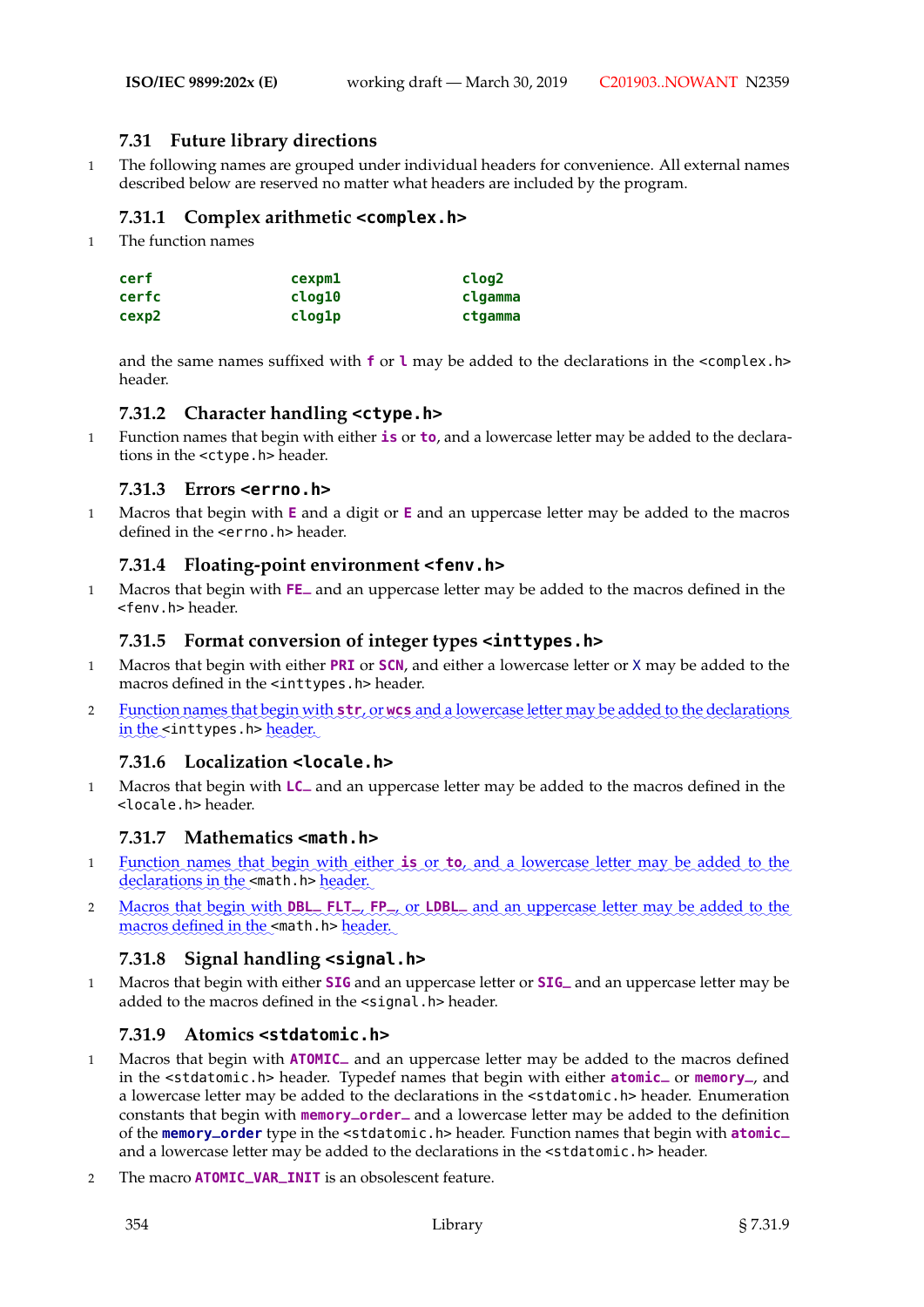## **7.31.10 Boolean type and values <stdbool.h>**

1 The ability to undefine and perhaps then redefine the macros **bool**, **true**, and **false** is an obsolescent feature.

## **7.31.11 Integer types <stdint.h>**

<sup>1</sup> Typedef names beginning with **int** or **uint** and ending with **\_t** may be added to the types defined in the <stdint.h> header. Macro names beginning with **INT** or **UINT** and ending with **\_MAX**, **\_MIN**, **\_WIDTH**, or **\_C** may be added to the macros defined in the <stdint.h> header.

## **7.31.12 Input/output <stdio.h>**

- 1 Lowercase letters may be added to the conversion specifiers and length modifiers in **fprintf** and **fscanf**. Other characters may be used in extensions.
- 2 The use of **ungetc** on a binary stream where the file position indicator is zero prior to the call is an obsolescent feature.

# **7.31.13 General utilities <stdlib.h>**

- 1 Function names that begin with **str** <u>or</u> wcs and a lowercase letter may be added to the declarations in the <stdlib.h> header.
- 2 Invoking **realloc** with a size argument equal to zero is an obsolescent feature.

## **7.31.14 String handling <string.h>**

1 Function names that begin with **str**, **mem**, or **wcs** and a lowercase letter may be added to the declarations in the <string.h> header.

## **7.31.15 Date and time <time.h>**

Macros beginning with **TIME\_** and an uppercase letter may be added to the macros in the <time.h> header.

## **7.31.16 Threads <threads.h>**

<sup>1</sup> Function names, type names, and enumeration constants that begin with either **cnd\_**, **mtx\_**, **thrd\_**, or **tss\_**, and a lowercase letter may be added to the declarations in the <threads.h> header.

## **7.31.17 Extended multibyte and wide character utilities <wchar.h>**

- 1 Function names that begin with **wcs** and a lowercase letter may be added to the declarations in the <wchar.h> header.
- 2 Lowercase letters may be added to the conversion specifiers and length modifiers in **fwprintf** and **fwscanf**. Other characters may be used in extensions.

# **7.31.18 Wide character classification and mapping utilities <wctype.h>**

1 Function names that begin with **is** or **to** and a lowercase letter may be added to the declarations in the <wctype.h> header.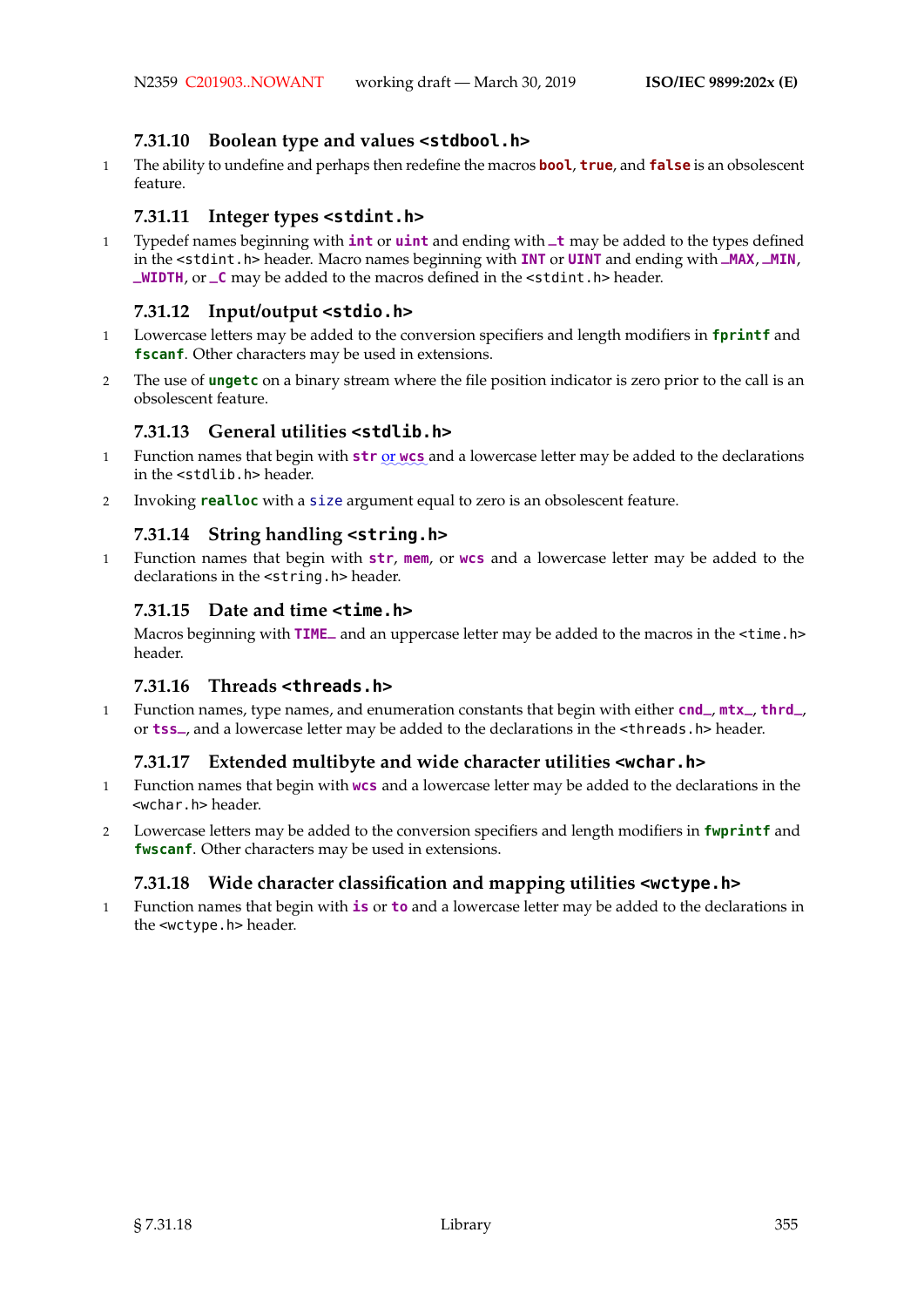```
rsize_t
errno_t memcpy_s(void *restrict s1, rsize_t s1max, const void *restrict s2, rsize_t n);
errno_t memmove_s(void *s1, rsize_t s1max, const void *s2, rsize_t n);
errno_t strcpy_s(char *restrict s1, rsize_t s1max, const char *restrict s2);
errno_t strncpy_s(
     char *restrict s1, rsize_t s1max, const char *restrict s2, rsize_t n);
errno_t strcat_s(char *restrict s1, rsize_t s1max, const char *restrict s2);
errno_t strncat_s(
     char *restrict s1, rsize_t s1max, const char *restrict s2, rsize_t n);
char *strtok_s(
     char *restrict s1, rsize_t *restrict s1max,
     const char *restrict s2, char **restrict ptr);
errno_t memset_s(void *s, rsize_t smax, int c, rsize_t n)
errno_t strerror_s(char *s, rsize_t maxsize, errno_t errnum);
size_t strerrorlen_s(errno_t errnum);
size_t strnlen_s(const char *s, size_t maxsize);
```
#### **B.24 Type-generic math <tgmath.h>**

| acos       | erf               | llround    | <del>ufromfp</del> touint |
|------------|-------------------|------------|---------------------------|
| asin       | erfc              | log10      | ufromfpxtouintx           |
| atan       | exp2              | log1p      | carg                      |
| acosh      | exp <sub>m1</sub> | log2       | cimag                     |
| asinh      | fdim              | logb       | conj                      |
| atanh      | floor             | lrint      | cproj                     |
| <b>COS</b> | fma               | lround     | creal                     |
| sin        | fmax              | nearbyint  | fadd                      |
| tan        | fmaxmag           | nextafter  | dadd                      |
| cosh       | fmin              | nextdown   | fsub                      |
| sinh       | fminmag           | nexttoward | dsub                      |
| tanh       | fmod              | nextup     | fmul                      |
| exp        | frexp             | remainder  | dmul                      |
| log        | fromfptoint       | remquo     | fdiv                      |
| pow        | fromfpxtointx     | rint       | ddiv                      |
| sqrt       | hypot             | round      | ffma                      |
| fabs       | ilogb             | roundeven  | dfma                      |
| atan2      | ldexp             | scalbn     | fsqrt                     |
| cbrt       | lgamma            | scalbln    | dsqrt                     |
| ceil       | llogb             | tgamma     |                           |
| copysign   | llrint            | trunc      |                           |

| __STDC_WANT_IEC_60559_BFP_EXT__ |  |
|---------------------------------|--|
| totalorder<br>totalordermag     |  |

## **B.25 Threads <threads.h>**

| __STDC_NO_THREADS__ | $mtx_t$       | thrd_timedout |
|---------------------|---------------|---------------|
| thread_local        | tss_dtor_t    | thrd_success  |
| ONCE_FLAG_INIT      | thrd_start_t  | thrd_busy     |
| TSS_DTOR_ITERATIONS | once_flag     | thrd_error    |
| $cnd_t$             | mtx_plain     | thrd_nomem    |
| thrd_t              | mtx_recursive |               |
| tss_t               | $mtx_time$    |               |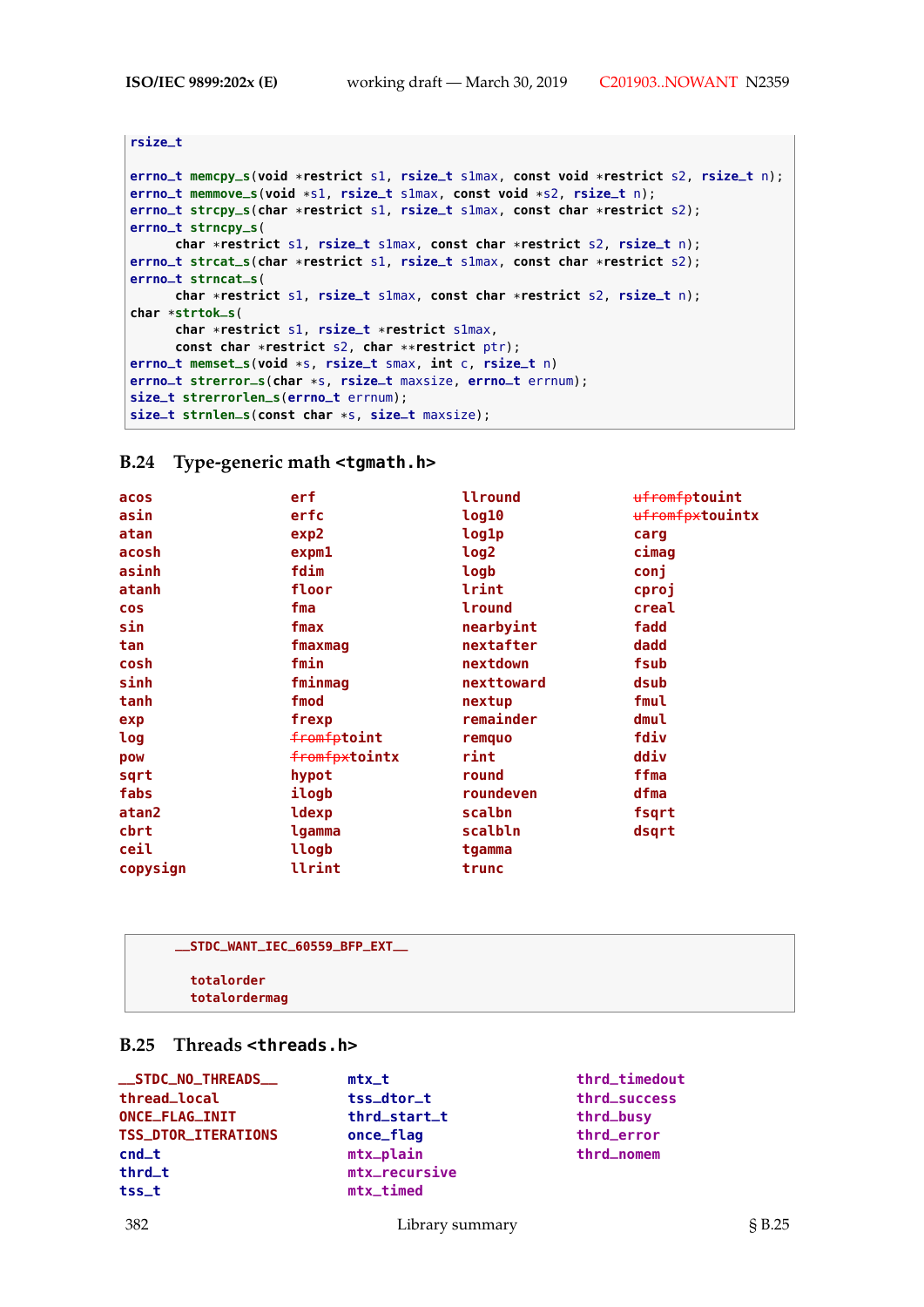# **Annex F** (normative) **IEC 60559 floating-point arithmetic**

## **F.1 Introduction**

- 1 This annex specifies C language support for the *IEC 60559* floating-point standard. The *IEC 60559 floating-point standard* is specifically *Floating-point arithmetic* (ISO/IEC/IEEE 60559:2011), also designated as *IEEE Standard for Floating-Point Arithmetic* (IEEE 754–2008). The IEC 60559 floating-point standard supersedes the IEC 60559:1989 *binary arithmetic standard*, also designated as *IEEE Standard for Binary Floating-Point Arithmetic* (IEEE 754–1985). IEC 60559 generally refers to the floating-point standard, as in IEC 60559 operation, IEC 60559 format, etc.
- 2 The IEC 60559 floating-point standard specifies decimal, as well as binary, floating-point arithmetic. It supersedes *IEEE Standard for Radix-Independent Floating-Point Arithmetic* (ANSI/IEEE 854–1987) which generalized the *binary arithmetic standard* (IEEE 754-1985) to remove dependencies on radix and word length.
- <sup>3</sup> An implementation that defines **\_\_STDC\_IEC\_60559\_BFP\_\_** to yyyymmL shall conform to the specifications in this annex and shall also define **\_\_STDC\_IEC\_559\_\_** to 1. 373) Where a binding between the C language and IEC 60559 is indicated, the IEC 60559-specified behavior is adopted by reference, unless stated otherwise.
- 4 This annex amends some standard headers with declarations or definitions of identifiers contingent on whether certain macros whose names begin with **\_\_STDC\_WANT\_IEC\_60559\_** and end with LEXT<sub>-are</sub> defined (by the user) at the point in the code where the header is first included. Within a preprocessing translation unit, the same set of such macros shall be defined for the first inclusion of all such headers.

## **F.2 Types**

- 1 The C floating types match the IEC 60559 formats as follows:
	- The **float** type matches the IEC 60559 binary32 format.
	- The **double** type matches the IEC 60559 binary64 format.
	- The **long double** type matches the IEC 60559 binary128 format, else an IEC 60559 binary64 extended format,<sup>374)</sup> else a non-IEC 60559 extended format, else the IEC 60559 binary64 format.

Any non-IEC 60559 extended format used for the **long double** type shall have more precision than IEC 60559 binary64 and at least the range of IEC 60559 binary64.375) The value of **FLT\_ROUNDS** applies to all IEC 60559 types supported by the implementation, but need not apply to non-IEC 60559 types.

#### **Recommended practice**

2 The **long double** type should match the IEC 60559 binary128 format, else an IEC 60559 binary64 extended format.

## **F.2.1 Infinities and NaNs**

- 1 Since negative and positive infinity are representable in IEC 60559 formats, all real numbers lie within the range of representable values (5.2.4.2.2).
- 2 The **NAN** and **INFINITY** macros and the nan functions in <math.h> provide designations for IEC 60559 quiet NaNs and infinities. The **SNANF**, **SNAN**, and **SNANL** macros in <math.h> provide designations for IEC 60559 signaling NaNs.

<sup>373)</sup>Implementations that do not define either of **\_\_STDC\_IEC\_60559\_BFP\_\_** and **\_\_STDC\_IEC\_559\_\_** are not required to conform to these specifications. New code should not use the obsolescent macro **\_\_STDC\_IEC\_559\_\_** to test for conformance to this annex.

<sup>374)</sup>IEC 60559 binary64-extended formats include the common 80-bit IEC 60559 format.

<sup>375)</sup>A non-IEC 60559 **long double** type is required to provide infinity and NaNs, as its values include all **double** values.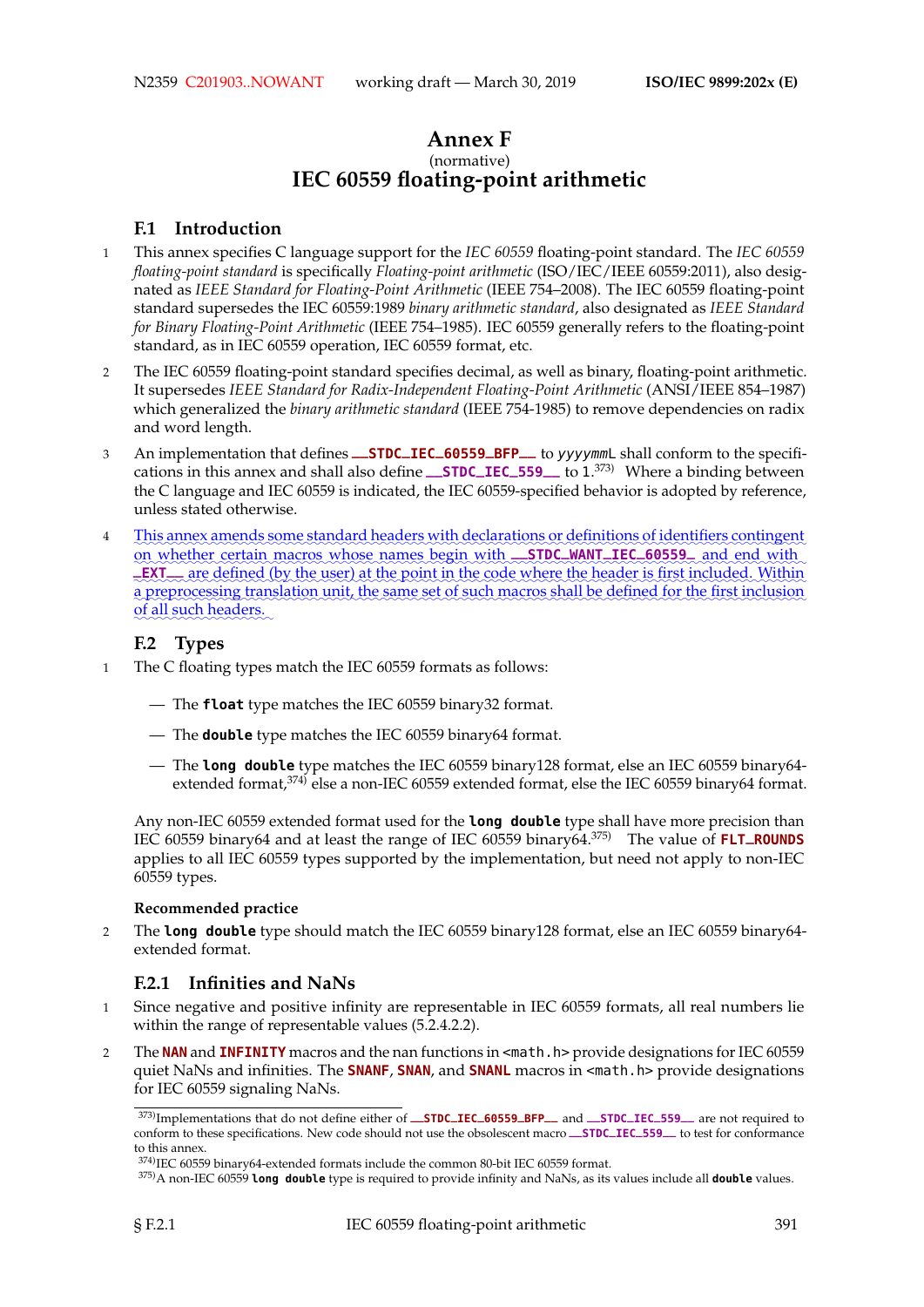- 3 This annex does not require the full support for signaling NaNs specified in IEC 60559. This annex uses the term NaN, unless explicitly qualified, to denote quiet NaNs. Where specification of signaling NaNs is not provided, the behavior of signaling NaNs is implementation-defined (either treated as an IEC 60559 quiet NaN or treated as an IEC 60559 signaling NaN).<sup>376)</sup>
- 4 Any operator or <math.h> function that raises an "invalid" floating-point exception, if delivering a floating type result, shall return a quiet NaN.
- 5 In order to support signaling NaNs as specified in IEC 60559, an implementation should adhere to the following recommended practice.

#### **Recommended practice**

- 6 Any floating-point operator or <math.h> function or macro with a signaling NaN input, unless explicitly specified otherwise, raises an "invalid" floating-point exception.
- 7 **NOTE** Some functions do not propagate quiet NaN arguments. For example, **hypot**(x, y) returns infinity if x or y is infinite and the other is a quiet NaN. The recommended practice in this subclause specifies that such functions (and others) raise the "invalid" floating-point exception if an argument is a signaling NaN, which also implies they return a quiet NaN in these cases.
- <sup>8</sup> The <fenv.h> header defines the macro **FE\_SNANS\_ALWAYS\_SIGNAL** if and only if the implementation follows the recommended practice in this subclause. If defined, **FE\_SNANS\_ALWAYS\_SIGNAL** expands to the integer constant 1.

## **F.3 Operations**

1 C operators, functions, and function-like macros provide the operations required by IEC 60559 as shown in the following table. Specifications for the C facilities are provided in the listed clauses. The C specifications are intended to match IEC 60559, unless stated otherwise.

| IEC 60559 operation           | C operation            | Clause                          |
|-------------------------------|------------------------|---------------------------------|
| roundToIntegralTiesToEven     | roundeven              | $7.12.9.8$ , F.10.6.8           |
| roundToIntegralTiesAway       | round                  | 7.12.9.6, F.10.6.6              |
| roundToIntegralTowardZero     | trunc                  | 7.12.9.9, F.10.6.9              |
| roundToIntegralTowardPositive | ceil                   | 7.12.9.1, F.10.6.1              |
| roundToIntegralTowardNegative | floor                  | 7.12.9.2, F.10.6.2              |
| roundToIntegralExact          | rint                   | 7.12.9.4, F.10.6.4              |
| nextUp                        | nextup                 | 7.12.11.5, F.10.8.5             |
| nextDown                      | nextdown               | 7.12.11.6, F.10.8.6             |
| remainder                     | remainder, remquo      | 7.12.10.2, F.10.7.2,            |
|                               |                        | 7.12.10.3, F.10.7.3             |
| minNum                        | fmin                   | 7.12.12.3, F.10.9.3             |
| maxNum                        | fmax                   | 7.12.12.2, F.10.9.2             |
| minNumMag                     | fminmag                | 7.12.12.5, F.10.9.5             |
| maxNumMag                     | fmaxmag                | 7.12.12.4, F.10.9.4             |
| scaleB                        | scalbn, scalbln        | 7.12.6.14, F.10.3.14            |
| log B                         | logb, ilogb, llogb     | 7.12.6.12, F.10.3.12,           |
|                               |                        | $7.12.6.5$ , F.10.3.5,          |
|                               |                        | 7.12.6.7, F.10.3.7              |
| addition                      | +, fadd, faddl, daddl  | 6.5.6<br>$\overline{7.12.14.1}$ |
|                               |                        | F.10.11                         |
| subtraction                   | - , fsub, fsubl, dsubl | 6.5.6,<br>7.12.14.2,            |
|                               |                        | F.10.11                         |
| multiplication                | *, fmul, fmull, dmull  | 7.12.14.3,<br>6.5.5,            |
|                               |                        | F.10.11                         |

Operation binding

<sup>376)</sup>Since NaNs created by IEC 60559 operations are always quiet, quiet NaNs (along with infinities) are sufficient for closure of the arithmetic.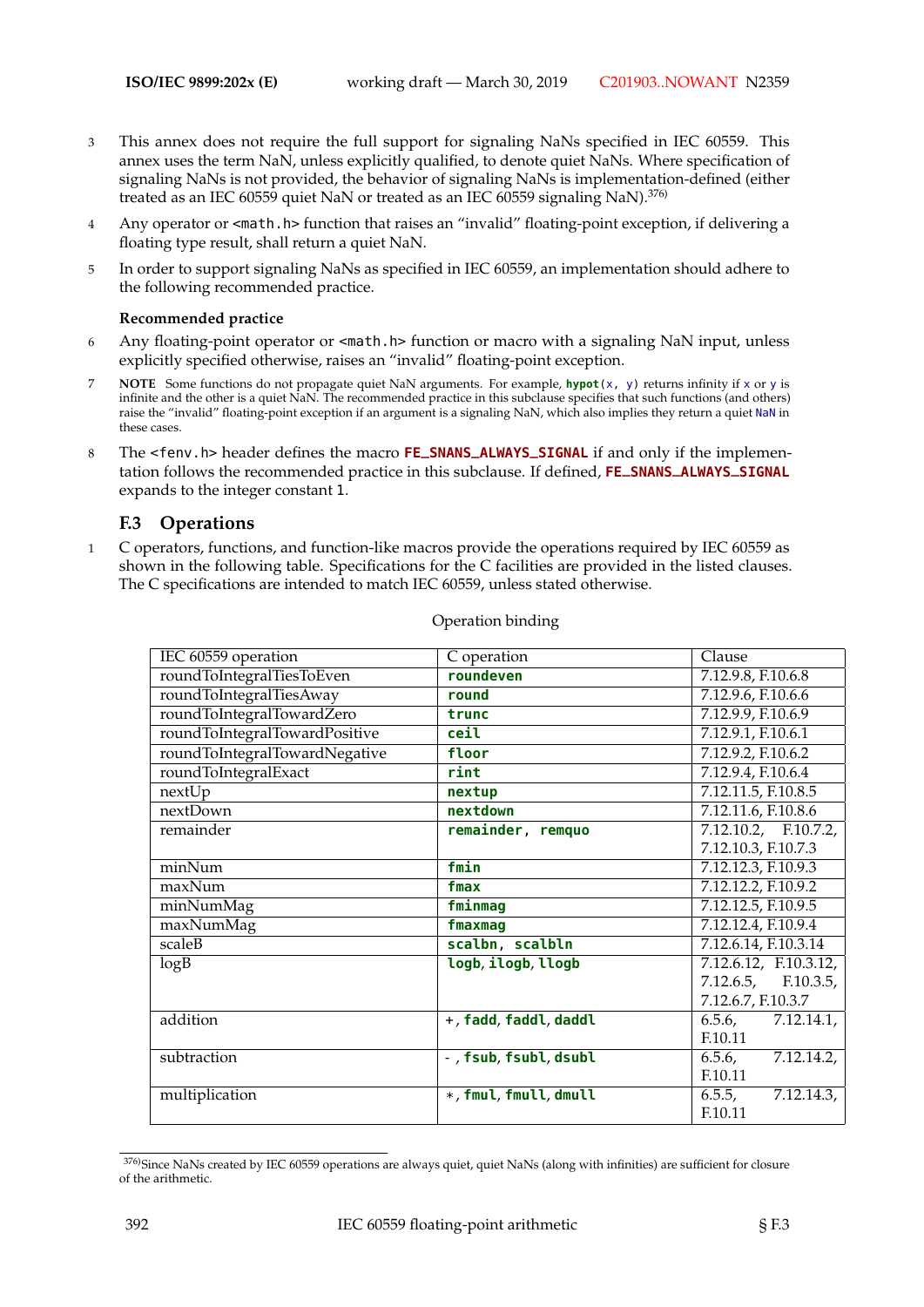| division                            | /, fdiv, fdivl, ddivl          | 6.5.5,<br>7.12.14.4,<br>F.10.11   |
|-------------------------------------|--------------------------------|-----------------------------------|
| squareRoot                          | sqrt, fsqrt, fsqrtl, dsqrtl    | $\overline{F.10.4.5}$<br>7.12.7.5 |
|                                     |                                | 7.12.14.6, F.10.11                |
| fusedMultiplyAdd                    | fma, ffma, ffmal, dfmal        | 7.12.13.1, F.10.10.1,             |
|                                     |                                | 7.12.14.5, F.10.11                |
| convertFromInt                      | cast and implicit conversion   | 6.3.1.4, 6.5.4                    |
| convertToIntegerTiesToEven          | fromfp, ufromfp-toint, touint  | $\overline{?????}$                |
| convertToIntegerTowardZero          |                                |                                   |
| convertToIntegerTowardPositive      |                                |                                   |
| convertToIntegerTowardNegative      |                                |                                   |
| convertToIntegerTiesToAway          | fromfp, ufromfp-toint, touint, | $??$ ,<br>??,<br>$7.12.9.7$ ,     |
|                                     | lround, llround                | F.10.6.7                          |
| convertToIntegerExactTiesToEven     | fromfpx, ufromfpx tointx,      | $\overline{?????}$                |
| convertToIntegerExactTowardZero     | touintx                        |                                   |
| convertToIntegerExactTowardPositive |                                |                                   |
| convertToIntegerExactTowardNegative |                                |                                   |
| convertToIntegerExactTiesToAway     |                                |                                   |
| convertFormat - different formats   | cast and implicit conversions  | 6.3.1.5, 6.5.4                    |
| convertFormat - same format         | canonicalize                   | 7.12.11.7, F.10.8.7               |
| convertFromDecimalCharacter         | strtod, wcstod, scanf, wscanf, | 7.22.1.4, 7.29.4.1.1,             |
|                                     | decimal floating constants     | 7.21.6.4,<br>7.29.2.12,           |
|                                     |                                | F.5                               |
| convertToDecimalCharacter           | printf, wprintf, strfromd      | 7.21.6.3,<br>7.29.2.11,           |
|                                     | tostrd                         | ??, F.5                           |
| convertFromHexCharacter             | strtod, wcstod, scanf, wscanf, | 7.22.1.4, 7.29.4.1.1,             |
|                                     | hexadecimal floating constants | 7.21.6.4,<br>7.29.2.12,           |
|                                     |                                | F.5                               |
| convertToHexCharacter               | wprintf, strfromd<br>printf,   | 7.21.6.3,<br>7.29.2.11,           |
|                                     | tostrd                         | ??, F.5                           |
| copy                                | memcpy, memmove                | 7.24.2.1, 7.24.2.2                |
| negate                              | $-(x)$                         | 6.5.3.3                           |
| abs                                 | fabs                           | 7.12.7.2, F.10.4.2                |
| copySign                            | copysign                       | 7.12.11.1, F.10.8.1               |
| compareQuietEqual                   | $==$                           | 6.5.9, F.9.3                      |
| compareQuietNotEqual                | $!=$                           | 6.5.9, F.9.3                      |
| compareSignalingEqual               | iseqsig                        | 7.12.15.7, F.10.14.1              |
| compareSignalingGreater             | >                              | 6.5.8, F.9.3                      |
| compareSignalingGreaterEqual        | $>=$                           | 6.5.8, F.9.3                      |
| compareSignalingLess                | $\,<\,$                        | 6.5.8, F.9.3                      |
| compareSignalingLessEqual           | $\leq$                         | 6.5.8, F.9.3                      |
| compareSignalingNotEqual            | : <b>isegsig(x)</b>            | 7.12.15.7, F.10.14.1              |
| compareSignalingNotGreater          | $\frac{1}{2}$ (x > y)          | 6.5.8, F.9.3                      |
| compareSignalingLessUnordered       | $(x \ge y)$                    | 6.5.8, F.9.3                      |
| compareSignalingNotLess             | (x < y)<br>Ŧ                   | 6.5.8, F.9.3                      |
| compareSignalingGreaterUnordered    | $(x \leq y)$<br>Ţ              | 6.5.8, F.9.3                      |
| compareQuietGreater                 | isgreater                      | 7.12.15.1                         |
| compareQuietGreaterEqual            | isgreaterequal                 | 7.12.15.2                         |
| compareQuietLess                    | isless                         | 7.12.15.3                         |
| compareQuietLessEqual               | islessequal                    | 7.12.15.4                         |
| compareQuietUnordered               | isunordered                    | 7.12.15.6                         |
| compareQuietNotGreater              | $!\mathbf{isgreater}(x, y)$    | 7.12.15.1                         |
| compareQuietLessUnordered           | $!$ isgreaterequal $(x, y)$    | 7.12.15.2                         |
| compareQuietNotLess                 | $:$ isless $(x, y)$            | 7.12.15.3                         |
|                                     |                                |                                   |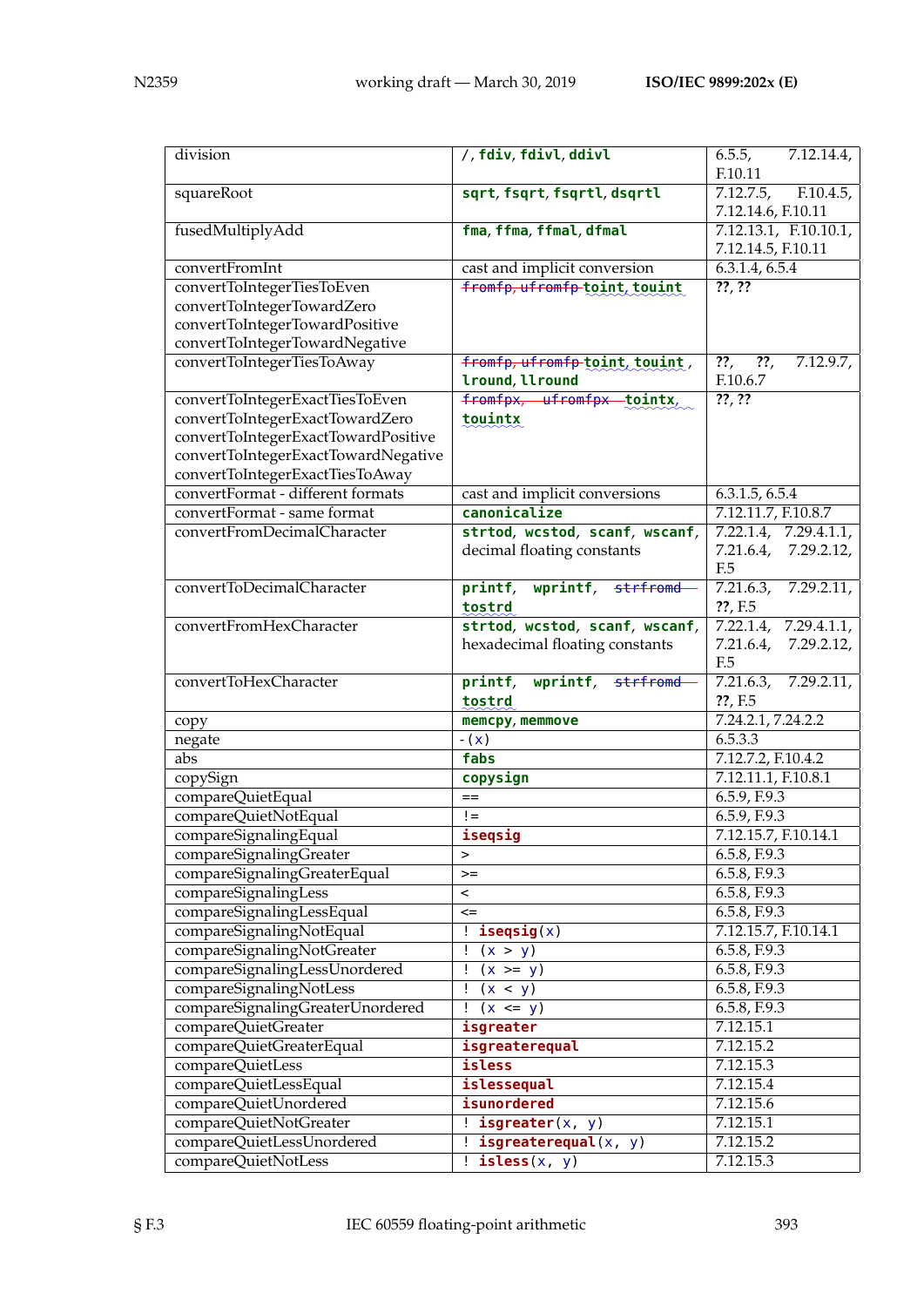| compareQuietGreaterUnordered | $!$ islessequal $(x, y)$       | 7.12.15.4              |
|------------------------------|--------------------------------|------------------------|
| compareQuietOrdered          | $!\mathbf{is unordered}(x, y)$ | 7.12.15.6              |
| class                        | fpclassify,<br>signbit,        | 7.12.3.1,<br>7.12.3.7, |
|                              | issignaling                    | 7.12.3.8               |
| isSignMinus                  | signbit                        | 7.12.3.7               |
| isNormal                     | isnormal                       | 7.12.3.6               |
| isFinite                     | isfinite                       | 7.12.3.3               |
| isZero                       | iszero                         | 7.12.3.10              |
| isSubnormal                  | issubnormal                    | 7.12.3.9               |
| isInfinite                   | isinf                          | 7.12.3.4               |
| isNaN                        | isnan                          | 7.12.3.5               |
| isSignaling                  | issignaling                    | 7.12.3.8               |
| <i>is</i> Canonical          | iscanonical                    | 7.12.3.2               |
| radix                        | <b>FLT_RADIX</b>               | $5.\overline{2.4.2.2}$ |
| totalOrder                   | totalorder                     | F.10.12.1              |
| totalOrderMag                | totalordermag                  | F.10.12.2              |
| <b>lowerFlags</b>            | feclearexcept                  | 7.6.3.1                |
| raiseFlags                   | fesetexcept                    | 7.6.3.4                |
| testFlags                    | fetestexcept                   | 7.6.3.7                |
| testSavedFlags               | fetestexceptflag               | 7.6.3.6                |
| restoreFlags                 | fesetexceptflag                | 7.6.3.5                |
| saveAllFlags                 | fegetexceptflag                | 7.6.3.2                |
| getBinaryRoundingDirection   | fegetround                     | 7.6.4.2                |
| setBinaryRoundingDirection   | fesetround                     | 7.6.4.4                |
| saveModes                    | fegetmode                      | 7.6.4.1                |
| restoreModes                 | fesetmode                      | 7.6.4.3                |
| defaultModes                 | fesetmode(FE_DFL_MODE)         | 7.6.4.3, 7.6           |

2 The IEC 60559 requirement that certain of its operations be provided for operands of different formats (of the same radix) is satisfied by C's usual arithmetic conversions (6.3.1.8) and function-call argument conversions (6.5.2.2). For example, the following operations take **float** f and **double** d inputs and produce a **long double** result:

| (long double) $f * d$ |  |
|-----------------------|--|
| powl(f, d)            |  |

- 3 Whether C assignment (6.5.16) (and conversion as if by assignment) to the same format is an IEC 60559 convertFormat or copy operation<sup>377)</sup> is implementation-defined, even if <fenv.h> defines the macro **FE\_SNANS\_ALWAYS\_SIGNAL** (F.2.1). If the return expression of a **return** statement is evaluated to the floating-point format of the return type, it is implementation-defined whether a convertFormat operation is applied to the result of the return expression.
- 4 The unary operator raises no floating-point exceptions, even if the operand is a signaling NaN.
- 5 The C classification macros **fpclassify**, **iscanonical**, **isfinite**, **isinf**, **isnan**, **isnormal**, **issignaling**, **issubnormal**, and **iszero** provide the IEC 60559 operations indicated in the table above provided their arguments are in the format of their semantic type. Then these macros raise no floating-point exceptions, even if an argument is a signaling NaN.
- 6 The C **nearbyint** functions (7.12.9.3, F.10.6.3) provide the nearbyinteger function recommended in the Appendix to (superseded) ANSI/IEEE 854.
- 7 The C **nextafter** (7.12.11.3, F.10.8.3) and **nexttoward** (7.12.11.4, F.10.8.4) functions provide the

<sup>377)</sup>Where the source and destination formats are the same, convertFormat operations differ from copy operations in that convertFormat operations raise the "invalid" floating-point exception on signaling NaN inputs and do not propagate non-canonical encodings.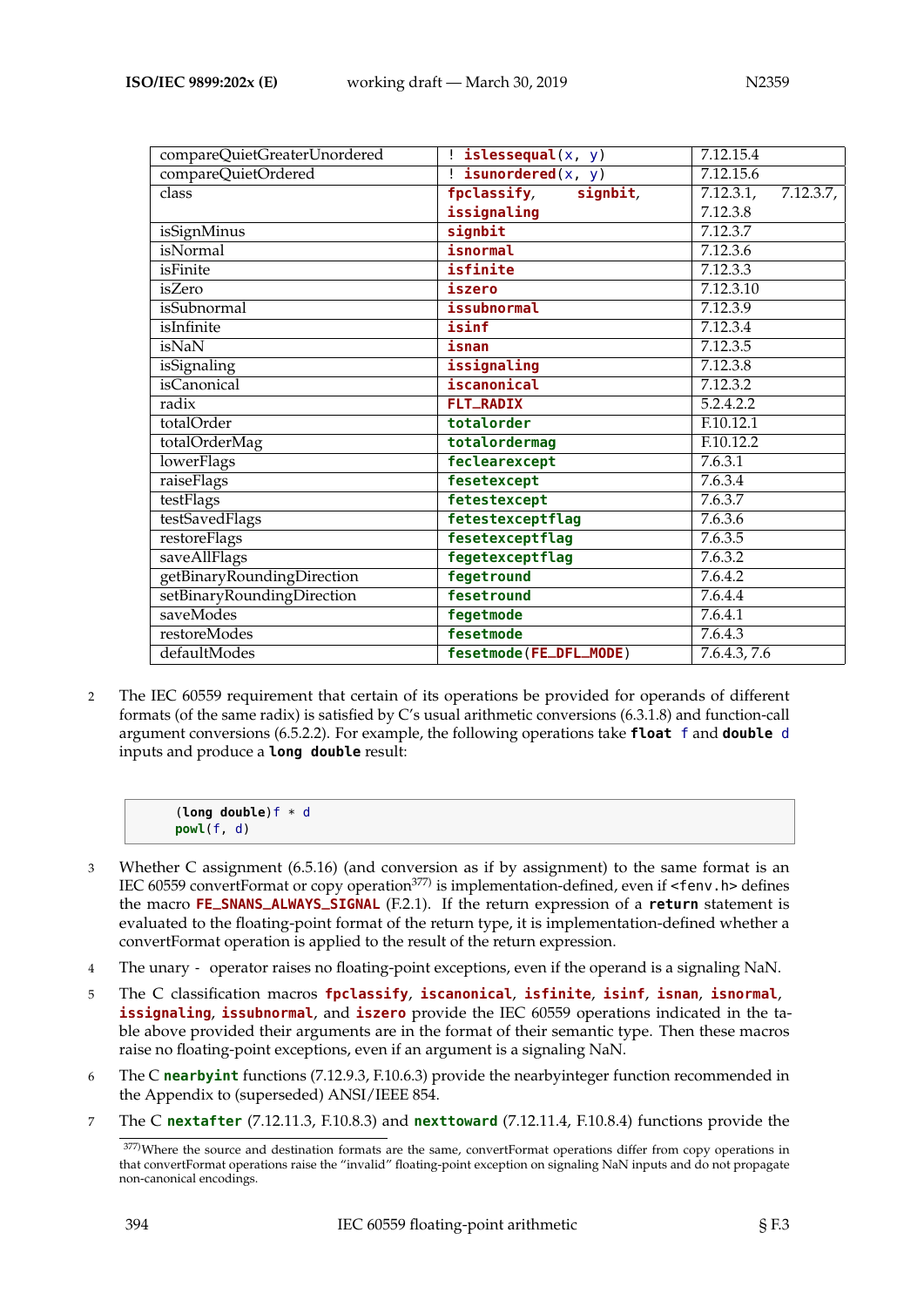nextafter function recommended in the Appendix to (superseded) IEC 60559:1989 (but with a minor change to better handle signed zeros).

- 8 The C **getpayload**, **setpayload**, and **setpayloadsig** (F.10.13) functions provide program access to NaN payloads, defined in IEC 60559.
- <sup>9</sup> The macros (7.6) **FE\_DOWNWARD**, **FE\_TONEAREST**, **FE\_TOWARDZERO**, and **FE\_UPWARD**, which are used in conjunction with the **fegetround** and **fesetround** functions and the **FENV\_ROUND** pragma, represent the IEC 60559 rounding-direction attributes roundTowardNegative, roundTiesToEven, roundTowardZero, and roundTowardPositive, respectively.
- 10 The C **fegetenv** (7.6.5.1), **feholdexcept** (7.6.5.2), **fesetenv** (7.6.5.3) and **feupdateenv** (7.6.5.4) functions provide a facility to manage the dynamic floating-point environment, comprising the IEC 60559 status flags and dynamic control modes.
- 11 IEC 60559 requires operations with specified operand and result formats. Therefore, math functions that are bound to IEC 60559 operations (see table above) must remove any extra range and precision from arguments or results.
- 12 IEC 60559 requires operations that round their result to formats the same as and wider than the operands, in addition to the operations that round their result to narrower formats (see 7.12.14). Operators  $(+,-,*, \text{ and } \prime)$  whose evaluation formats are wider than the semantic type (5.2.4.2.2) might not support some of the IEEE 60559 operations, because getting a result in a given format might require a cast that could introduce an extra rounding error. The functions that round result to narrower type (7.12.14) provide the IEC 60559 operations that round result to same and wider (as well as narrower) formats, in those cases where built-in operators and casts do not. For example, **ddivl**(x, y) computes a correctly rounded **double** divide of **float** x by **float** y, regardless of the evaluation method.

# **F.4 Floating to integer conversion**

<sup>1</sup> If the integer type is **\_Bool**, 6.3.1.2 applies and the conversion raises no floating-point exceptions if the floating-point value is not a signaling NaN. Otherwise, if the floating value is infinite or NaN or if the integral part of the floating value exceeds the range of the integer type, then the "invalid" floating-point exception is raised and the resulting value is unspecified. Otherwise, the resulting value is determined by 6.3.1.4. Conversion of an integral floating value that does not exceed the range of the integer type raises no floating-point exceptions; whether conversion of a non-integral floating value raises the "inexact" floating-point exception is unspecified.<sup>378)</sup>

## **F.5 Conversions between binary floating types and decimal character sequences**

- <sup>1</sup> Conversion from the widest supported IEC 60559 format to decimal with **DECIMAL\_DIG** digits and back is the identity function.379)
- 2 Conversions involving IEC 60559 formats follow all pertinent recommended practice. In particular, conversion between any supported IEC 60559 format and decimal with **DECIMAL\_DIG** or fewer significant digits is correctly rounded (honoring the current rounding mode), which assures that conversion from the widest supported IEC 60559 format to decimal with **DECIMAL\_DIG** digits and back is the identity function.
- 3 The <float.h> header defines the macro

#### **CR\_DECIMAL\_DIG**

if and only if **\_\_STDC\_WANT\_IEC\_60559\_BFP\_EXT\_\_** is defined as a macro at the point in the source

<sup>378)</sup>IEC 60559 recommends that implicit floating-to-integer conversions raise the "inexact" floating-point exception for non-integer in-range values. In those cases where it matters, library functions can be used to effect such conversions with or without raising the "inexact" floating-point exception. See <del>fromfp to int</del><sub>,</sub> uf<del>romfp touint</del>, f<del>romfpx to intx</del>, ufromfpx ✿✿✿✿✿✿ **touintx** , **rint**, **lrint**, **llrint**, and **nearbyint** in <math.h>.

<sup>379)</sup>If the minimum-width IEC 60559 binary64-extended format (64 bits of precision) is supported, **DECIMAL\_DIG** is at least 21. If IEC 60559 binary64 (53 bits of precision) is the widest IEC 60559 format supported, then **DECIMAL\_DIG** is at least 17. (By contrast, **LDBL\_DIG** and **DBL\_DIG** are 18 and 15, respectively, for these formats.)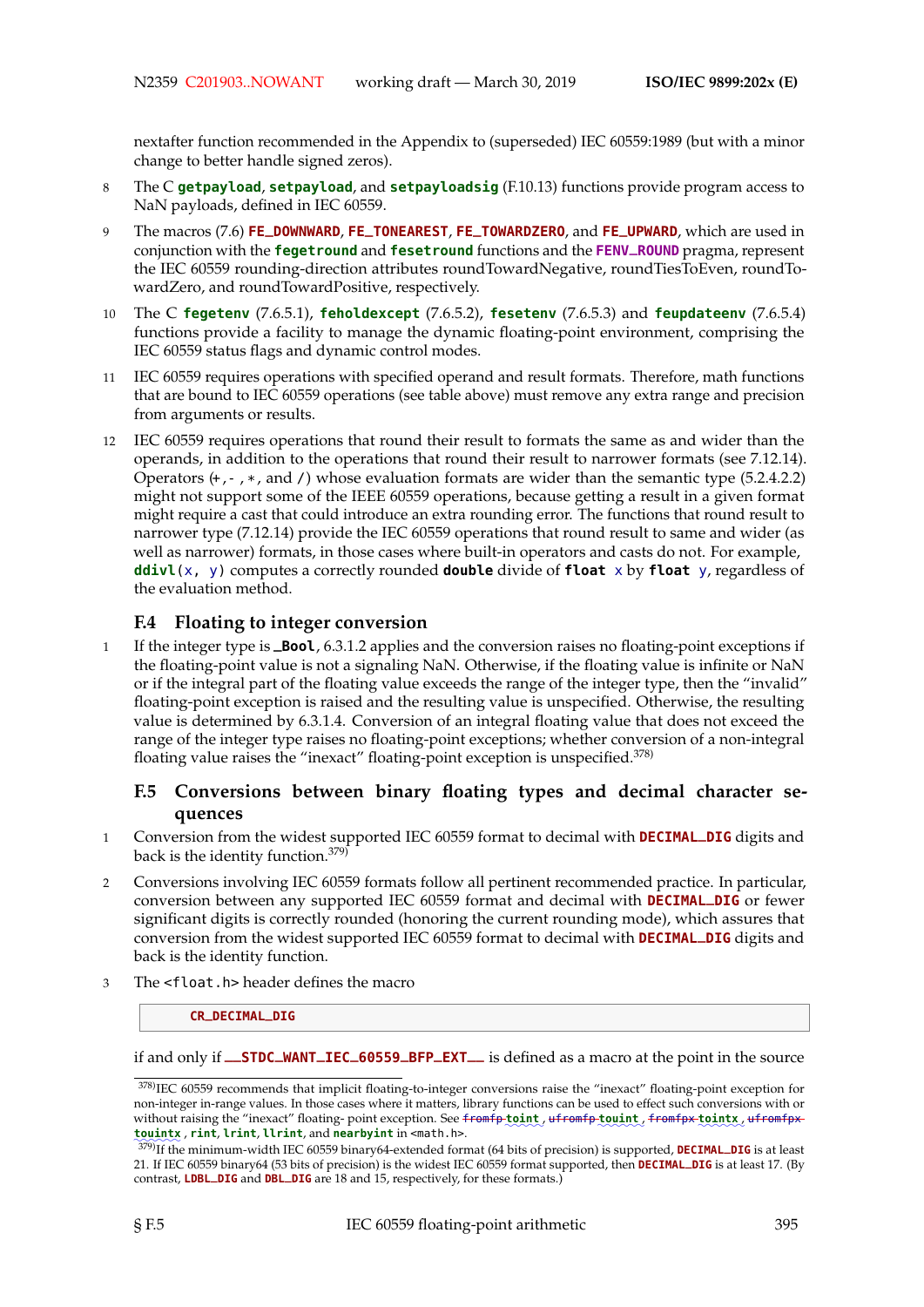file where <float.h> is first included. If defined, **CR\_DECIMAL\_DIG** expands to an integral constant expression suitable for use in **#if** preprocessing directives whose value is a number such that conversions between all supported types with IEC 60559 binary formats and character sequences with at most **CR\_DECIMAL\_DIG** significant decimal digits are correctly rounded. The value of **CR\_DECIMAL\_DIG** shall be at least **DECIMAL\_DIG** + 3. If the implementation correctly rounds for all numbers of significant decimal digits, then **CR\_DECIMAL\_DIG** shall have the value of the macro **UINTMAX\_MAX**.

- 4 Conversions of types with IEC 60559 binary formats to character sequences with more than **CR\_DECIMAL\_DIG** significant decimal digits shall correctly round to **CR\_DECIMAL\_DIG** significant digits and pad zeros on the right.
- <sup>5</sup> Conversions from character sequences with more than **CR\_DECIMAL\_DIG** significant decimal digits to types with IEC 60559 binary formats shall correctly round to an intermediate character sequence with **CR\_DECIMAL\_DIG** significant decimal digits, according to the applicable rounding direction, and correctly round the intermediate result (having **CR\_DECIMAL\_DIG** significant decimal digits) to the destination type. The "inexact" floating-point exception is raised (once) if either conversion is inexact.<sup>380</sup> (The second conversion may raise the "overflow" or "underflow" floating-point exception.)
- 6 Functions such as **strtod** that convert character sequences to floating types honor the rounding direction. Hence, if the rounding direction might be upward or downward, the implementation cannot convert a minus-signed sequence by negating the converted unsigned sequence.
- 7 The **fprintf** family of functions in <stdio.h> and the **fwprintf** family of functions in <wchar.h> should behave as if floating-point operands were passed through the **canonicalize** function of the same type.<sup>381)</sup>

## **F.6 The return statement**

If the return expression is evaluated in a floating-point format different from the return type, the expression is converted as if by assignment<sup>382)</sup> to the return type of the function and the resulting value is returned to the caller.

## **F.7 Contracted expressions**

1 A contracted expression is correctly rounded (once) and treats infinities, NaNs, signed zeros, subnormals, and the rounding directions in a manner consistent with the basic arithmetic operations covered by IEC 60559.

## **Recommended practice**

2 A contracted expression should raise floating-point exceptions in a manner generally consistent with the basic arithmetic operations.

# **F.8 Floating-point environment**

1 The floating-point environment defined in <fenv.h> includes the IEC 60559 floating-point exception status flags and directed-rounding control modes. It includes also IEC 60559 dynamic rounding precision and trap enablement modes, if the implementation supports them.<sup>383)</sup>

# **F.8.1 Environment management**

1 IEC 60559 requires that floating-point operations implicitly raise floating-point exception status flags, and that rounding control modes can be set explicitly to affect result values of floating-point operations. These changes to the floating-point state are treated as side effects which respect sequence points.<sup>384)</sup>

<sup>380)</sup>The intermediate conversion is exact only if all input digits after the first **CR\_DECIMAL\_DIG** digits are 0.

 $381$ )This is a recommendation instead of a requirement so that implementations may choose to print signaling NaNs differently from quiet NaNs.

<sup>382)</sup>Assignment removes any extra range and precision.

<sup>383)</sup>This specification does not require dynamic rounding precision nor trap enablement modes.

<sup>384)</sup>If the state for the **FENV\_ACCESS** pragma is "off", the implementation is free to assume the dynamic floating-point control modes will be the default ones and the floating-point status flags will not be tested, which allows certain optimizations (see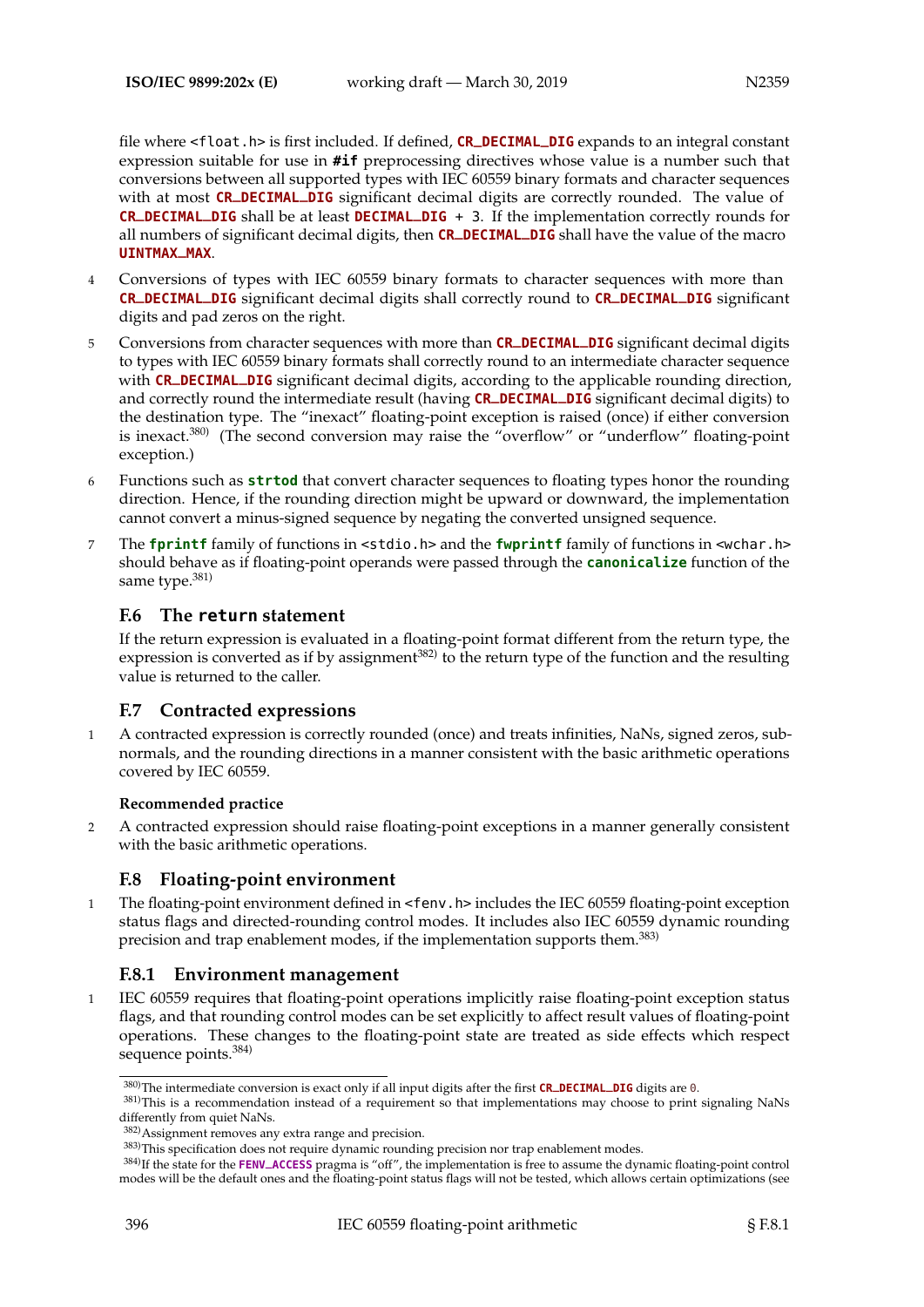- $-$  **trunc** $(\pm 0)$  returns  $\pm 0$ .
- **trunc**(±∞) returns ±∞.
- 2 The returned value is exact and is independent of the current rounding direction mode.

#### **F.10.6.10 The toint and touint functions**

- 1 The <del>fromfp and ufromfp to int and **touint** fun</del>ctions raise the "invalid" floating-point exception and return an unspecified value if the floating-point argument x is infinite or NaN or rounds to an integral value that is outside the range of any supported integer type of the specified width.
- 2 These functions do not raise the "inexact" floating-point exception.

#### **F.10.6.11 The tointx and touintx functions**

- 1 The <del>fromfpx and ufromfpx to intx and touintx</del> functions raise the "invalid" floating-point exception and return an unspecified value if the floating-point argument x is infinite or NaN or rounds to an integral value that is outside the range of any supported integer type of the specified width.
- 2 These functions raise the "inexact" floating-point exception if a valid result differs in value from the floating-point argument x.

## **F.10.7 Remainder functions**

**F.10.7.1 The fmod functions**

- $\mathbf{1}$  **fmod**( $\pm 0, y$ ) returns  $\pm 0$  for y not zero.
	- $\blacksquare$  **fmod** $(x, y)$  returns a NaN and raises the "invalid" floating-point exception for x infinite or y zero (and neither is a NaN).
	- **fmod**( $x, \pm \infty$ ) returns x for x not infinite.
- 2 When subnormal results are supported, the returned value is exact and is independent of the current rounding direction mode.
- 3 The **double** version of **fmod** behaves as though implemented by

```
#include <math.h>
#include <fenv.h>
#pragma STDC FENV_ACCESS ON
double fmod(double x, double y)
{
      double result;
      result = remainder(fabs(x), (y = fabs(y)));
      if (signbit(result)) result += y;
      return copysign(result, x);
}
```
#### **F.10.7.2 The remainder functions**

 $\mathbf{1}$  **— remainder**( $\pm 0, y$ ) returns  $\pm 0$  for y not zero.

- **remainder** $(x, y)$  returns a NaN and raises the "invalid" floating-point exception for x infinite or  $y$  zero (and neither is a NaN).
- $\text{■}$  **remainder**( $x, \pm \infty$ ) returns  $x$  for  $x$  *not infinite*.
- 2 When subnormal results are supported, the returned value is exact and is independent of the current rounding direction mode.

#### **F.10.7.3 The remquo functions**

- 1 The **remquo** functions follow the specifications for the **remainder** functions. They have no further specifications special to IEC 60559 implementations.
- 2 When subnormal results are supported, the returned value is exact and is independent of the current rounding direction mode.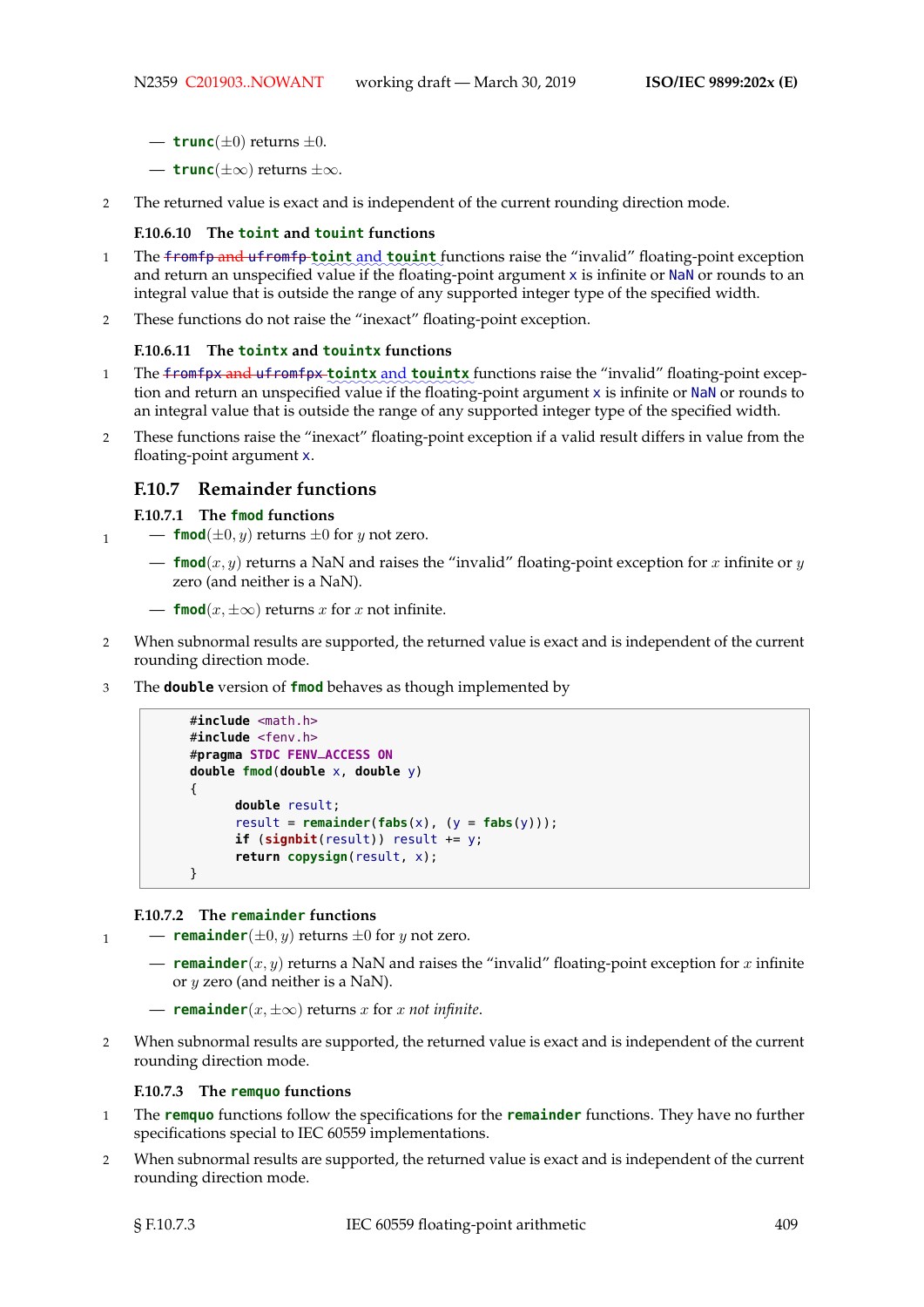# **J.5.11 Multiple external definitions**

1 There may be more than one external definition for the identifier of an object, with or without the explicit use of the keyword **extern**; if the definitions disagree, or more than one is initialized, the behavior is undefined (6.9.2).

# **J.5.12 Predefined macro names**

1 Macro names that do not begin with an underscore, describing the translation and execution environments, are defined by the implementation before translation begins (6.10.8).

# **J.5.13 Floating-point status flags**

1 If any floating-point status flags are set on normal termination after all calls to functions registered by the **atexit** function have been made (see 7.22.4.4), the implementation writes some diagnostics indicating the fact to the **stderr** stream, if it is still open,

# **J.5.14 Extra arguments for signal handlers**

1 Handlers for specific signals are called with extra arguments in addition to the signal number (7.14.1.1).

## **J.5.15 Additional stream types and file-opening modes**

- 1 Additional mappings from files to streams are supported (7.21.2).
- 2 Additional file-opening modes may be specified by characters appended to the mode argument of the **fopen** function (7.21.5.3).

# **J.5.16 Defined file position indicator**

1 The file position indicator is decremented by each successful call to the **ungetc** or **ungetwc** function for a text stream, except if its value was zero before a call (7.21.7.10, 7.29.3.10).

# **J.5.17 Math error reporting**

1 Functions declared in <complex.h> and <math.h> raise **SIGFPE** to report errors instead of, or in addition to, setting **errno** or raising floating-point exceptions (7.3, 7.12).

# **J.6 Reserved identifiers and keywords**

1 A lot of identifier preprocessing tokens are used for specific purposes in regular clauses or appendices from translation phase 3 onwards. Using any of these for a purpose different from their description in this document, even if the use is in a context where they are normatively permitted, may have an impact on the portability of code and should thus be avoided.

# **J.6.1 Rule based identifiers**

1 The following 29.33 regular expressions characterize identifiers that are systematically reserved by some clause this document.

```
atomic_[a-z][a-zA-Z0-9_]*
ATOMIC_[A-Z][a-zA-Z0-9_]*
_{-}[a-zA-Z<sub>-</sub>][a-zA-Z0-9<sub>-</sub>]*
cnd_[a-z][a-zA-Z0-9_]*
✿✿✿✿✿✿✿✿✿✿✿✿✿✿✿✿✿✿✿✿✿✿✿✿
DBL_[A-Z][a-zA-Z0-9_]*
E[0-9A-Z][a-zA-Z0-9_]*
FE_[A-Z][a-zA-Z0-9_]*
✿✿✿✿✿✿✿✿✿✿✿✿✿✿✿✿✿✿✿✿✿✿✿✿
FLT_[A-Z][a-zA-Z0-9_]*
✿✿✿✿✿✿✿✿✿✿✿✿✿✿✿✿✿✿✿✿✿✿✿
FP_[A-Z][a-zA-Z0-9_]*
INT[a-zA-Z0-9_]*
_C
INT[a-zA-Z0-9_]*
_MAX
INT[a-zA-Z0-9_]*
_MIN
int[a-zA-Z0-9_]*
_t
INT[a-zA-Z0-9_]*
_WIDTH
                                                  is[a-z][a-zA-Z0-9_]*
                                                  LC_[A-Z][a-zA-Z0-9_]*
                                                  mem[a-z][a-zA-Z0-9_]*
                                                  mtx_[a-z][a-zA-Z0-9_]*
                                                   ✿✿✿✿✿✿✿✿✿✿✿✿✿✿✿✿✿✿✿✿✿✿✿✿✿
LDBL_[A-Z][a-zA-Z0-9_]*
                                                  PRI[a-zX][a-zA-Z0-9_]*
                                                  SCN[a-zX][a-zA-Z0-9_]*
                                                  SIG[A-Z][a-zA-Z0-9_]*
                                                  SIG_[A-Z][a-zA-Z0-9_]*
                                                  str[a-z][a-zA-Z0-9_]*
                                                  thrd_[a-z][a-zA-Z0-9_]*
                                                  TIME_[A-Z][a-zA-Z0-9_]*
                                                  to[a-z][a-zA-Z0-9_]*
                                                  tss_[a-z][a-zA-Z0-9_]*
```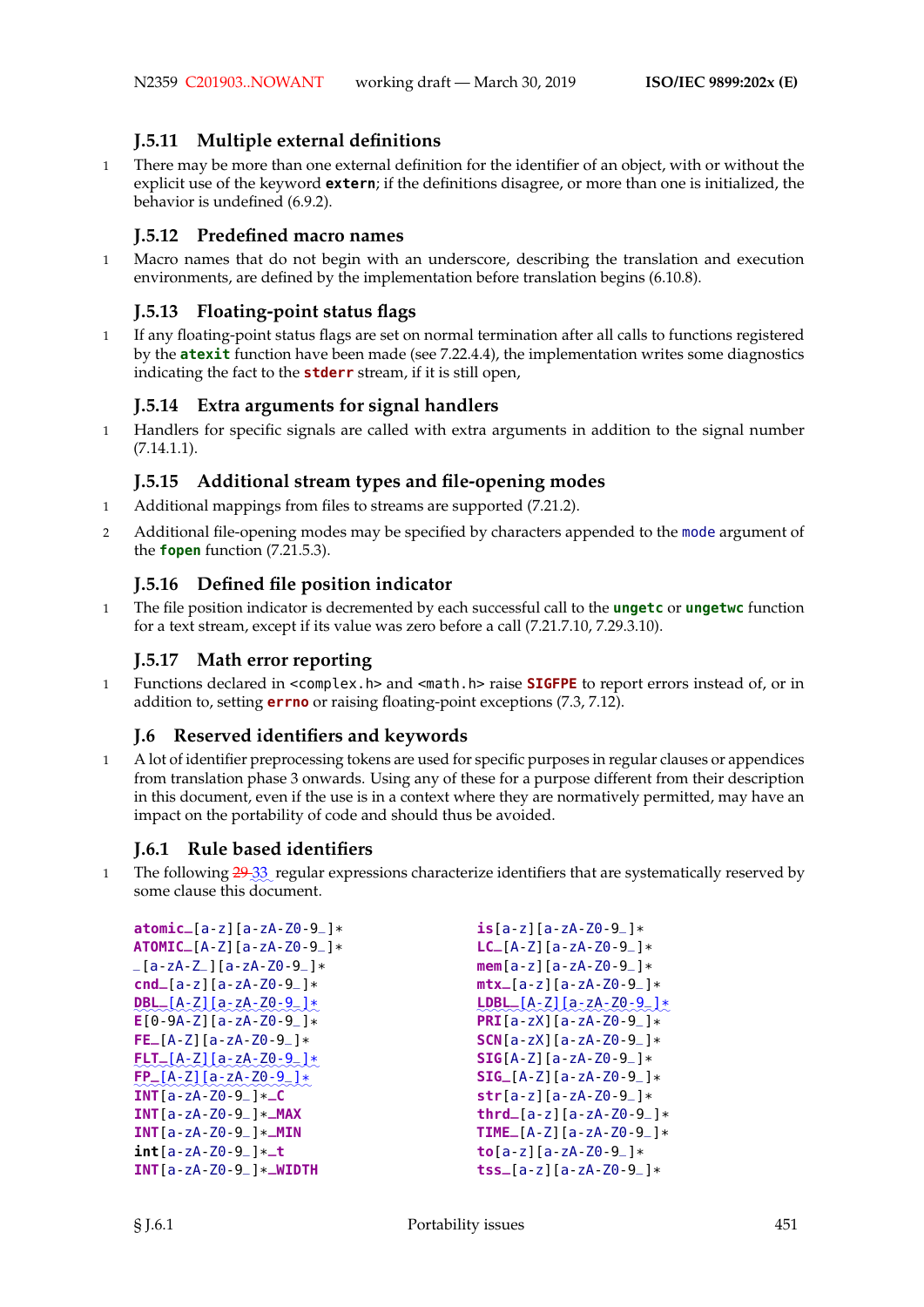**UINT**[a-zA-Z0-9\_]\* **\_C UINT**[a-zA-Z0-9\_]\* **\_MAX uint**[a-zA-Z0-9\_]\* **\_t**

**UINT**[a-zA-Z0-9\_]\* **\_WIDTH wcs**[a-z][a-zA-Z0-9\_]\*

2 The following  $462\frac{554}{2}$  identifiers or keywords match these patterns and have particular semantics provided by this document.

**\_Alignas \_\_alignas\_is\_defined \_Alignof \_\_alignof\_is\_defined \_Atomic atomic\_bool ATOMIC\_BOOL\_LOCK\_FREE atomic\_char atomic\_char16\_t ATOMIC\_CHAR16\_T\_LOCK\_FREE atomic\_char32\_t ATOMIC\_CHAR32\_T\_LOCK\_FREE ATOMIC\_CHAR\_LOCK\_FREE atomic\_compare\_exchange\_strong atomic\_compare\_exchange\_strong\_explicit atomic\_store atomic\_compare\_exchange\_weak atomic\_compare\_exchange\_weak\_explicit atomic\_exchange atomic\_exchange\_explicit atomic\_fetch\_ atomic\_fetch\_add atomic\_fetch\_add\_explicit atomic\_fetch\_and atomic\_fetch\_and\_explicit atomic\_fetch\_or atomic\_fetch\_or\_explicit atomic\_fetch\_sub atomic\_fetch\_sub\_explicit atomic\_fetch\_xor atomic\_fetch\_xor\_explicit atomic\_flag atomic\_flag\_clear atomic\_flag\_clear\_explicit ATOMIC\_FLAG\_INIT atomic\_flag\_test\_and\_set atomic\_flag\_test\_and\_set\_explicit atomic\_init atomic\_int atomic\_int\_fast16\_t atomic\_int\_fast32\_t atomic\_int\_fast64\_t atomic\_int\_fast8\_t atomic\_int\_least16\_t atomic\_int\_least32\_t atomic\_int\_least64\_t atomic\_int\_least8\_t ATOMIC\_INT\_LOCK\_FREE atomic\_intmax\_t atomic\_intptr\_t**

**atomic\_is\_lock\_free atomic\_llong ATOMIC\_LLONG\_LOCK\_FREE atomic\_load atomic\_load\_explicit atomic\_long ATOMIC\_LONG\_LOCK\_FREE ATOMIC\_POINTER\_LOCK\_FREE atomic\_ptrdiff\_t atomic\_schar atomic\_short ATOMIC\_SHORT\_LOCK\_FREE atomic\_signal\_fence atomic\_size\_t atomic\_store\_explicit atomic\_thread\_fence atomic\_uchar atomic\_uint atomic\_uint\_fast16\_t atomic\_uint\_fast32\_t atomic\_uint\_fast64\_t atomic\_uint\_fast8\_t atomic\_uint\_least16\_t atomic\_uint\_least32\_t atomic\_uint\_least64\_t atomic\_uint\_least8\_t atomic\_uintmax\_t atomic\_uintptr\_t atomic\_ullong atomic\_ulong atomic\_ushort ATOMIC\_VAR\_INIT atomic\_wchar\_t ATOMIC\_WCHAR\_T\_LOCK\_FREE \_Bool \_\_bool\_true\_false\_are\_defined cnd\_broadcast cnd\_destroy cnd\_init cnd\_signal cnd\_t cnd\_timedwait cnd\_wait**  $\equiv$  C<del>omplex</del> DBL\_DECIMAL\_DIG **\_Complex\_I** ✿✿✿✿✿✿✿✿ **DBL\_DIG \_\_cplusplus** ✿✿✿✿✿✿✿✿✿✿✿✿✿ **DBL\_EPSILON \_\_DATE\_\_** ✿✿✿✿✿✿✿✿✿✿✿✿✿✿✿✿✿ **DBL\_HAS\_SUBNORM** ✿✿✿✿✿✿✿✿✿✿✿✿✿✿ **DBL\_MANT\_DIG**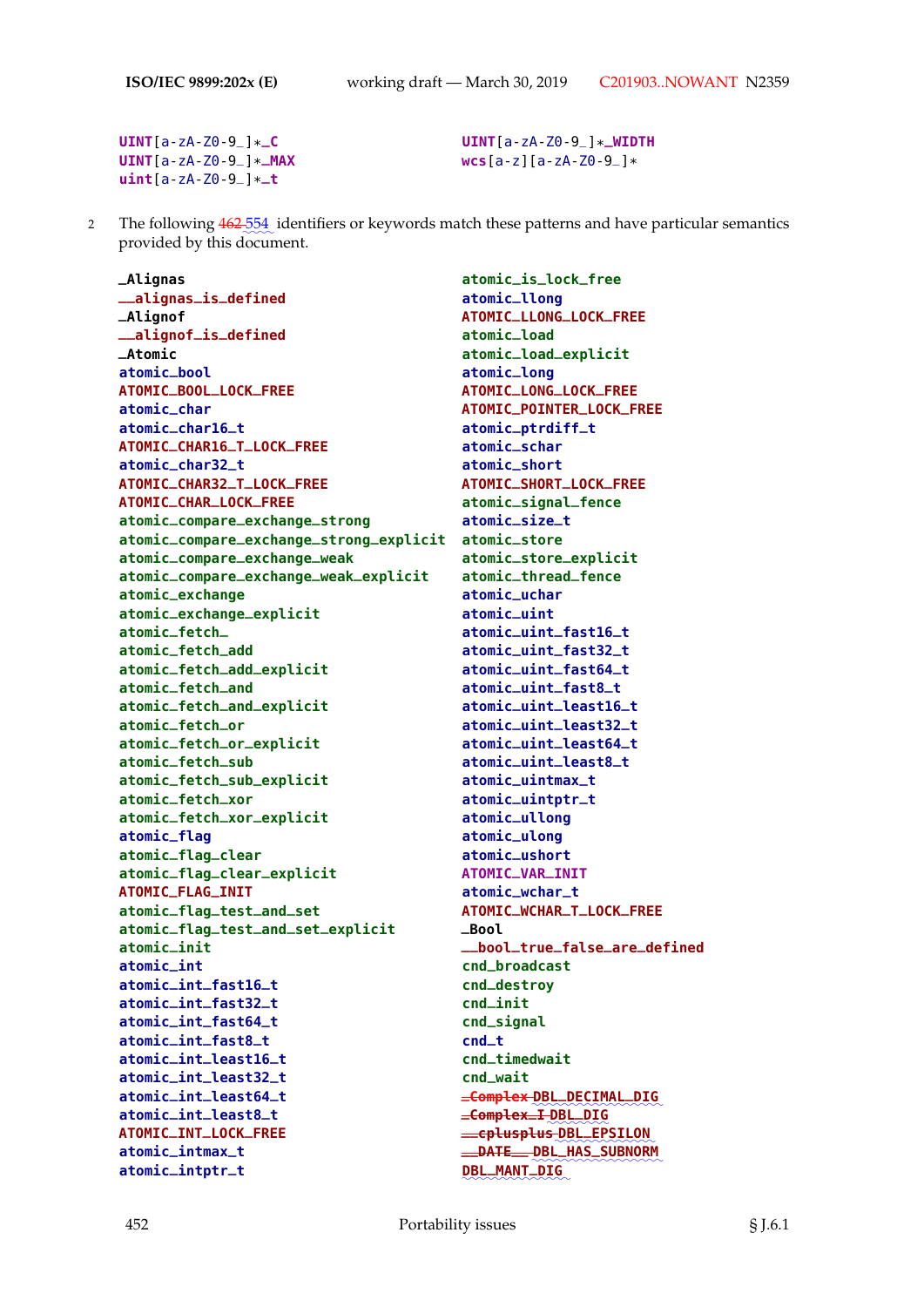✿✿✿✿✿✿✿✿ **DBL\_MAX** ✿✿✿✿✿✿✿✿✿✿✿✿✿✿✿✿ **DBL\_MAX\_10\_EXP** ✿✿✿✿✿✿✿✿✿✿✿✿ **DBL\_MAX\_EXP** ✿✿✿✿✿✿✿✿ **DBL\_MIN** ✿✿✿✿✿✿✿✿✿✿✿✿✿✿✿✿ **DBL\_MIN\_10\_EXP** ✿✿✿✿✿✿✿✿✿✿✿✿ **DBL\_MIN\_EXP** ✿✿✿✿✿✿✿✿✿✿✿✿✿✿ **DBL\_TRUE\_MIN EDOM EILSEQ EOF EOL ERANGE \_Exit EXIT\_FAILURE EXIT\_SUCCESS \_EXT\_\_ FE\_ALL\_EXCEPT FE\_DFL\_ENV FE\_DFL\_MODE FE\_DIVBYZERO FE\_DOWNWARD FE\_DYNAMIC FE\_INEXACT FE\_INVALID FE\_OVERFLOW FE\_SNANS\_ALWAYS\_SIGNAL FE\_TONEAREST FE\_TOWARDZERO FE\_UNDERFLOW FE\_UPWARD \_\_FILE\_\_** ✿✿✿✿✿✿✿✿✿✿✿✿✿✿✿✿✿ **FLT\_DECIMAL\_DIG \_\_func\_\_** ✿✿✿✿✿✿✿✿ **FLT\_DIG \_Generic** ✿✿✿✿✿✿✿✿✿✿✿✿✿ **FLT\_EPSILON**  $\equiv$ **Imaginary <code>FLT** $\equiv$ **EVAL** $\equiv$ **METHOD</code>**  $\equiv$ **Imaginary** $\equiv$ **I** <code>FLT $\equiv$ HAS $\equiv$ SUBNORM</code> ✿✿✿✿✿✿✿✿✿✿✿✿✿✿ **FLT\_MANT\_DIG** ✿✿✿✿✿✿✿✿ **FLT\_MAX** ✿✿✿✿✿✿✿✿✿✿✿✿✿✿✿✿ **FLT\_MAX\_10\_EXP** ✿✿✿✿✿✿✿✿✿✿✿✿ **FLT\_MAX\_EXP** ✿✿✿✿✿✿✿✿ **FLT\_MIN** ✿✿✿✿✿✿✿✿✿✿✿✿✿✿✿✿ **FLT\_MIN\_10\_EXP** ✿✿✿✿✿✿✿✿✿✿✿✿ **FLT\_MIN\_EXP** ✿✿✿✿✿✿✿✿✿✿ **FLT\_RADIX** ✿✿✿✿✿✿✿✿✿✿✿ **FLT\_TRUE\_MIN FLT\_ROUNDS** ✿✿✿✿✿✿✿✿✿✿✿✿✿✿ ✿✿✿✿✿✿✿✿✿✿✿✿ **FP\_CONTRACT** ✿✿✿✿✿✿✿✿✿✿✿✿✿✿✿ **FP\_FAST\_DADDL** ✿✿✿✿✿✿✿✿✿✿✿✿✿✿✿ **FP\_FAST\_DDIVL** ✿✿✿✿✿✿✿✿✿✿✿✿✿✿✿ **FP\_FAST\_DFMAL** ✿✿✿✿✿✿✿✿✿✿✿✿✿✿✿ **FP\_FAST\_DMULL** ✿✿✿✿✿✿✿✿✿✿✿✿✿✿✿✿ **FP\_FAST\_DSQRTL** ✿✿✿✿✿✿✿✿✿✿✿✿✿✿✿ **FP\_FAST\_DSUBL** ✿✿✿✿✿✿✿✿✿✿✿✿✿✿ **FP\_FAST\_FADD** ✿✿✿✿✿✿✿✿✿✿✿✿✿✿✿ **FP\_FAST\_FADDL** ✿✿✿✿✿✿✿✿✿✿✿✿✿✿ **FP\_FAST\_FDIV** ✿✿✿✿✿✿✿✿✿✿✿✿✿✿✿ **FP\_FAST\_FDIVL**

✿✿✿✿✿✿✿✿✿✿✿✿✿✿ **FP\_FAST\_FFMA** ✿✿✿✿✿✿✿✿✿✿✿✿✿✿✿ **FP\_FAST\_FFMAL** ✿✿✿✿✿✿✿✿✿✿✿✿ **FP\_FAST\_FMAF FP\_FAST\_FMA** ፟<del>፟</del>፟፟ ✿✿✿✿✿✿✿✿✿✿✿✿✿✿ **FP\_FAST\_FMAL** ✿✿✿✿✿✿✿✿✿✿✿✿✿✿ **FP\_FAST\_FMUL** ✿✿✿✿✿✿✿✿✿✿✿✿✿✿✿ **FP\_FAST\_FMULL** ✿✿✿✿✿✿✿✿✿✿✿✿✿✿✿ **FP\_FAST\_FSQRT** ✿✿✿✿✿✿✿✿✿✿✿✿✿✿✿✿ **FP\_FAST\_FSQRTL** ✿✿✿✿✿✿✿✿✿✿✿✿✿✿ **FP\_FAST\_FSUB** ✿✿✿✿✿✿✿✿✿✿✿✿✿✿✿ **FP\_FAST\_FSUBL** ✿✿✿✿✿✿✿✿✿✿ **FP\_ILOGB0** ✿✿✿✿✿✿✿✿✿✿✿✿ **FP\_ILOGBNAN** ✿✿✿✿✿✿✿✿✿✿✿✿ **FP\_INFINITE** ✿✿✿✿✿✿✿✿✿✿✿✿✿✿✿✿✿ **FP\_INT\_DOWNWARD** ✿✿✿✿✿✿✿✿✿✿✿✿✿✿✿✿✿✿ **FP\_INT\_TONEAREST** ✿✿✿✿✿✿✿✿✿✿✿✿✿✿✿✿✿✿✿✿✿✿✿✿✿✿✿ **FP\_INT\_TONEARESTFROMZERO** ✿✿✿✿✿✿✿✿✿✿✿✿✿✿✿✿✿✿✿ **FP\_INT\_TOWARDZERO** ✿✿✿✿✿✿✿✿✿✿✿✿✿✿✿ **FP\_INT\_UPWARD** ✿✿✿✿✿✿✿✿✿✿ **FP\_LLOGB0** ✿✿✿✿✿✿✿✿✿✿✿✿ **FP\_LLOGBNAN** ✿✿✿✿✿✿✿ **FP\_NAN** ✿✿✿✿✿✿✿✿✿✿ **FP\_NORMAL** ✿✿✿✿✿✿✿✿✿✿✿✿✿✿ **FP\_SUBNORMAL** ✿✿✿✿✿✿✿✿ **INT16\_C FP\_ZERO INT16\_MAX INT16\_MIN int16\_t INT32\_C INT32\_MAX INT32\_MIN int32\_t INT64\_C INT64\_MAX INT64\_MIN int64\_t INT8\_C INT8\_MAX INT8\_MIN int8\_t int\_fast16\_t int\_fast32\_t int\_fast64\_t int\_fast8\_t int\_least16\_t int\_least32\_t int\_least64\_t int\_least8\_t INT\_MAX INTMAX\_C INTMAX\_MAX INTMAX\_MIN intmax\_t INTMAX\_WIDTH INT\_MIN**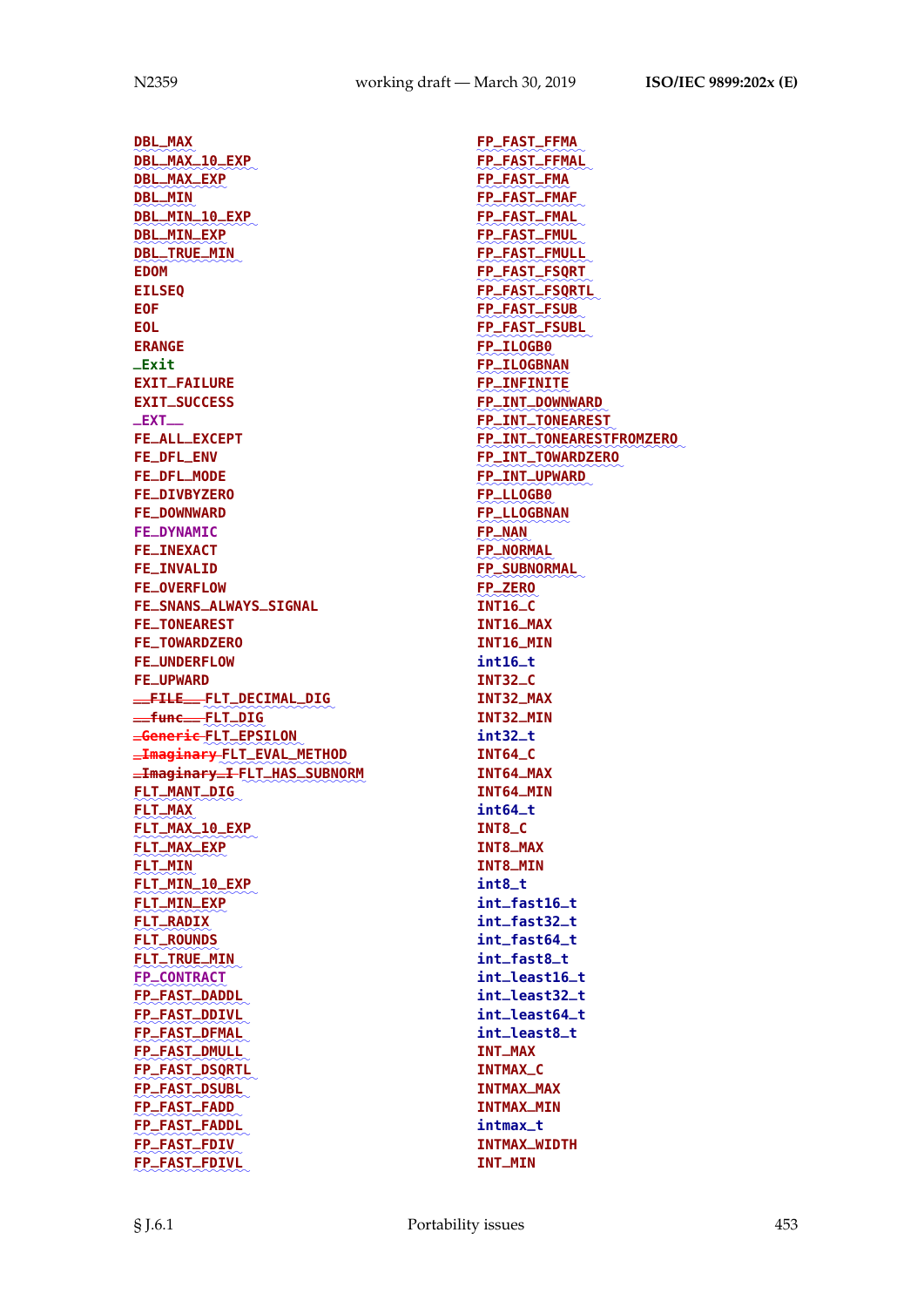**INTPTR\_MAX INTPTR\_MIN intptr\_t INTPTR\_WIDTH INT\_WIDTH \_IOFBF \_IOLBF \_IONBF isalnum isalpha isblank iscanonical iscntrl isdigit iseqsig isfinite isgraph isgreater isgreaterequal isinf isless islessequal islessgreater islower isnan isnormal isprint ispunct issignaling isspace issubnormal isunordered isupper iswalnum iswalpha iswblank iswcntrl iswctype iswdigit iswgraph iswlower iswprint iswpunct iswspace iswupper iswxdigit isxdigit iszero LC\_ALL LC\_COLLATE LC\_CTYPE LC\_MONETARY LC\_NUMERIC LC\_TIME \_\_LINE\_\_** ✿✿✿✿✿✿✿✿✿✿✿✿✿✿✿✿✿✿ **LDBL\_DECIMAL\_DIG** ✿✿✿✿✿✿✿✿✿ **LDBL\_DIG**

✿✿✿✿✿✿✿✿✿✿✿✿✿✿ **LDBL\_EPSILON** ✿✿✿✿✿✿✿✿✿✿✿✿✿✿✿✿✿✿ **LDBL\_HAS\_SUBNORM** LDBL\_MANT\_DIG ✿✿✿✿✿✿✿✿✿ **LDBL\_MAX\_10\_EXP LDBL\_MAX** ✿✿✿✿✿✿✿✿✿✿✿✿✿✿✿✿✿ ✿✿✿✿✿✿✿✿✿✿✿✿✿✿ **LDBL\_MAX\_EXP** ✿✿✿✿✿✿✿✿✿ **LDBL\_MIN** ✿✿✿✿✿✿✿✿✿✿✿✿✿✿✿✿✿ **LDBL\_MIN\_10\_EXP** ✿✿✿✿✿✿✿✿✿✿✿✿✿✿ **LDBL\_MIN\_EXP** LDBL\_TRUE\_MIN **memchr memcmp memcpy memcpy\_s memmove memmove\_s memory\_order memory\_order\_acq\_rel memory\_order\_acquire memory\_order\_consume memory\_order\_relaxed memory\_order\_release memory\_order\_seq\_cst memset memset\_s mtx\_destroy mtx\_init mtx\_lock mtx\_plain mtx\_recursive mtx\_t mtx\_timed mtx\_timedlock mtx\_trylock mtx\_unlock \_Noreturn \_Pragma PRId32 PRId64 PRIdFAST32 PRIdFAST64 PRIdLEAST32 PRIdLEAST64 PRIdMAX PRIdPTR PRIi32 PRIi64 PRIiFAST32 PRIiFAST64 PRIiLEAST32 PRIiLEAST64 PRIiMAX PRIiPTR PRIo32 PRIo64 PRIoFAST32**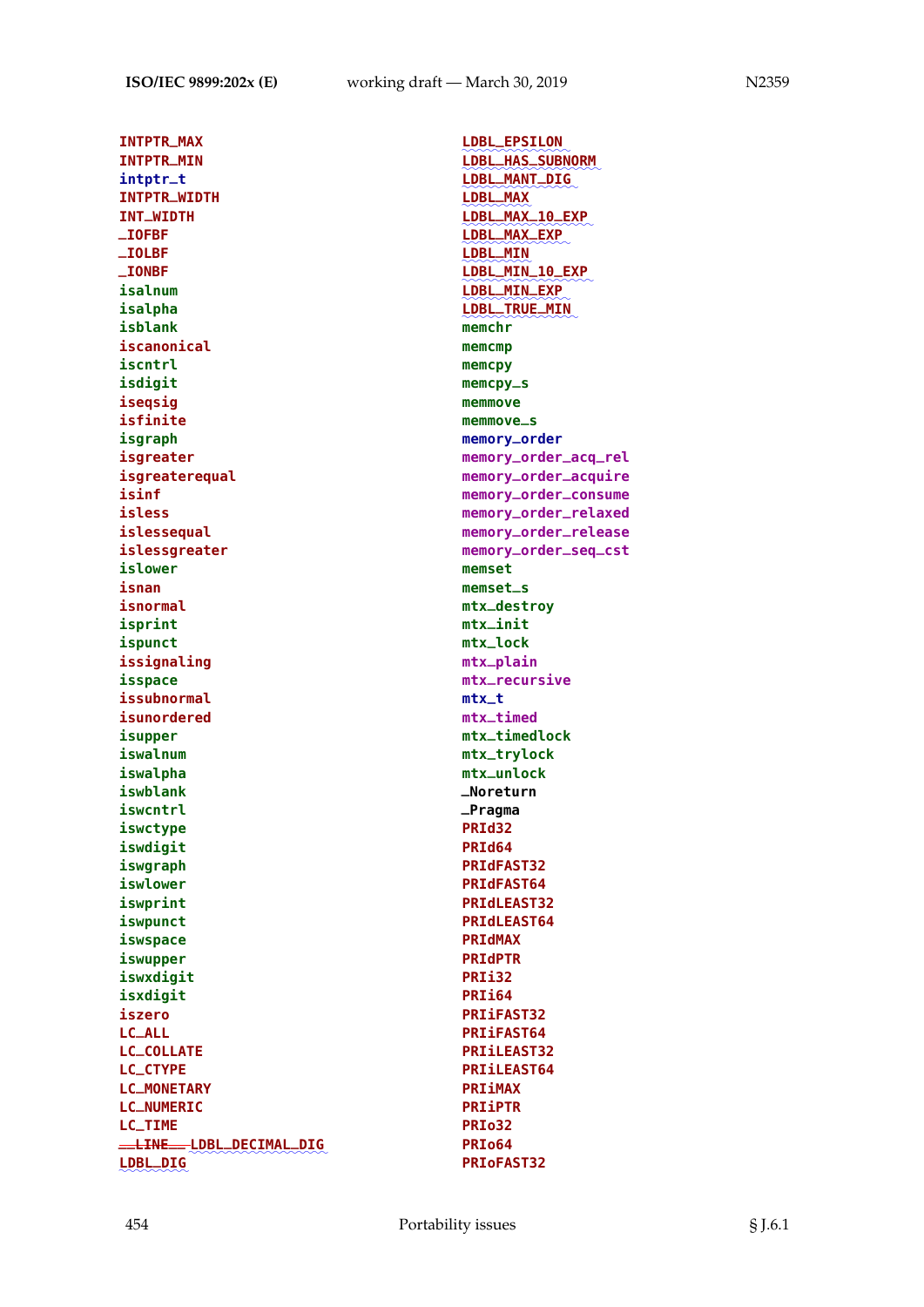**PRIoFAST64 PRIoLEAST32 PRIoLEAST64 PRIoMAX PRIoPTR PRIu32 PRIu64 PRIuFAST32 PRIuFAST64 PRIuLEAST32 PRIuLEAST64 PRIuMAX PRIuPTR PRIX32 PRIX64 PRIXFAST32 PRIXFAST64 PRIXLEAST32 PRIXLEAST64 PRIXMAX PRIXPTR SCNdMAX SCNdPTR SCNiMAX SCNiPTR SCNoMAX SCNoPTR SCNuMAX SCNuPTR SCNxMAX SCNxPTR SIGABRT SIG\_ATOMIC\_MAX SIG\_ATOMIC\_MIN SIG\_ATOMIC\_WIDTH SIG\_DFL SIG\_ERR SIGFPE SIG\_IGN SIGILL SIGINT SIGSEGV SIGTERM \_Static\_assert \_\_STDC\_\_ \_\_STDC\_ANALYZABLE\_\_ \_\_STDC\_HOSTED\_\_ \_\_STDC\_IEC\_559\_\_ \_\_STDC\_IEC\_559\_COMPLEX\_\_ \_\_STDC\_IEC\_60559\_BFP\_\_ \_\_STDC\_IEC\_60559\_COMPLEX\_\_ \_\_STDC\_ISO\_10646\_\_ \_\_STDC\_LIB\_EXT1\_\_ \_\_STDC\_MB\_MIGHT\_NEQ\_WC\_\_ \_\_STDC\_NO\_ATOMICS\_\_ \_\_STDC\_NO\_COMPLEX\_\_**

**\_\_STDC\_NO\_THREADS\_\_ \_\_STDC\_NO\_VLA\_\_ \_\_STDC\_UTF\_16\_\_ \_\_STDC\_UTF\_32\_\_ \_\_STDC\_VERSION\_\_ \_\_STDC\_WANT\_IEC\_60559\_ \_\_STDC\_WANT\_IEC\_60559\_BFP\_EXT\_\_ \_\_STDC\_WANT\_LIB\_EXT1\_\_ strcat strcat\_s strchr strcmp strcoll strcpy strcpy\_s strcspn strerror strerrorlen\_s strerror\_s** strfromd strfromf strfroml **strftime strlen strncat strncat\_s strncmp strncpy strncpy\_s strnlen\_s strpbrk strrchr strspn strstr strtod strtof strtoimax strtok strtok\_s strtol strtold strtoll strtoul strtoull strtoumax struct strxfrm thrd\_busy thrd\_create thrd\_current thrd\_detach thrd\_equal thrd\_error thrd\_exit thrd\_join thrd\_nomem**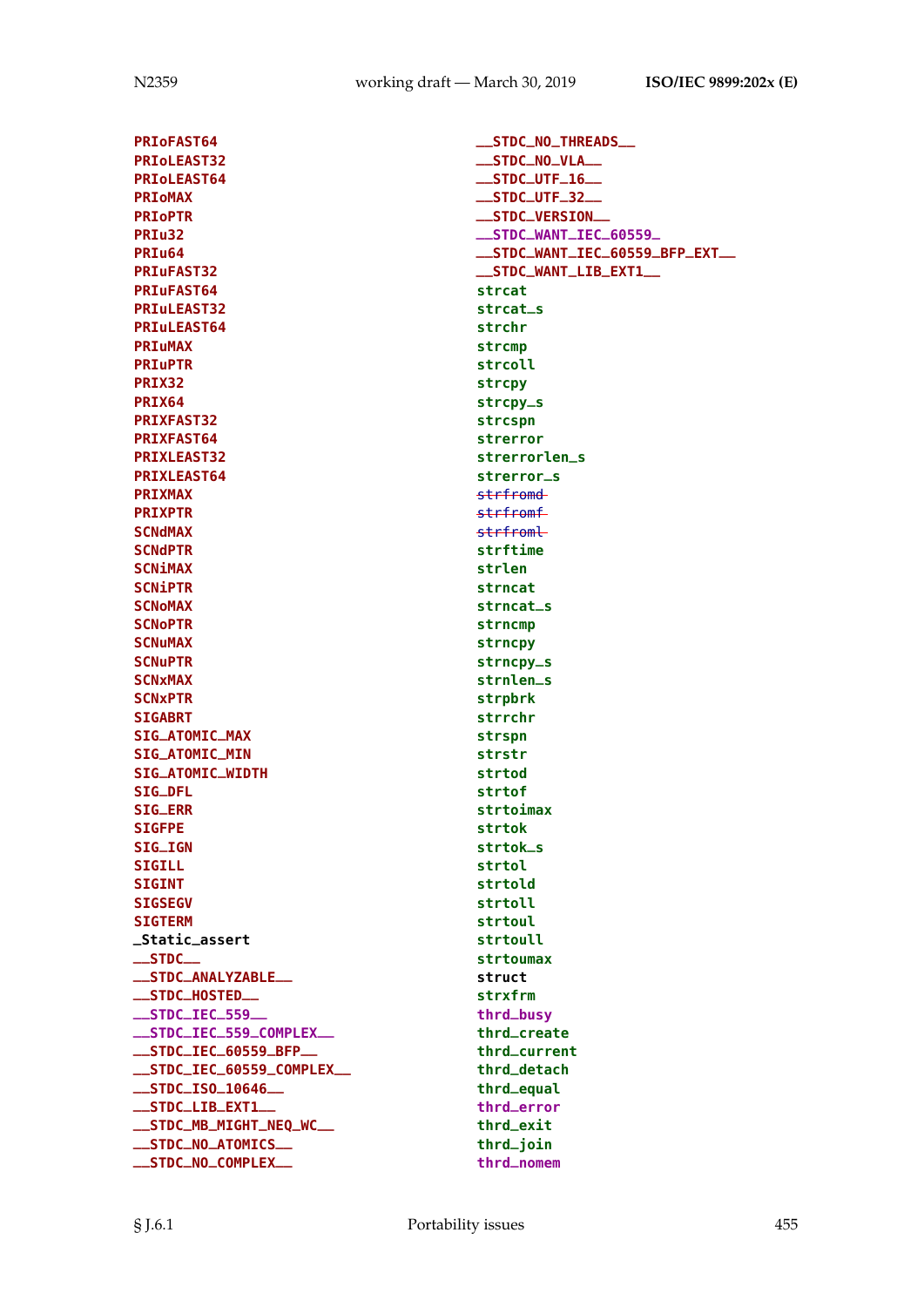**thrd\_sleep thrd\_start\_t thrd\_success thrd\_t thrd\_timedout thrd\_yield \_Thread\_local \_\_TIME\_\_ TIME\_UTC** ✿✿✿✿✿✿ **toint** ✿✿✿✿✿✿✿ **tointf** <u>tointl</u> ✿✿✿✿✿✿✿ **tointx** ✿✿✿✿✿✿✿✿ **tointxf** ✿✿✿✿✿✿✿✿ **tointxl tolower** ✿✿✿✿✿✿✿ **tostrd** ፟፟፟፟፟፟፟፟<br>tostrld **tostrf** ✿✿✿✿✿✿✿✿ **totalorder totalorderf totalorderl totalordermag totalordermagf totalordermagl** ✿✿✿✿✿✿✿ **touint** ✿✿✿✿✿✿✿✿ **touintf** <u>touintl</u> ✿✿✿✿✿✿✿✿ **touintx** <u>touintxf</u> <u>touintxl</u> **toupper towctrans towlower towupper tss\_create tss\_delete tss\_dtor\_t tss\_get tss\_set tss\_t UINT16\_C UINT16\_MAX uint16\_t UINT32\_C UINT32\_MAX uint32\_t UINT64\_C UINT64\_MAX uint64\_t UINT8\_C UINT8\_MAX uint8\_t uint\_fast16\_t uint\_fast32\_t uint\_fast64\_t**

**uint\_fast8\_t uint\_least16\_t uint\_least32\_t uint\_least64\_t uint\_least8\_t UINT\_MAX UINTMAX\_C UINTMAX\_MAX uintmax\_t UINTMAX\_WIDTH UINTPTR\_MAX uintptr\_t UINTPTR\_WIDTH UINT\_WIDTH \_\_VA\_ARGS\_\_ wcscat wcscat\_s wcschr wcscmp wcscoll wcscpy wcscpy\_s wcscspn wcsftime wcslen wcsncat wcsncat\_s wcsncmp wcsncpy wcsncpy\_s wcsnlen\_s wcspbrk wcsrchr wcsrtombs wcsrtombs\_s wcsspn wcsstr wcstod wcstof wcstoimax wcstok wcstok\_s wcstol wcstold wcstoll wcstombs wcstombs\_s wcstoul wcstoull wcstoumax wcsxfrm \_WIDTH** ✿✿✿✿✿✿✿✿✿ **\_Alignas** ✿✿✿✿✿✿✿✿✿ **\_Alignof** ✿✿✿✿✿✿✿✿ **\_Atomic** ✿✿✿✿✿✿ **\_Bool** ✿✿✿✿✿✿✿✿✿ **\_Complex**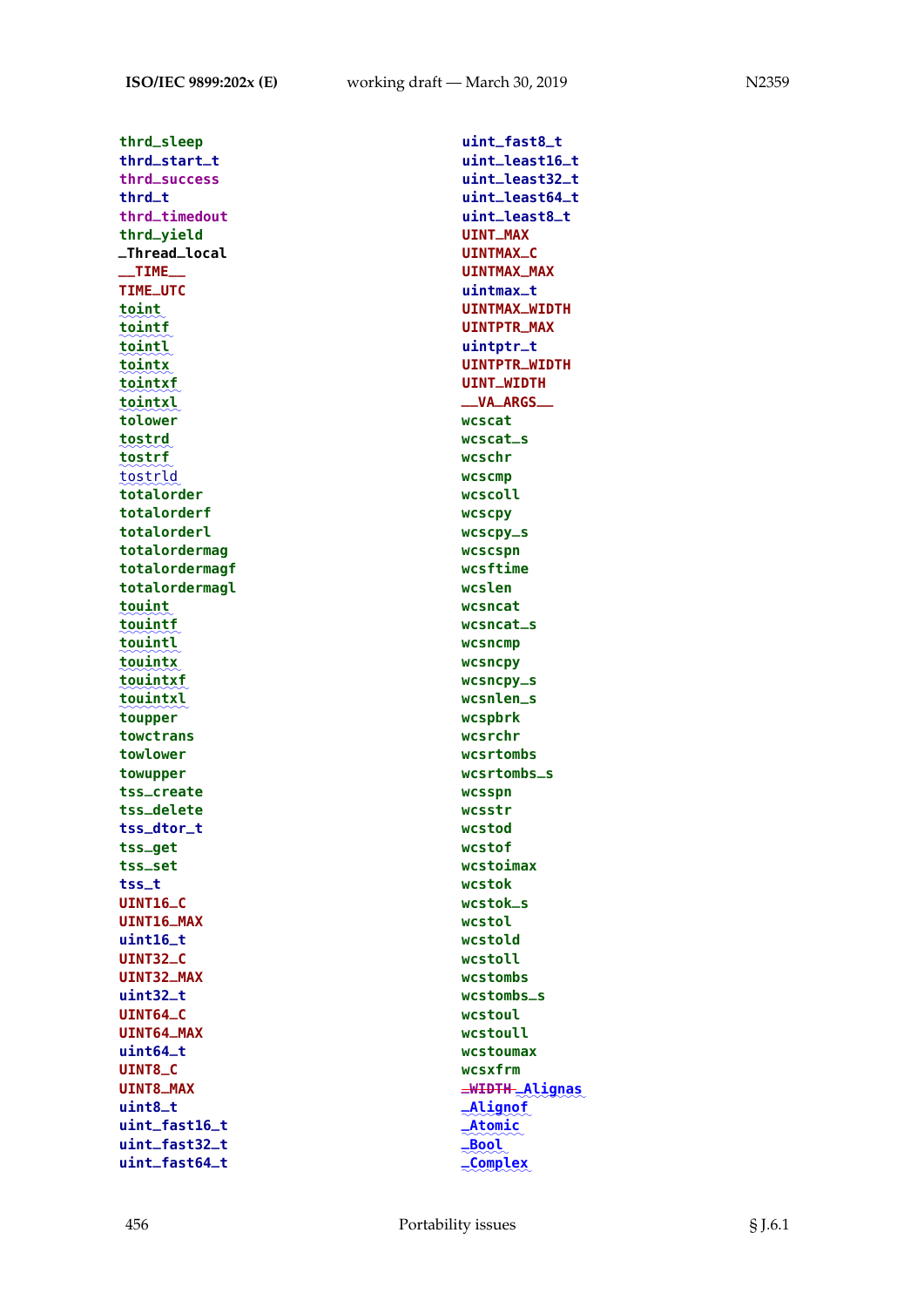| STDC_IEC_559_COMPLEX        |
|-----------------------------|
| STDC_IEC_559.               |
| .STDC_IEC_60559_BFP.        |
| STDC_IEC_60559_COMPLEX      |
| STDC_IS0_10646              |
| STDC_LIB_EXT1               |
| STDC_MATH_VERSION           |
| STDC_MB_MIGHT_NEO_WC        |
| STDC_NO_ATOMICS.            |
| .STDC_NO_COMPLEX.           |
| .STDC_NO_THREADS            |
| STDC_NO_VLA                 |
| <b>.STDC_STDINT_VERSION</b> |
| <b>STDC_STDLIB_VERSION</b>  |
| <b>STDC_TGMATH_VERSION</b>  |
| STDC_UTF_16                 |
| .STDC_UTF_32.               |
| <b>STDC_VERSION</b>         |
| STDC_WANT_IEC_60559_        |
| STDC_WANT_IEC_60559_BFP_EXT |
| <b>STDC_WANT_LIB_EXT1</b>   |
| STDC.                       |
| .TIME.                      |
| <b>VA_ARGS</b>              |
|                             |
|                             |

# **J.6.2 Particular identifiers or keywords**

1 The following  $808\frac{721}{2}$  identifiers or keywords are not covered by the above and have particular semantics provided by this document.

| abort           | atan2f        | cabsf         |
|-----------------|---------------|---------------|
| abort_handler_s | atan2l        | cabsl         |
| abs             | atanf         | cacos         |
| acos            | atanh         | cacosf        |
| acosf           | atanhf        | cacosh        |
| acosh           | atanhl        | cacoshf       |
| acoshf          | atanl         | cacoshl       |
| acoshl          | atexit        | cacosl        |
| acosl           | atof          | calloc        |
| alignas         | atoi          | call_once     |
| aligned_alloc   | atol          | canonicalize  |
| alignof         | atoll         | canonicalizef |
| and             | at_quick_exit | canonicalizel |
| and_eq          | auto          | carg          |
| asctime         | bitand        | cargf         |
| asctime_s       | bitor         | cargl         |
| asin            | bool          | case          |
| asinf           | break         | casin         |
| asinh           | bsearch       | casinf        |
| asinhf          | bsearch_s     | casinh        |
| asinhl          | btowc         | casinhf       |
| asinl           | <b>BUFSIZ</b> | casinhl       |
| assert          | c16rtomb      | casinl        |
| atan            | c32rtomb      | catan         |
| atan2           | cabs          | catanf        |
|                 |               |               |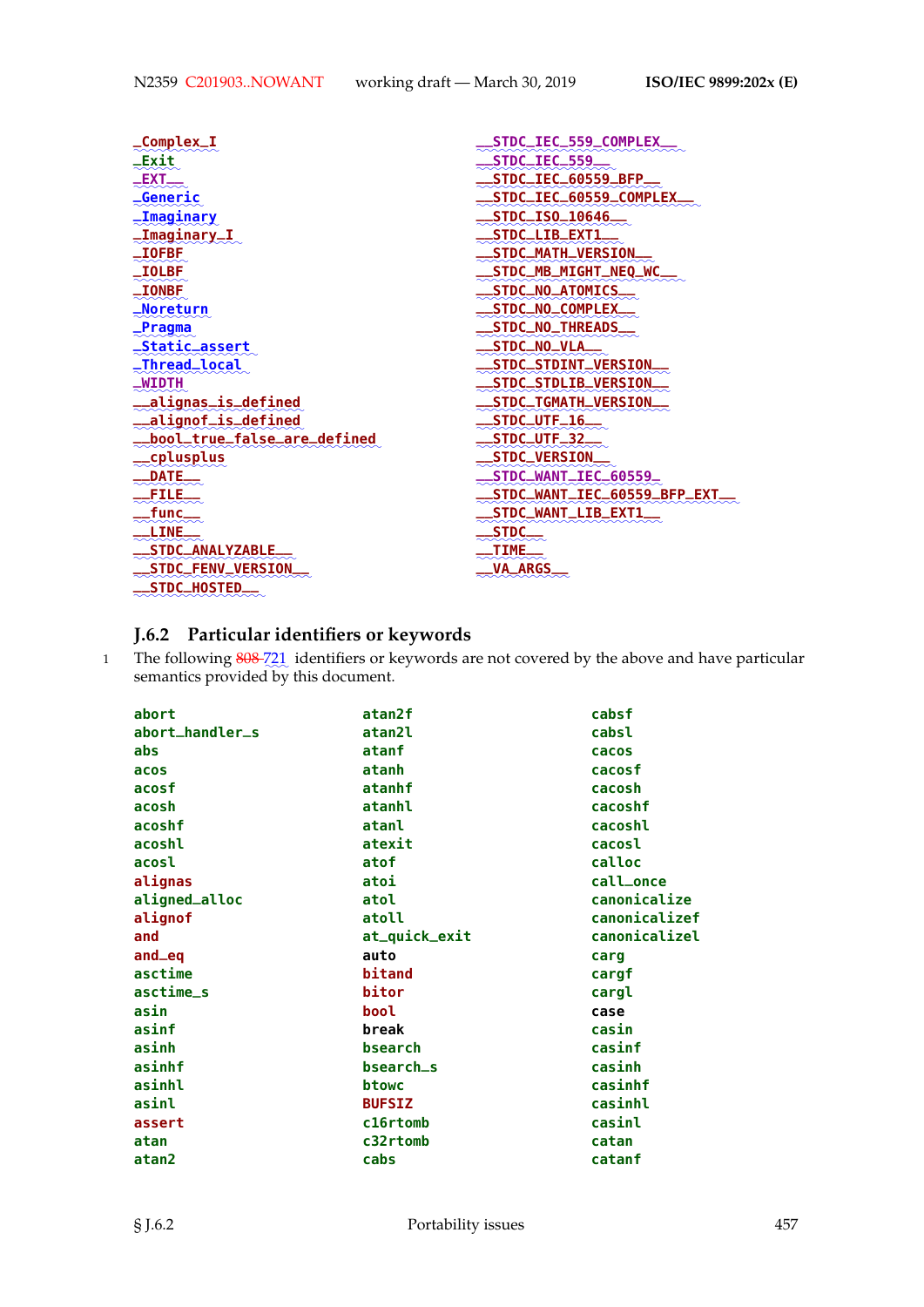| catanh                | copysignf               | <b>DEFAULT</b>     |
|-----------------------|-------------------------|--------------------|
| catanhf               | copysignl               | define             |
| catanhl               | <b>COS</b>              | defined            |
| catanl                | cosf                    | dfma               |
| cbrt                  | cosh                    | dfmal              |
| cbrtf                 | coshf                   | difftime           |
| cbrtl                 | coshl                   | div                |
|                       |                         |                    |
| <b>CCOS</b>           | cosl                    | div_t              |
| ccosf                 | <b>CDOW</b>             | dmul               |
| ccosh                 | cpowf                   | dmull              |
| ccoshf                | cpowl                   | do                 |
| ccoshl                | cproj                   | double             |
| ccosl                 | cprojf                  | double_t           |
| ceil                  | cprojl                  | dsqrt              |
| ceilf                 | <b>CR_DECIMAL_DIG</b>   | dsqrtl             |
| ceill                 | creal                   | dsub               |
| cerf                  | crealf                  | dsubl              |
| cerfc                 | creall                  | elif               |
| cexp                  | csin                    | else               |
| cexp2                 | csinf                   | endif              |
| cexpf                 | csinh                   | enum               |
| cexpl                 | csinhf                  | erf                |
| cexpm1                | csinhl                  | erfc               |
| char                  | csinl                   | erfcf              |
| $char16_t$            | csqrt                   | erfcl              |
| char32_t              | csqrtf                  | erff               |
| <b>CHAR_BIT</b>       | csgrtl                  | erfl               |
| <b>CHAR_MAX</b>       | ctan                    | errno              |
| <b>CHAR_MIN</b>       | ctanf                   |                    |
|                       |                         | errno_t            |
| <b>CHAR_WIDTH</b>     | ctanh                   | error              |
| cimag                 | ctanhf                  | exit               |
| cimagf                | ctanhl                  | exp                |
| cimagl                | ctanl                   | exp2               |
| clearerr              | ctgamma                 | exp2f              |
| clgamma               | ctime                   | exp2l              |
| clock                 | ctime_s                 | expf               |
| <b>CLOCKS_PER_SEC</b> | currency_symbol         | expl               |
| clock_t               | <b>CX_LIMITED_RANGE</b> | exp <sub>m1</sub>  |
| clog                  | dadd                    | exp <sub>m1f</sub> |
| clog10                | <del>daddl</del>        | expm1l             |
| clog1p                | DBL_DECIMAL_DIG-        | extern             |
| clog2                 | <b>DBL_DIG</b>          | fabs               |
| clogf                 | <b>DBL_EPSILON</b>      | fabsf              |
| clogl                 | <b>DBL_HAS_SUBNORM</b>  | fabsl              |
| <b>CMPLX</b>          | <b>DBL_MANT_DIG</b>     | fadd               |
| <b>CMPLXF</b>         | <b>DBL_MAX</b>          | faddl              |
| <b>CMPLXL</b>         | DBL_MAX_10_EXP          | false              |
| compl                 | <b>DBL_MAX_EXP</b>      | fclose             |
| complex               | <b>DBL_MIN</b>          | fdim               |
| conj                  | DBL_MIN_10_EXP          | fdimf              |
| conjf                 | DBL_MIN_EXP             | fdiml              |
|                       | DBL_TRUE_MIN-ddivl      | fdiv               |
| conjl                 |                         |                    |
| const                 | ddiv                    | fdivl              |
| constraint_handler_t  | ddivl                   | feclearexcept      |
| continue              | DECIMAL_DIG             | fegetenv           |
| copysign              | decimal_point           | fegetexceptflag    |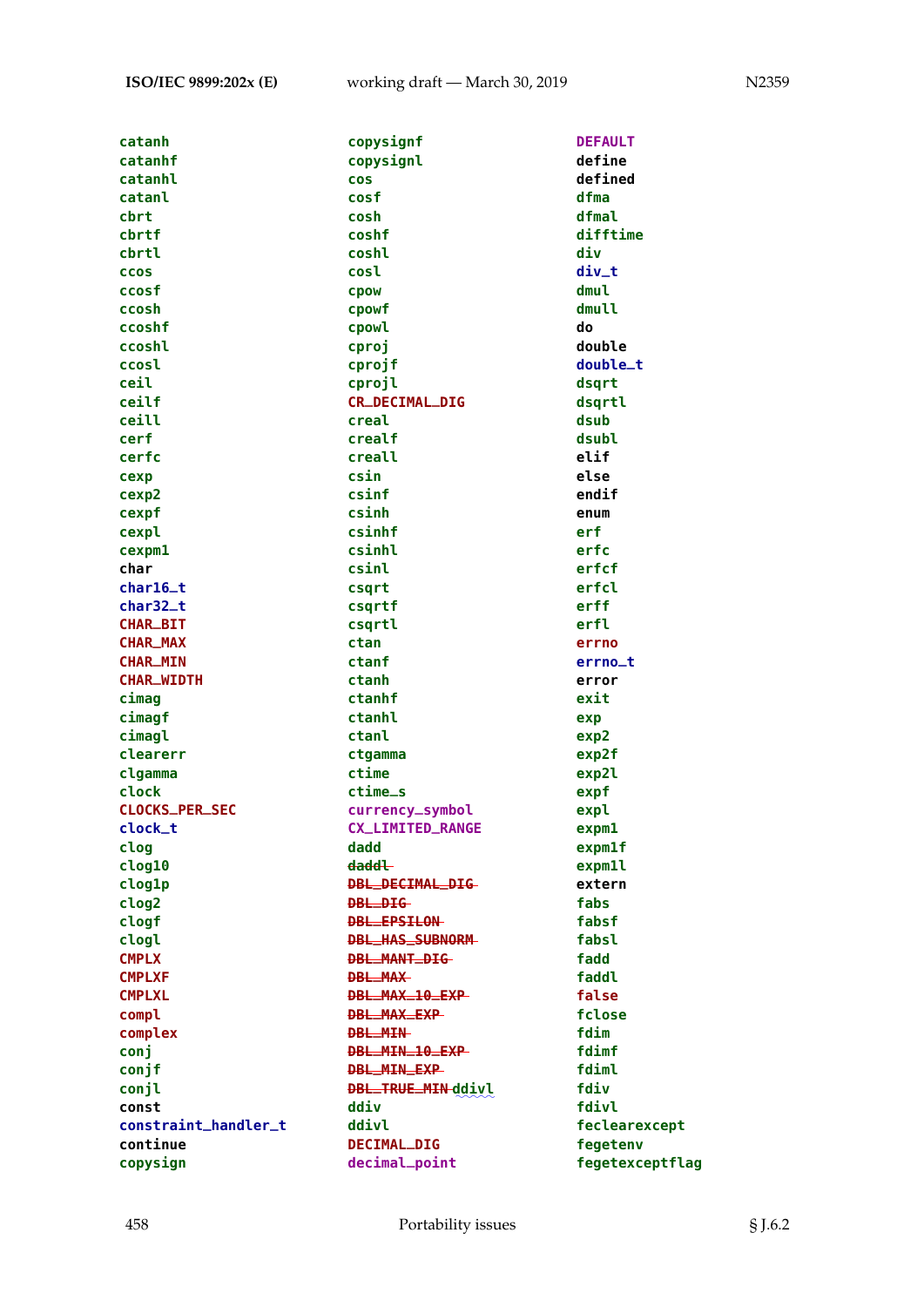**fegetmode fegetround feholdexcept femode\_t FENV\_ACCESS FENV\_ROUND fenv\_t feof feraiseexcept ferror fesetenv fesetexcept fesetexceptflag fesetmode fesetround fetestexcept fetestexceptflag feupdateenv fexcept\_t fflush ffma ffmal fgetc fgetpos fgets fgetwc fgetws FILE FILENAME\_MAX float float\_t floor floorf floorl FLT\_DECIMAL\_DIG FLT\_DIG FLT\_EPSILON FLT\_EVAL\_METHOD FLT\_HAS\_SUBNORM FLT\_MANT\_DIG FLT\_MAX FLT\_MAX\_10\_EXP FLT\_MAX\_EXP FLT\_MIN FLT\_MIN\_10\_EXP FLT\_MIN\_EXP FLT\_RADIX FLT\_ROUNDS FLT\_TRUE\_MIN** <mark>fma</mark> floor **fmaf fmal fmax fmaxf fmaxl fmaxmag**

**fmaxmagf fmaxmagl fmin fminf fminl fminmag fminmagf fminmagl fmod fmodf fmodl fmul fmull fopen FOPEN\_MAX fopen\_s for fpclassify FP\_CONTRACT FP\_FAST\_DADDL FP\_FAST\_DDIVL FP\_FAST\_DFMAL FP\_FAST\_DMULL FP\_FAST\_DSQRTL FP\_FAST\_DSUBL FP\_FAST\_FADD FP\_FAST\_FADDL FP\_FAST\_FDIV FP\_FAST\_FDIVL FP\_FAST\_FFMA FP\_FAST\_FFMAL FP\_FAST\_FMA FP\_FAST\_FMAF FP\_FAST\_FMAL FP\_FAST\_FMUL FP\_FAST\_FMULL FP\_FAST\_FSQRT FP\_FAST\_FSQRTL FP\_FAST\_FSUB FP\_FAST\_FSUBL FP\_ILOGB0 FP\_ILOGBNAN FP\_INFINITE FP\_INT\_DOWNWARD FP\_INT\_TONEAREST FP\_INT\_TONEARESTFROMZERO FP\_INT\_TOWARDZERO FP\_INT\_UPWARD FP\_LLOGB0 FP\_LLOGBNAN FP\_NAN FP\_NORMAL fpos\_t fprintf fprintf\_s**  $FP\_SUBNORMAL$  fprintf

**fputc fputs fputwc fputws FP\_ZERO frac\_digits fread free freopen freopen\_s frexp frexpf frexpl** fromfp fromfpf fromfpl fromfpx fromfpxf ✿✿✿✿✿✿ **frexp** fromfpxl ✿✿✿✿✿✿✿✿✿ **fscanf\_s fscanf fscanf\_s fseek fsetpos fsqrt fsqrtl fsub fsubl ftell fwide fwprintf fwprintf\_s fwrite fwscanf fwscanf\_s getc getchar getenv getenv\_s getpayload getpayloadf getpayloadl gets gets\_s getwc getwchar gmtime gmtime\_s goto grouping HUGE\_VAL HUGE\_VALF HUGE\_VALL hypot hypotf hypotl I**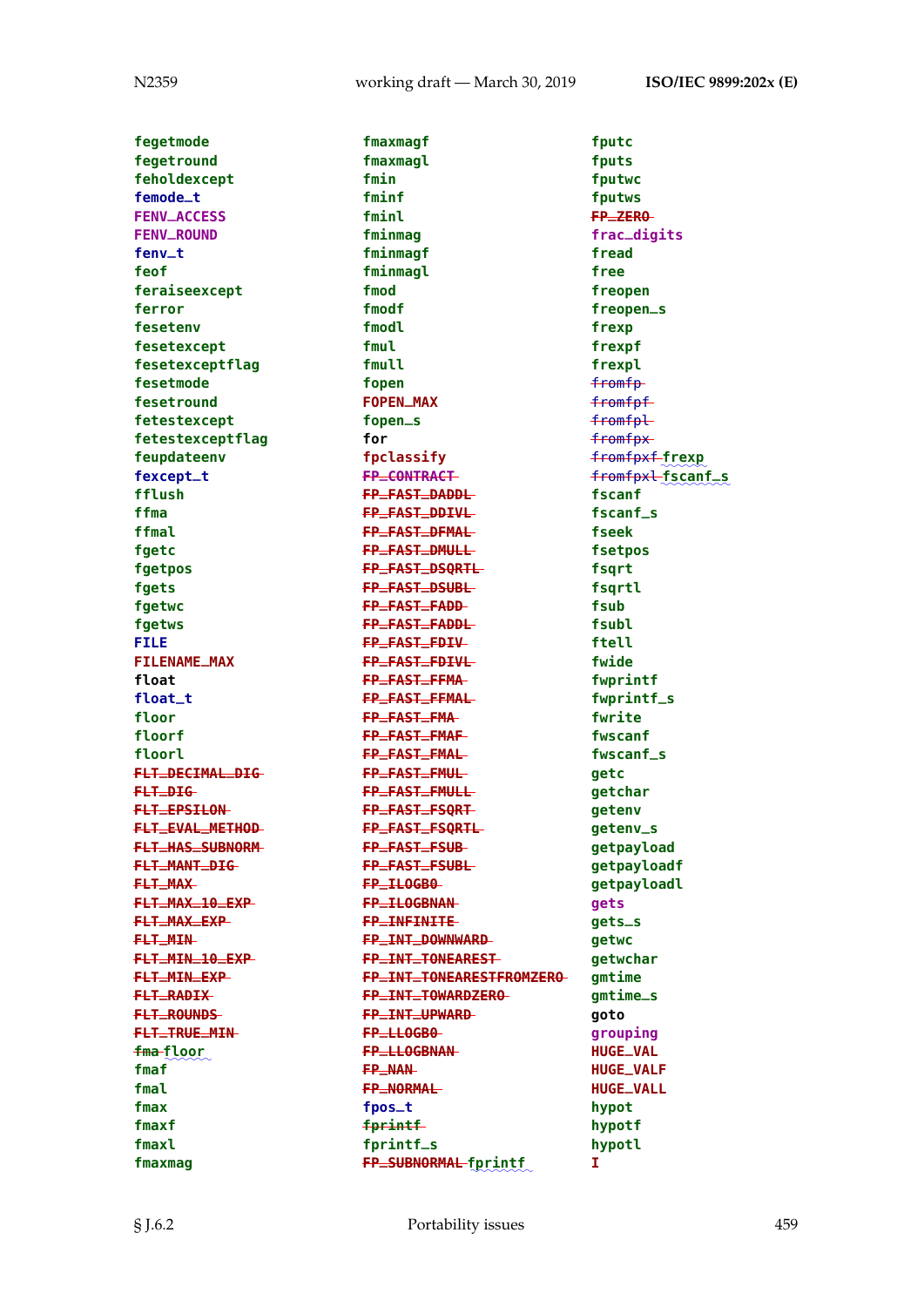**if ifdef ifndef ignore\_handler\_s ilogb ilogbf ilogbl imaginary imaxabs imaxdiv imaxdiv\_t include INFINITY inline int\_curr\_symbol int\_frac\_digits int\_n\_cs\_precedes int\_n\_sep\_by\_space int\_n\_sign\_posn int\_p\_cs\_precedes int\_p\_sep\_by\_space int\_p\_sign\_posn jmp\_buf kill\_dependency labs lconv LDBL\_DECIMAL\_DIG LDBL\_DIG LDBL\_EPSILON LDBL\_HAS\_SUBNORM LDBL\_MANT\_DIG LDBL\_MAX LDBL\_MAX\_10\_EXP LDBL\_MAX\_EXP LDBL\_MIN LDBL\_MIN\_10\_EXP LDBL\_MIN\_EXP LDBL\_TRUE\_MIN ldexp ldexpf ldexpl ldiv ldiv\_t lgamma lgammaf lgammal line llabs lldiv lldiv\_t llogb llogbf llogbl LLONG\_MAX LLONG\_MIN LLONG\_WIDTH**

**llrint llrintf llrintl llround llroundf llroundl localeconv localtime localtime\_s log log10 log10f log10l log1p log1pf log1pl log2 log2f log2l logb logbf logbl logf logl long longjmp LONG\_MAX LONG\_MIN LONG\_WIDTH lrint lrintf lrintl lround lroundf lroundl L\_tmpnam L\_tmpnam\_s main malloc MATH\_ERREXCEPT math\_errhandling MATH\_ERRNO max\_align\_t MB\_CUR\_MAX mblen MB\_LEN\_MAX mbrlen mbrtoc16 mbrtoc32 mbrtowc mbsinit mbsrtowcs mbsrtowcs\_s mbstate\_t mbstowcs mbstowcs\_s**

**mbtowc mktime modf modff modfl mon\_decimal\_point mon\_grouping mon\_thousands\_sep nan nanf nanl n\_cs\_precedes NDEBUG nearbyint nearbyintf nearbyintl negative\_sign nextafter nextafterf nextafterl nextdown nextdownf nextdownl nexttoward nexttowardf nexttowardl nextup nextupf nextupl noreturn not not\_eq n\_sep\_by\_space n\_sign\_posn NULL OFF offsetof ON once\_flag ONCE\_FLAG\_INIT or or\_eq p\_cs\_precedes perror positive\_sign pow powf powl pragma printf printf\_s p\_sep\_by\_space p\_sign\_posn PTRDIFF\_MAX PTRDIFF\_MIN ptrdiff\_t**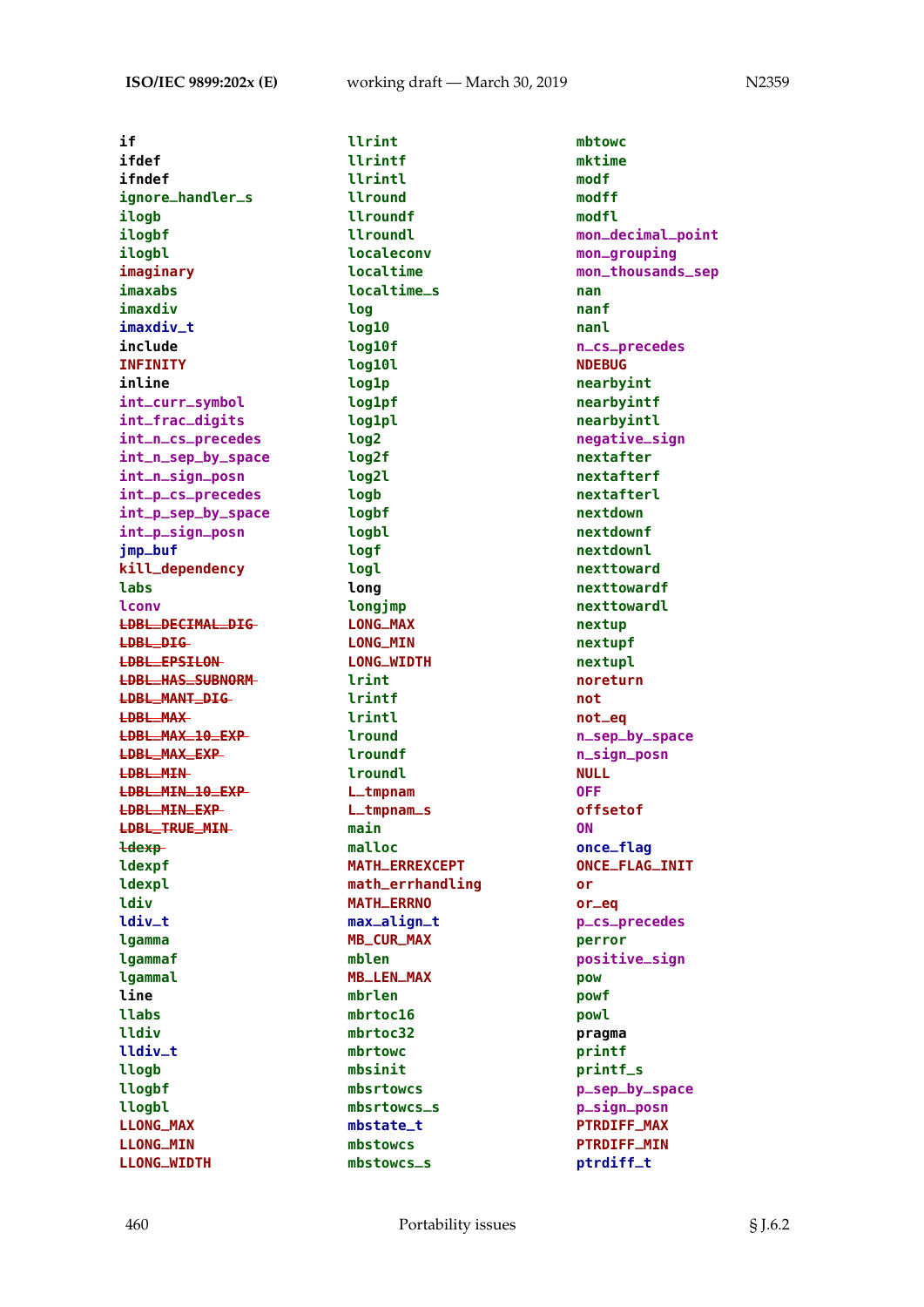**PTRDIFF\_WIDTH putc putchar puts putwc putwchar qsort qsort\_s quick\_exit raise rand RAND\_MAX realloc register remainder remainderf remainderl remove remquo remquof remquol rename restrict return rewind rint rintf rintl round roundeven roundevenf roundevenl roundf roundl RSIZE\_MAX rsize\_t scalbln scalblnf scalblnl scalbn scalbnf scalbnl scanf scanf\_s SCHAR\_MAX SCHAR\_MIN SCHAR\_WIDTH SEEK\_CUR SEEK\_END SEEK\_SET setbuf set\_constraint\_handler\_s setjmp setlocale setpayload setpayloadf**

**setpayloadl setpayloadsig setpayloadsigf setpayloadsigl setvbuf short SHRT\_MAX SHRT\_MIN SHRT\_WIDTH sig\_atomic\_t signal signbit signed sin sinf sinh sinhf sinhl sinl SIZE\_MAX sizeof size\_t SIZE\_WIDTH SNAN SNANF SNANL snprintf snprintf\_s snwprintf\_s sprintf sprintf\_s sqrt sqrtf sqrtl srand sscanf sscanf\_s static static\_assert STDC stderr stdin stdout switch swprintf swprintf\_s swscanf swscanf\_s system tan tanf tanh tanhf tanhl tanl tgamma**

**tgammaf tgammal thousands\_sep thread\_local time timespec timespec\_get time\_t tm tm\_hour tm\_isdst tm\_mday tm\_min tm\_mon tmpfile tmpfile\_s TMP\_MAX TMP\_MAX\_S tmpnam tmpnam\_s tm\_sec tm\_wday tm\_yday tm\_year true trunc truncf truncl TSS\_DTOR\_ITERATIONS tv\_nsec tv\_sec typedef UCHAR\_MAX UCHAR\_WIDTH** ufromfp ufromfpf ufromfpl ufromfpx ufromfpxf ufromfpxl **ULLONG\_MAX ULLONG\_WIDTH ULONG\_MAX ULONG\_WIDTH undef ungetc ungetwc union unsigned USHRT\_MAX USHRT\_WIDTH va\_arg va\_copy va\_end va\_list va\_start**